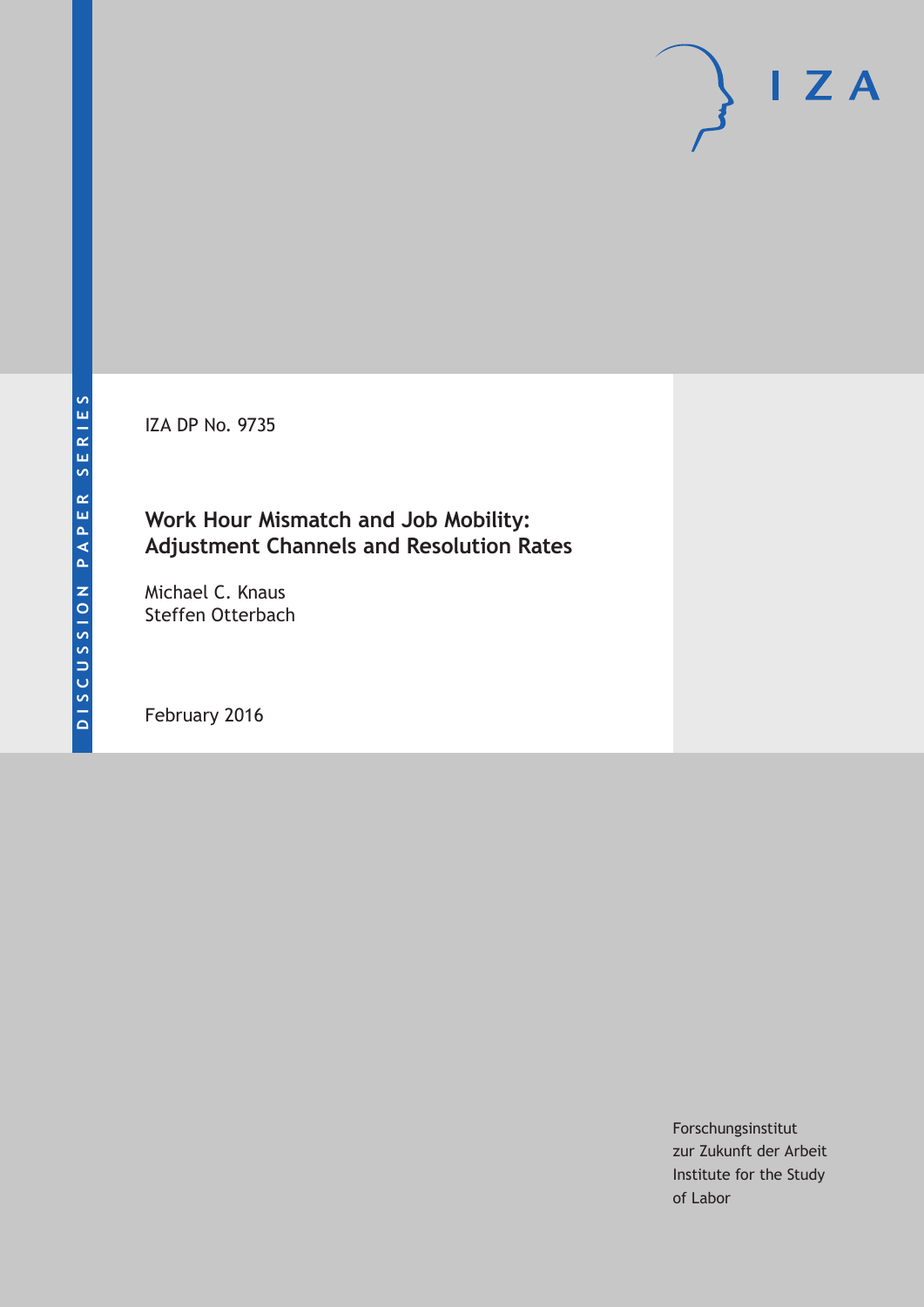# **Work Hour Mismatch and Job Mobility: Adjustment Channels and Resolution Rates**

## **Michael C. Knaus**

*University of St. Gallen* 

#### **Steffen Otterbach**

*University of Hohenheim and IZA* 

#### Discussion Paper No. 9735 February 2016

IZA

P.O. Box 7240 53072 Bonn Germany

Phone: +49-228-3894-0 Fax: +49-228-3894-180 E-mail: iza@iza.org

Any opinions expressed here are those of the author(s) and not those of IZA. Research published in this series may include views on policy, but the institute itself takes no institutional policy positions. The IZA research network is committed to the IZA Guiding Principles of Research Integrity.

The Institute for the Study of Labor (IZA) in Bonn is a local and virtual international research center and a place of communication between science, politics and business. IZA is an independent nonprofit organization supported by Deutsche Post Foundation. The center is associated with the University of Bonn and offers a stimulating research environment through its international network, workshops and conferences, data service, project support, research visits and doctoral program. IZA engages in (i) original and internationally competitive research in all fields of labor economics, (ii) development of policy concepts, and (iii) dissemination of research results and concepts to the interested public.

IZA Discussion Papers often represent preliminary work and are circulated to encourage discussion. Citation of such a paper should account for its provisional character. A revised version may be available directly from the author.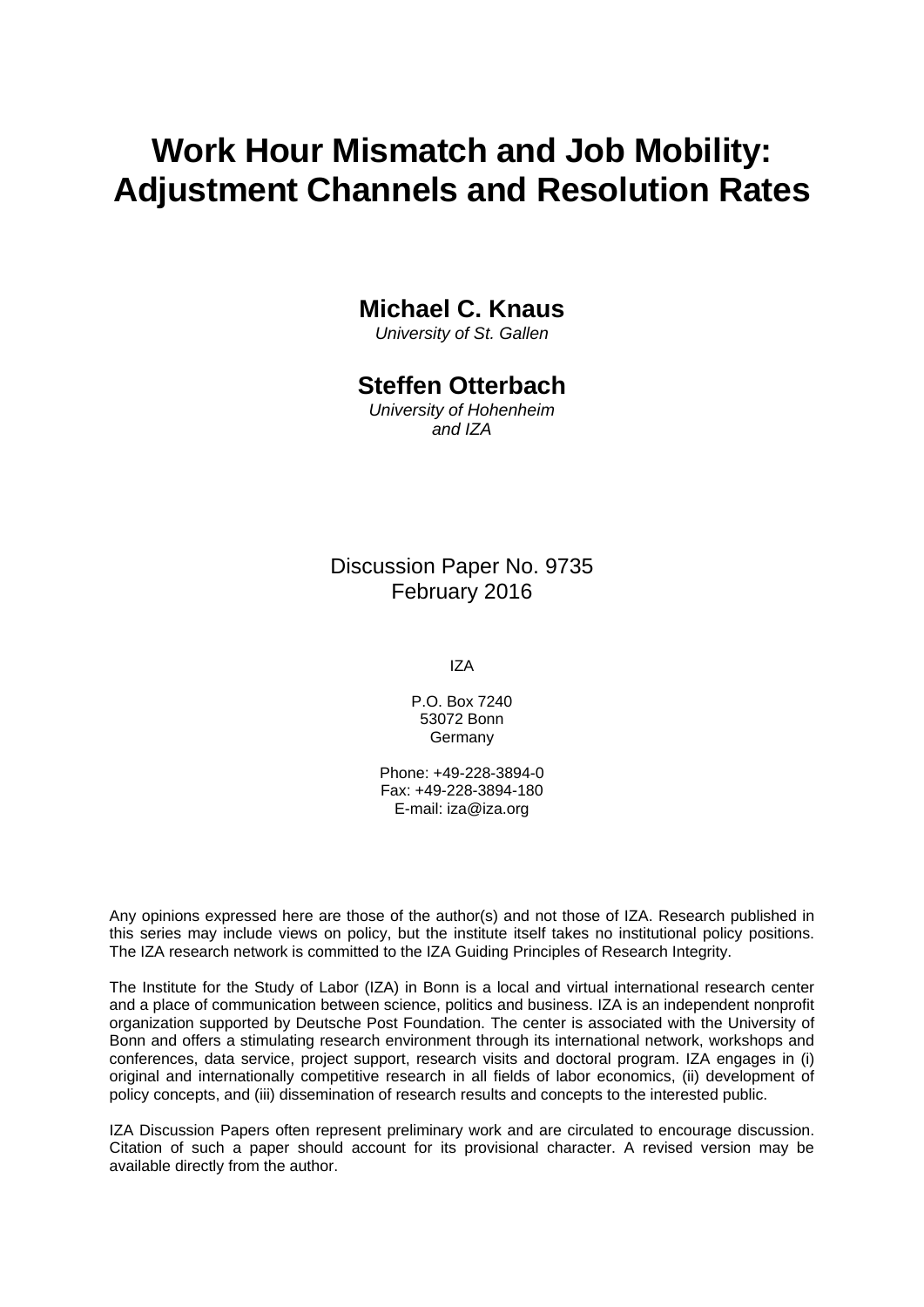IZA Discussion Paper No. 9735 February 2016

## **ABSTRACT**

## **Work Hour Mismatch and Job Mobility: Adjustment Channels and Resolution Rates\***

This paper analyses the role of job changes in overcoming work hour constraints and the work hour mismatches resulting from these constraints (i.e., differences between actual and desired work hours). Building on previous findings that job change increases the flexibility of actual work hours, the study addresses two as yet neglected questions in the context: (i) How do changes in desired work hours, in addition to changes in actual work hours, contribute to the resolution of these mismatches? (ii) Does the increased flexibility help actually to resolve work hour mismatches? We exploit information about the magnitude of the prevailing mismatch to improve both the credibility and interpretation of the results. We find that job change increases the probability of resolving work hour mismatches, but far less than expected with free choice of hours across jobs. Instead, large fractions of workers either stay or switch into overemployment. We thoroughly investigate the robustness and heterogeneity of our results.

JEL Classification: J21, J22

Keywords: work hour constraints, work hour mismatch, job mobility, desired work hours, **Germany** 

Corresponding author:

 $\overline{a}$ 

Michael C. Knaus Swiss Institute for Empirical Economic Research University of St. Gallen Varnbüelstrasse 14 CH-9000 St. Gallen **Switzerland** E-mail: michael.knaus@unisg.ch

<sup>\*</sup> The data used in this publication were made available by the German Socio-Economic Panel Study at the German Institute for Economic Research (DIW), Berlin. This study was presented at the 29<sup>th</sup> conference of the European Society of Population Economics (ESPE) in Izmir, Turkey, the internal research seminar at the University of St. Gallen, and the research seminar at the Melbourne Institute of Applied Economic and Social Research. The authors would also like to thank the seminar and conference participants as well as Richard Blundell, Michael Lechner, Aderonke Osikominu, Arthur van Soest, Alfonso Sousa-Poza, and Mark Wooden for valuable commentary and discussion.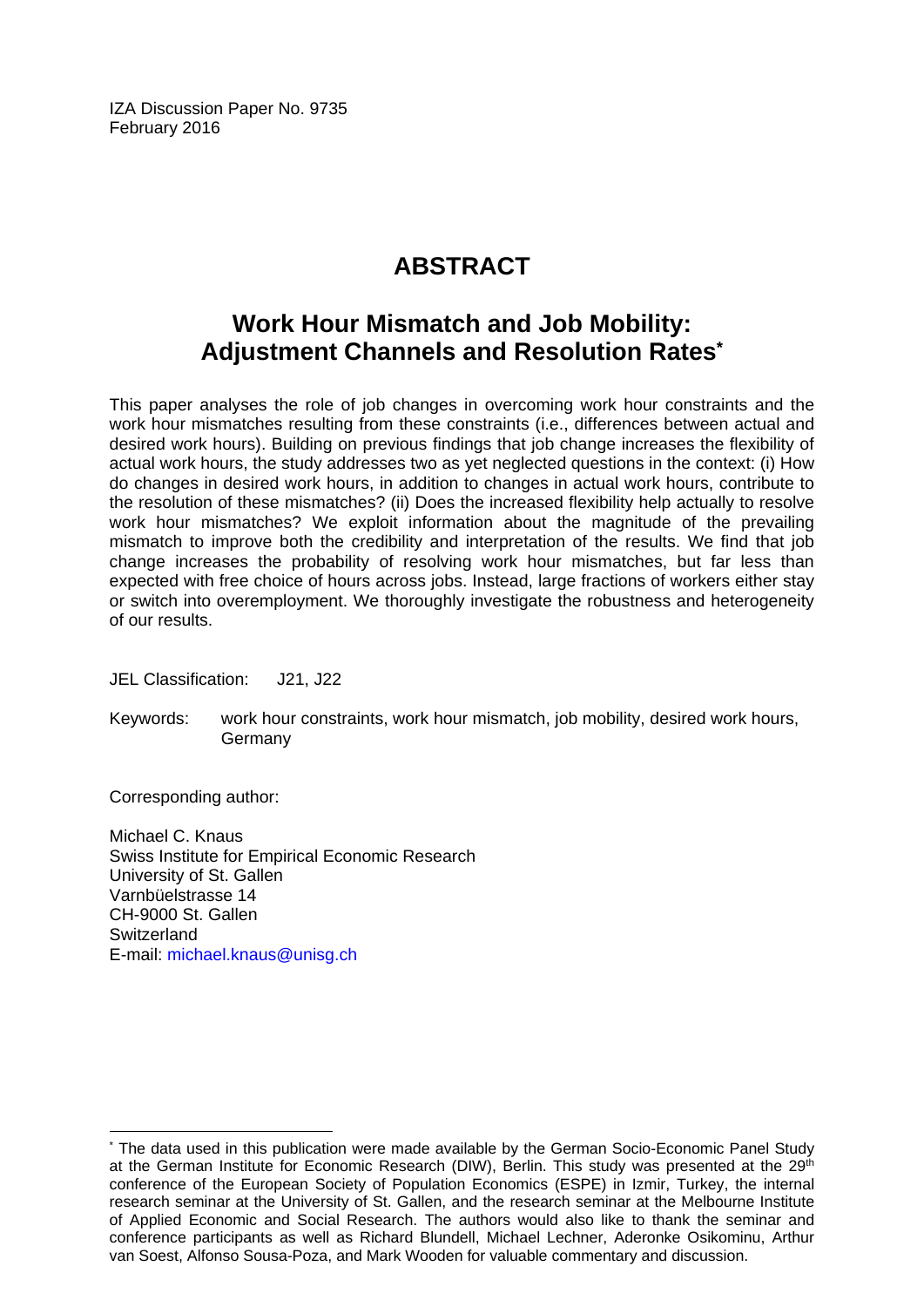### **1. Introduction**

The literature on labor supply has developed a variety of models that differ in their treatment of dynamics, savings, households, human capital, and other aspects (Keane, 2011). Regardless of the specific optimization problem, most models assume that workers are able to supply their optimal number of work hours. However, the assumption of free hours choice stands in stark contrast to the substantial work hour mismatch (i.e., over- or underemployment) that is frequently reported worldwide (Otterbach, 2010).[1](#page-3-0) The presence of work hour mismatch is in line with the literature on work hour constraints. Such constraints could prevent workers from realizing their optimal number of work hours and have been discussed since the seminal work of Altonii and Paxson (1986, 1988).<sup>[2](#page-3-1)</sup> A growing strand of literature investigates the consequences of the resulting work hour mismatches. These studies suggest adverse effects on health, as well as on life and job satisfaction (Bassanini & Caroli, 2015; Bell, Otterbach, & Sousa-Poza, 2012; Kugler, Wiencierz, & Wunder, 2014; Wooden, Warren, & Drago, 2009).

Recently, the importance of hours constraints in the labor market has been emphasized in the influential paper of Chetty, Friedmann, Olsen and Pistaferri (2011). They show that work hour constraints and adjustment costs can explain the lack of bunching at kink points of the budget constraint. Such bunching should be observed in a frictionless labor market with utility maximizing workers. The stylized model of Chetty et al. (2011) allows workers to be work hour constrained on-the-job. However, workers can move to a job that offers their optimal hours if they are willing to pay search costs. The assumption of constraints within jobs and flexibility across jobs reflects the consensus of the literature on work hour constraints and job mobility. Euwals (2001), Böheim and Taylor (2004), Blundell, Brewer and Francesconi (2008), and Gong and Breunig (2014) consistently find that job movers adjust their actual work hours to a much larger extent in the preferred direction than job stayers. Thus, Blundell et al. (2008) conclude that *"[…]at least to a first approximation, an adapted canonical labor supply model with hours flexibility across jobs cannot be rejected"* (p. 450). However, the focus on the flexibility of actual work hours may produce an incomplete picture of the role of job changes because the actual resolution is not considered.

In this paper, we offer a comprehensive two-part analysis. We acknowledge the fact that constrained workers can adjust via two channels: actual *and* desired work hours (Reynolds & Aletraris, 2006, 2010). Consequently, the first part of the analysis considers how these two adjustment channels differ for job movers and a comparable group of job stayers. This part reveals the anatomy of the average adjustments

<span id="page-3-0"></span><sup>&</sup>lt;sup>1</sup> For example, in the sample for Germany used in this study, only 42% of the workers report being satisfied with their hours. 47% prefer to work less (overemployed) and 11% prefer to work more (underemployed) (see also [Figure 1\)](#page-21-0).

<span id="page-3-1"></span><sup>&</sup>lt;sup>2</sup> The incidence of work hour constraints is widely documented and various explanations have been proposed for this labor market feature including inadequate matching (Altonji & Paxson, 1988), long-term contracts and wage rigidity (Kahn & Lang, 1992, 1996), work hour regulation (Rottenberg, 1995), asymmetric information on worker productivity (Landers, Rebitzer, & Taylor, 1996; Sousa-Poza & Ziegler, 2003), job insecurity (Stewart & Swaffield, 1997), adjustment costs (Chetty et al., 2011), and fixed costs of employment (Johnson, 2011). A recent critical discussion about the orthodoxy to interpret observed work hours as labor supply is provided by Pencavel (2016).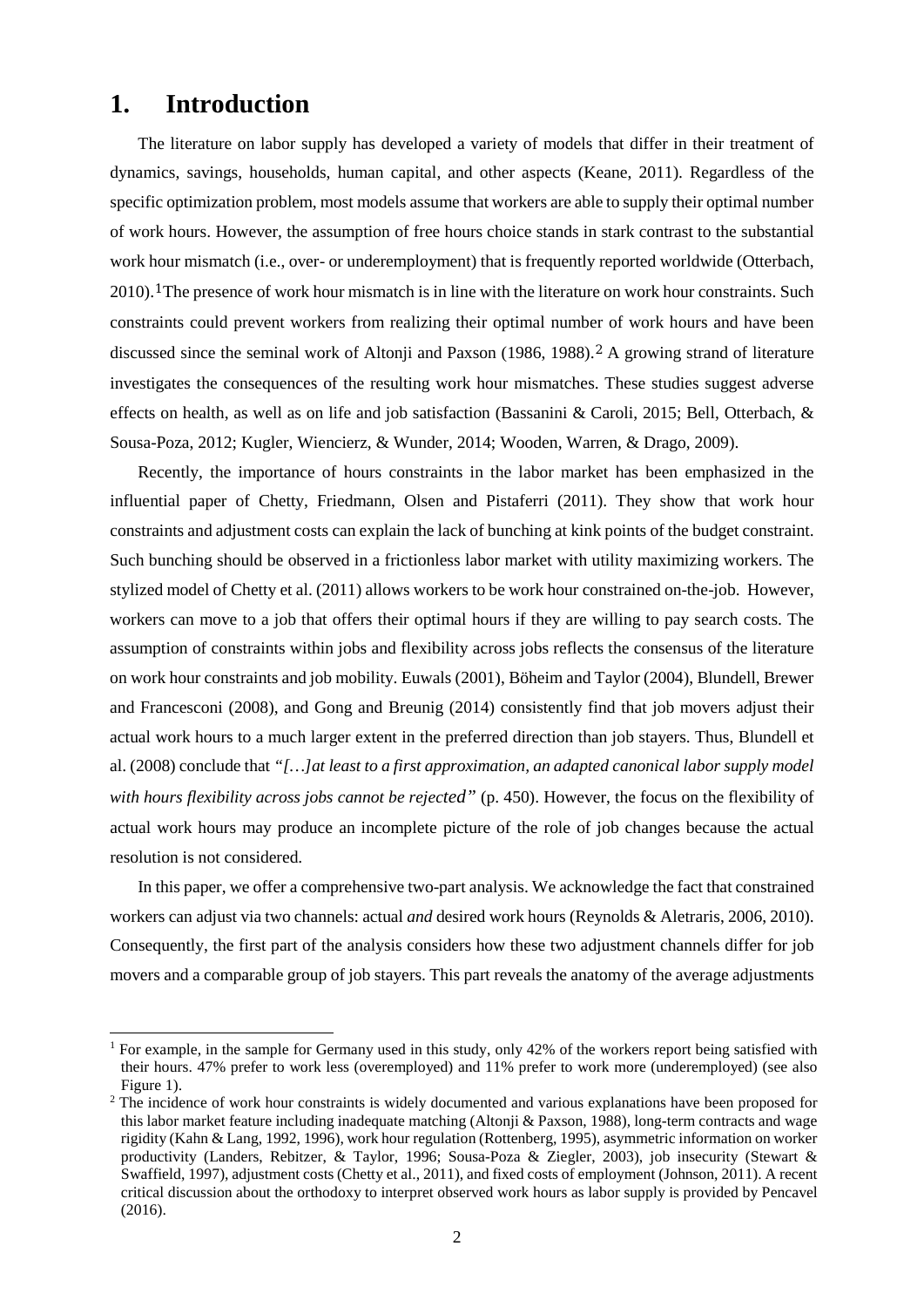but provides no insights about the differences in the actual resolution of the mismatches. Therefore, the second part investigates whether job movers exhibit higher resolution rates than comparable job stayers. Further, the second part considers the differences in the probabilities of staying in the same mismatch or of switching mismatch type (i.e., over- $\leftrightarrow$  underemployment).

This two-part analysis combines and extends the ideas of earlier studies. The analysis builds on the work of Euwals (2001), Böheim and Taylor (2004), and Blundell et al. (2008), who all find larger average adjustments in actual work hours across jobs. However, they do not investigate whether higher work hour flexibility across jobs increases the probability of actually resolving mismatches. Nor do they consider adjustments to desired work hours, even though this channel reportedly plays an important role in mismatch resolution (Reynolds & Aletraris, 2006, 2010).

Our study contributes to the existing literature in three dimensions. First, we include adjustments to desired hours to capture the complete adjustment process.[3](#page-4-0) Second, we evaluate whether increased work hour flexibility across jobs actually leads to a higher probability of resolving work hour mismatches. Third, we exploit information about the magnitude of the mismatch to improve interpretation of the results and to construct a more comparable group of job stayers. A reasonable interpretation of the changes in adjustment channels requires knowledge about the magnitude of the mismatch that has to be resolved. Furthermore, we include the prevailing magnitude of the mismatch as a control variable. This control variable is omitted or not available in previous studies, although it is very likely to affect the probability of job change and the extent of adjustment simultaneously. Finally, we carry out a number of robustness and plausibility checks to investigate the credibility of our results and provide a deeper understanding of the main findings.

Our results confirm previous findings that job change facilitates adjustment via changes in actual hours on a large scale. However, the adjustment in desired hours plays a non-negligible role for underemployed workers who cut substantially down their desired hours. This adjustment in desired hours is significantly smaller for underemployed job movers, such that it partly offsets the increased flexibility in actual hours. Turning to the resolution rate, our results show that job change does facilitate the resolution of work hour mismatches in most cases. However, job change is no panacea, for it also substantially increases the probability of switching to the diametric mismatch (i.e., over-  $\leftrightarrow$ underemployment). In particular, underemployed job movers exhibit a substantially higher probability of ending up in overemployment in the new job.

The remainder of the paper is structured as follows: Section 2 outlines the findings and shortcomings of the related literature. Section 3 describes the data and lays out the econometric challenges. Section 4 explains our econometric strategy. Section 5 discusses the results. Section 6 concludes the paper.

<span id="page-4-0"></span><sup>&</sup>lt;sup>3</sup> Reynolds and Johnson (2012) is the only study that we are aware of that distinguishes between both adjustment channels; however, its focus is on how work hour mismatches are affected by the birth of a child.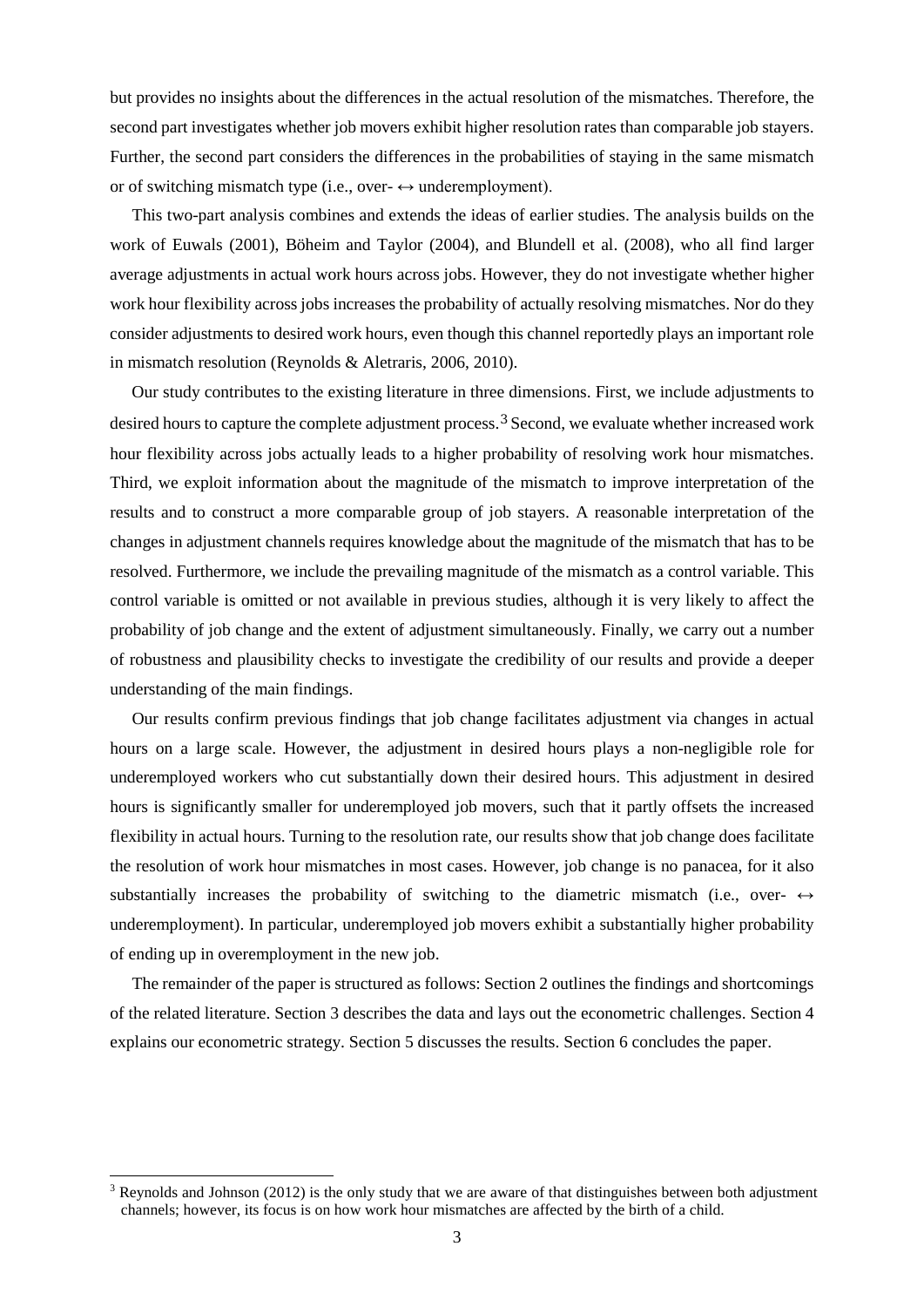### **2. Related Literature**

Most studies that address the role of job mobility in the presence of work hour mismatches focus on the effect of job change on actual work hours. For example, Altonji and Paxson (1986, 1992) and Martinez-Granado (2005) report that job movers adjust their actual work hours to a much larger extent than job stayers. They interpret this larger flexibility as evidence for work hour constraints. However, none of these studies takes the prevailing mismatch and its resolution into account. Rather, it is Euwals (2001) who first exploits additional information about individual workers' mismatch situations in the context of job change[4](#page-5-0) by estimating the average fraction of the mismatch that is resolved for job movers versus job stayers. His results for Dutch women indicate that overemployed job movers adjust their actual work hours to be 64% in line with their preferences, whereas overemployed stayers show an adjustment rate of 20%. Likewise, underemployed job movers adjust 72% in the preferred direction, while underemployed stayers adjust 34%. This higher adjustment of underemployed versus overemployed workers is confirmed by Böheim and Taylor (2004), using nine waves (1991–1999) of the British Household Panel Survey (BHPS).

Blundell et al. (2008) apply a difference-in-differences approach, exploiting different reforms that changed the incentives for single mothers to work either more or less. Using BHPS data, these authors show that the average adjustment in the preferred direction is substantially higher if they change jobs. Gong and Breunig (2014) find similar results for comparable reforms in Australia.

The cited analyses suffer from two shortcomings that prevent a definitive judgment about the effectiveness of job change in resolving work hour mismatches. First, these studies consider no information about the magnitude of the mismatch to be resolved. Yet without knowledge of the prevailing mismatch, results such as the average 8-hour adjustment for underemployed women estimated by Böheim and Taylor (2004) are hard to interpret meaningfully. For a mismatch of 5 hours, the adjustment would be too large, but for a mismatch of 10 hours, it would be too small. Moreover, missing information on prevailing mismatch magnitude hinders the construction of a comparable group of job stayers as it might be a crucial control variable. That is, those with larger mismatches could exhibit a higher probability of job change and also have to make larger adjustments to resolve their mismatch. Thus, any analysis that omits mismatch magnitude as a control variable potentially overestimates the difference between job movers and job stayers. Second, by reporting only average adjustments, these studies enable no assessment of the role played by job change in the actual resolution of mismatches. Even Euwals (2001), who reports the percentages to which workers can adjust their actual work hours, does not answer this question. It thus remains unclear whether the average adjustment of 72% would allow any worker to resolve a mismatch. This average effect would also be observed if one half of the workers made no adjustment at all and the other half adjusted by 144%. The first half would maintain their mismatch, while the latter would overcompensate and end up in a diametric mismatch.

<span id="page-5-0"></span> <sup>4</sup> Altonji and Paxson (1988) also use subjective data on work hour mismatches, but their focus is on wages rather than job change.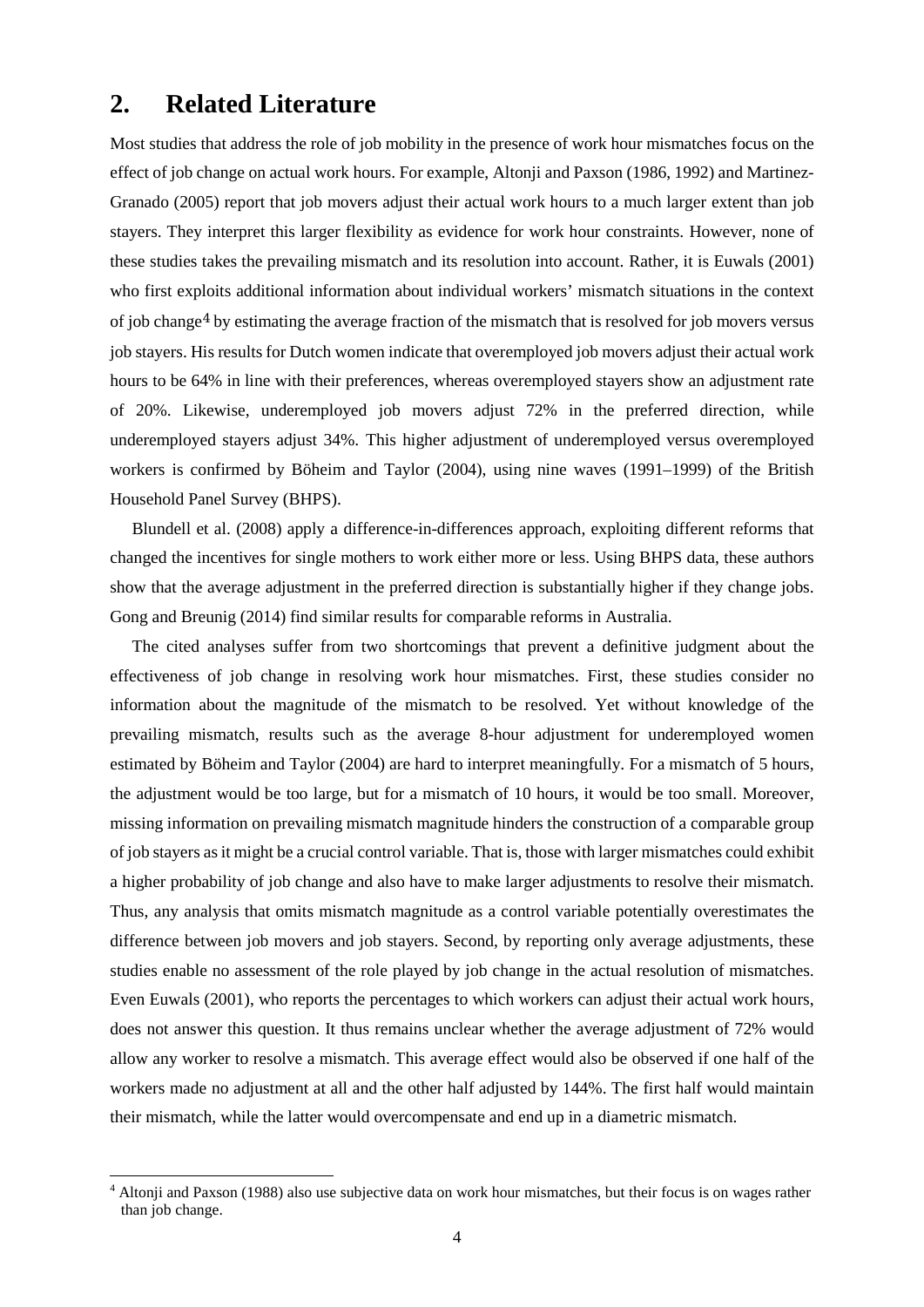Two studies by Reynolds and Aletraris(2006, 2010) do complement the actual work hour adjustment, by using multinomial logit models to assess the impact of a range of factors, including job mobility, on the probability of mismatch resolution in two waves of Australian and American panel data. First, Reynolds and Aletraris (2006) show that job change is generally associated with a significant and sizeable increase in the probability of resolving a mismatch. Reynolds and Aletraris (2010) find that for initially underemployed workers job change also increases the probability of switching into overemployment. A second essential contribution is that they emphasize the adjustment of desired work hours as a possible adjustment channel. The studies in the previous paragraphs neglect the possibility of adjusting desired hours as an adjustment channel. However, Reynolds and Aletraris (2006) provide evidence that changes in desired work hours contribute to mismatch resolution to an even larger extent than changes in actual work hours. With respect to job change, Reynolds and Aletraris (2010) also suggest that underemployed job movers adjust less through desired work hour adjustments than do job stayers. Nevertheless, as valuable as these ideas are in developing our two-part analysis, job change represents only one component of Reynolds and Aletraris's large set of determinants. Hence, whereas their investigation is more exploratory, our focus on job changes provides a detailed analysis of the differences between job movers and the situation in which they had to adjust on-the-job.

#### **3. Data**

#### **3.1. Preparation**

Our analysis is based on data from the German Socio-Economic Panel (GSOEP) (Wagner, Frick, & Schupp, 2007), the longest running longitudinal survey of private households and their living conditions in Germany. The GSOEP is administered to a representative sample of about 12,000 households containing approximately 21,000 individuals. Specifically, we draw on 16 sequential waves from 1997 to 2012 to analyze individuals between 20 to [5](#page-6-0)9 years<sup>5</sup> who were employed for at least two subsequent periods.[6](#page-6-1) After excluding the self-employed and second job holders from the analysis,[7](#page-6-2) together with other preparatory steps, we are left with 96,510 observations stemming from 18,264 individuals.[8](#page-6-3)

The GSOEP asks respondents about actual work hours and about desired work hours given the potential earnings adjustment: "*How many hours do you generally work per week, including any overtime?*" and "*If you could choose your own work hours, taking into account that your income would change according to the number of hours, how many hours would you want to work per week?*"[9](#page-6-4) Based on the responses, we calculate the difference between actual work hours (*HA*) and desired work hours

<span id="page-6-0"></span> $5$  We set this cutoff age in recognition of the finding that constrained workers close to retirement age adjust mainly by leaving the labor force early (Charles & Decicca, 2007; Gielen, 2008), an adjustment channel at the extensive margin that is not the topic of our study.

<span id="page-6-1"></span><sup>&</sup>lt;sup>6</sup> The analysis begins in 1997 because the crucial variable for desired work hours was not collected in 1996, a missing wave that in our dynamic approach would lead to a two-year break in the panel.

<span id="page-6-2"></span><sup>&</sup>lt;sup>7</sup> Specifically, with regard to desired work hours, it is unclear whether respondents holding a second job refer to both first and second jobs or to the first job only (Heineck, 2009).

<span id="page-6-3"></span><sup>&</sup>lt;sup>8</sup> The specific steps and a description of the dropped sample are documented in the Appendix B.

<span id="page-6-4"></span><sup>&</sup>lt;sup>9</sup> The distribution of actual and desired work hours is shown in Figure A.3.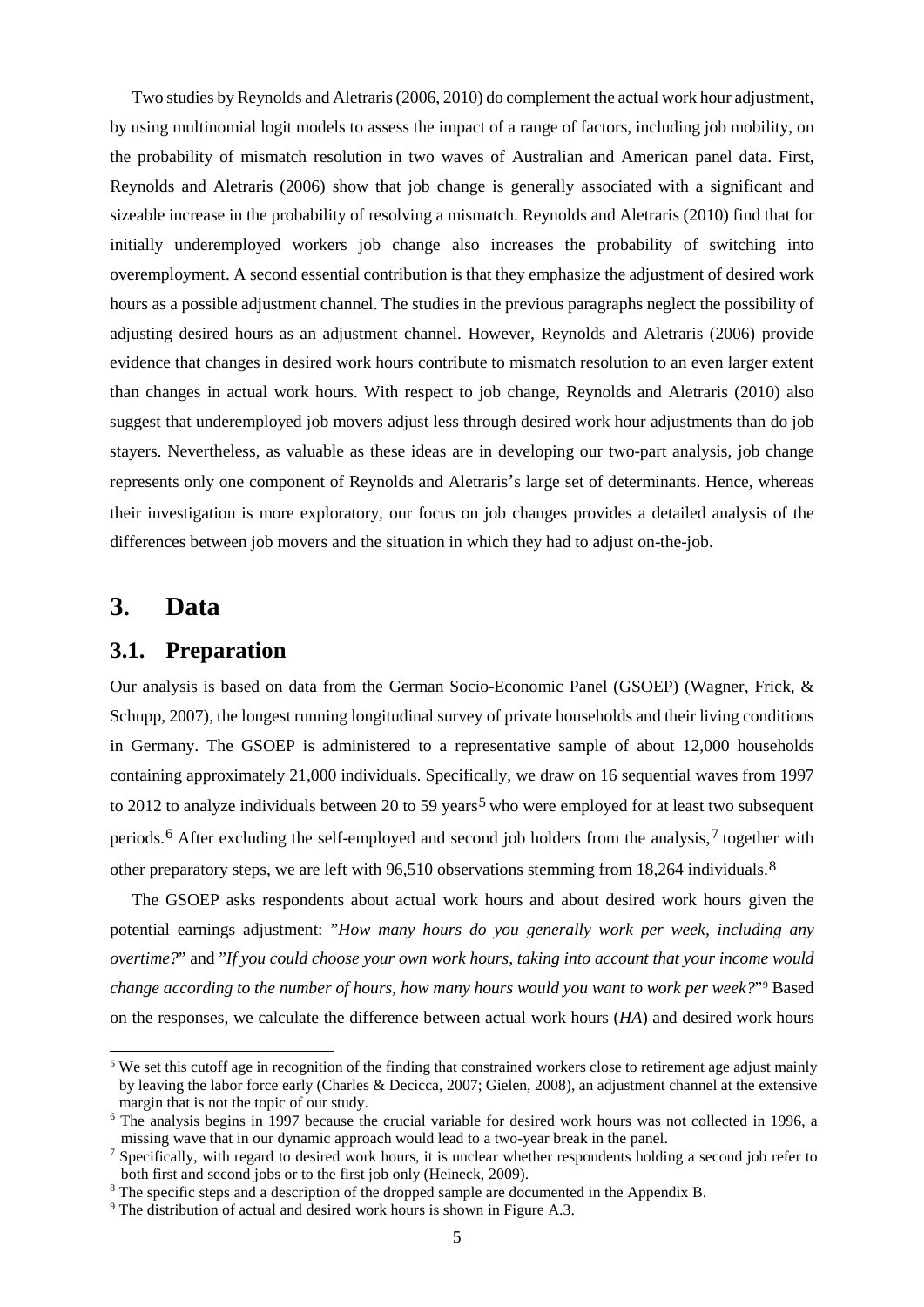(*HD*) for individual *i* at time *t* designated by  $DEV_{it} = HA_{it} - HD_{it}$ . A positive number indicates overemployment and a negative number indicates underemployment.

The analysis of the adjustment process requires the calculation of the first difference of actual work hours and desired work hours, respectively:

$$
\Delta HA_{it} = HA_{it} - HA_{it-1}
$$
 and  $\Delta HD_{it} = HD_{it} - HD_{i,t-1}$ 

As well as the first difference of the deviation between these two:

$$
\Delta DEV_{it} = DEV_{it} - DEV_{i,t-1} = \Delta HA_{it} - \Delta HD_{it}
$$
\n(1)

The relations in Equation 1 illustrate how changes in the mismatch variables can be decomposed into the two adjustment channels. This enables an assessment of whether an adjustment takes place in actual and/or desired work hours. The decomposition in Equation 1 plays a crucial role by revealing the anatomy of adjustment in the first part of our analysis.

We assign workers to three types of work hour mismatch: (i) underemployed: actual work hours more than 2.5 below desired work hours, (ii) unconstrained: absolute deviation of 2.5 and lower, and (iii) overemployed: actual work hours more than 2.5 above desired work hours, formally expressed as<sup>[10](#page-7-0)</sup>

$$
T YPE_{it} = \begin{cases} UNDER_{it} \text{ if } DEV_{it} < -2.5\\ UNCON_{it} \text{ if } |DEV_{it}| \le -2.5\\ OVER_{it} \text{ if } DEV_{it} > -2.5. \end{cases}
$$

These mismatch types are then coded as dummy variables that constitute outcomes in the second part of our analysis. For example, the mean of *UNCONit* shows the fraction of unconstrained workers in period *t* in the sample.

The focus of our analysis is to analyze how these outcome variables differ between job movers and job stayers. Job changes are characterized by a dummy variable that equals one if a job change occurs between the interviews at time  $t$  and  $t + 1$ .<sup>[11](#page-7-1)</sup>

#### **3.2. Descriptives**

 $\overline{a}$ 

Our initial descriptive analysis illustrates the extent and development of work hour mismatches in Germany from 1997 to 2012. According to [Figure](#page-21-0) 1, during this period only 38% to 45% of the workers were unconstrained as it is defined in the previous subsection. The fraction of overemployed workers is

<span id="page-7-0"></span><sup>10</sup> The choice of the threshold is motivated by the distribution of *DEV* (see Figure A.2), which reveals a typical pattern of self-reported work hours (see, e.g., Otterbach & Sousa-Poza, 2010). Most respondents think of actual and desired hours in terms of 5-hour categories, which explains the bunching of the *DEV* distribution at 5-hour intervals. In a robustness check, the range to be considered unconstrained is extended, but this does not affect the main findings.

<span id="page-7-1"></span><sup>&</sup>lt;sup>11</sup> We use the variable JOBCH\$\$, provided by the GSOEP, that accounts for double counting in the raw data because of question phrasing. The main analysis does not distinguish between different types of job changes. Later, we also check for heterogeneous differences for different types of job changes. However, the necessary information is not available for all periods and job movers.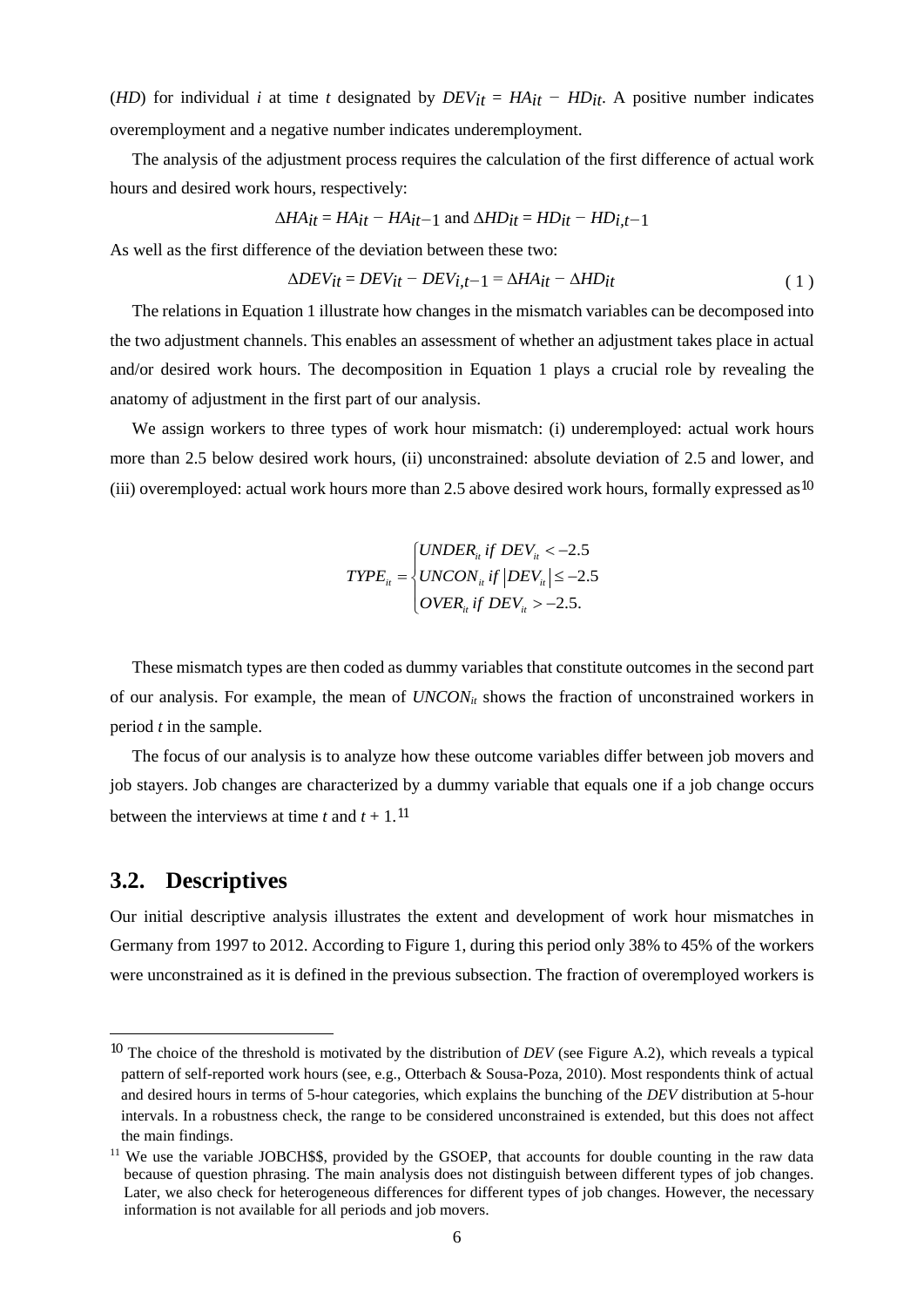higher in most years, varying between 44% and 52%. Underemployment is reported to a much smaller extent, at only 10% to 13% of the respondents. Figure 1 also reveals that the fraction of each mismatch type exhibits only relatively small variations over time. Further, it emphasizes the high prevalence of mismatch and the large fraction of overemployed workers in particular.

> -------------------------------------- Insert Figure 1 about here --------------------------------------

[Figure A](#page-25-0).1 depicts the distribution of the magnitude of work hour mismatches for constrained men and women, respectively. The histogram bars represent work hour mismatches aggregated into bins of 5-hour intervals. The graph shows that about half of the constrained workers would like to work over 2.5 up to 7.5 hours per week more or less than they actually do. This amounts to between 0.5 and 1.5 hours per day in a standard five-day-work week, and thus might be seen as moderate mismatch. However, roughly the other half indicate substantial mismatches by reporting a desire to change hours by more than 7.5 hours per week.

[Figure](#page-26-0) A.3 contrasts actual and desired work hours to investigate the distributions that underlie the mismatch variable, and characterizes the different gender-mismatch subsamples under investigation. Underemployed men report a large imbalance in the part-time sector. While 23% of underemployed men work less than 32.5 hours, only 6% prefer hours in this range. Interestingly, the majority of men who prefer more hours already work full-time, and 35% would like to work 50 hours and more. These wannabe workaholic men are on average younger, less often married, and have fewer children than unconstrained and overemployed workers, as can be seen in [Table A](#page-24-0).1. In contrast to the workaholic underemployed men, the largest fraction of underemployed women prefers to work 40 hours, while currently working part-time (82% work 30 hours or less). This indicates that underemployed women mostly experience involuntary part-time work. Underemployed women also are more often married and have more children than other employed women. This reverses the pattern observed for their male counterparts.

While underemployed men and women show different characteristics, overemployed men and women show similar patterns. Most of them work more than 42.5 hours, but nearly nobody desires hours in this range. The number of hours that are mostly desired are in the range between 27.5 and 42.5 hours per week. In particular, overemployed men primarily prefer a standard 40-hour work week.

[Table 1](#page-21-1) provides an unconditional mean comparison for the outcome variables of interest between job movers and job stayers in the mismatch-gender subsamples. The first three numerical rows show differences in the adjustment channels. In principle, workers can use two adjustment channels (or a combination of both) to resolve a specific work hour mismatch: adjusting either actual work hours or desired work hours. Underemployed male job movers, for example, increase their actual weekly work hours on average by 8.5 while cutting down their desired work week by 2.6 hours. This leads to an average total adjustment of 11.1 hours (according to Equation 1), corresponding to an average absolute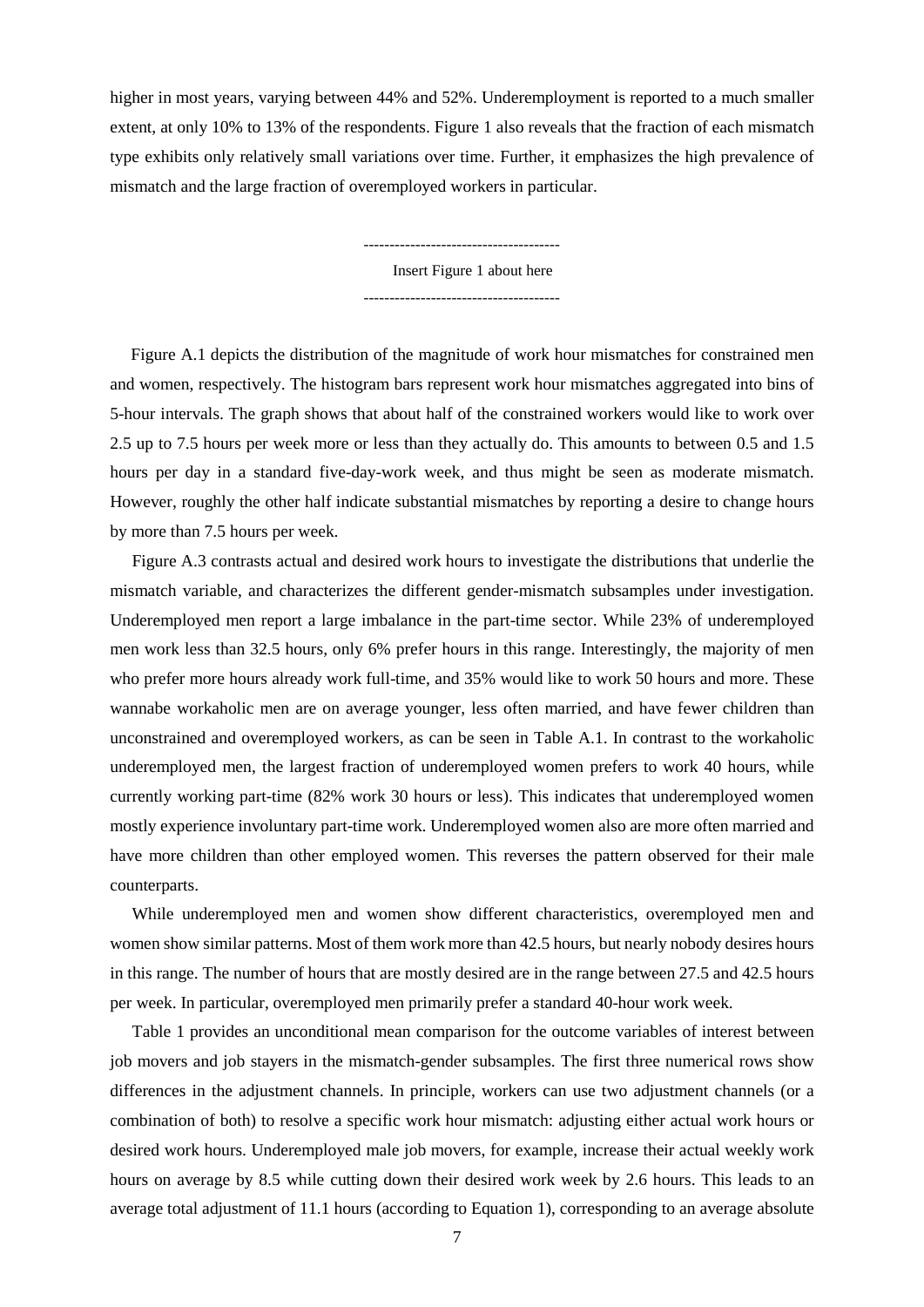prevailing mismatch of also 11.1 hours in period *t* (see first row in lower panel). Therefore, the average total adjustment closes the average gap between actual and desired hours completely. For all other groups, the average adjustment is substantially smaller than the average mismatch that should be resolved. Another interesting finding is that job stayers adjust at least as much in desired hours as in actual hours. This emphasizes the necessity to consider desired hours as the second adjustment channel.

Turning to the probabilities to report one of the three mismatch types, we see that the resolution rates are significantly higher for movers than for stayers. The only exception is underemployed men, who are insignificantly 2 percentage points more likely to resolve their mismatches if they remain in their job. The significant differences in the fractions of job movers and stayers who resolve their work hour mismatches are quite moderate, ranging from 4 to 8 percentage points. In general, the resolution rates are much smaller than one would expect with free hours choice. Instead, the differences in the fractions of job movers and stayers who end up in a diametric mismatch are quite substantial. For example, 33% (21%) of underemployed male (female) job movers end up being overemployed in the following period, whereas only 21% (13%) of underemployed male (female) job stayers switch mismatch type. The fractions of overemployed job movers who end up being underemployed are about 3 times higher than the same fractions for stayers.

> Insert Table 1 about here --------------------------------------

 $-$ 

The lower panel of Table 1 illustrates that job movers and job stayers differ significantly in the levels of actual and desired hours as well as the magnitudes of mismatch. The job movers in all gendermismatch subsamples exhibit higher prevailing mismatches, which stem from corresponding differences in the levels of actual and desired hours. Therefore, job movers require larger adjustments compared to job stayers, which might explain the small and negative differences in the resolution rates. Further, the larger required adjustments could partly explain the large differences in adjustments in actual hours found in previous studies, as they do not control for prevailing mismatches.

Job movers and stayers also differ in several other characteristics such as wages, job satisfaction, firm tenure, and age. In all subgroups, job movers show lower wages, lower levels of job satisfaction, shorter firm tenure, and younger age on average than job stayers. If we want to understand the role of job change in the adjustment process, we need to control for the differences in these confounding variables.

#### **4. Econometric Strategy**

We aim to analyze the role of job change in adjusting to work hour mismatches. Therefore, we need to understand how the observable constrained job movers would have adjusted if they had stayed in their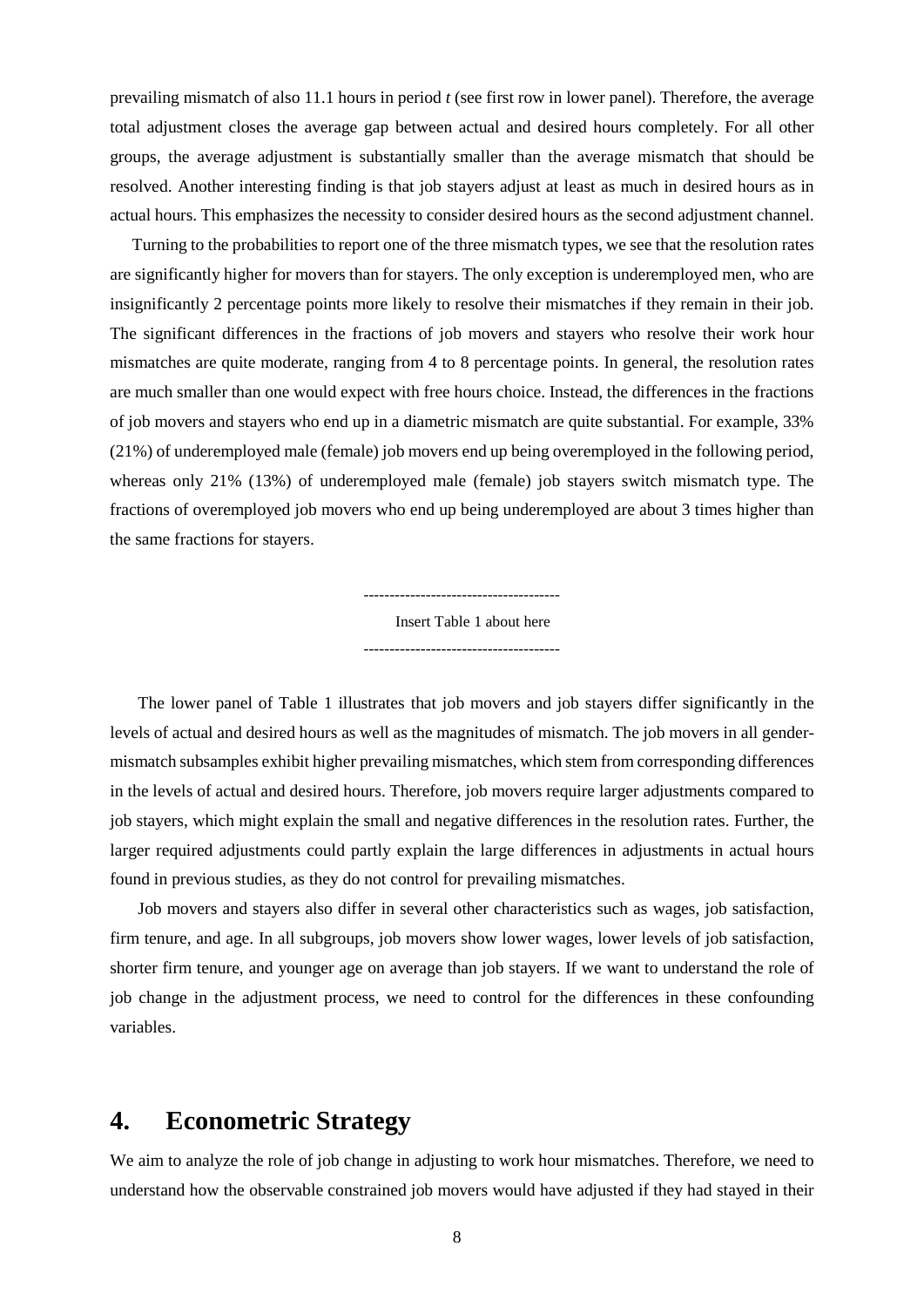previous job. In other words, the adjustment on-the-job is not observed and must be estimated. The previous section showed that job stayers differ substantially from job movers. Therefore, the empirical strategy aims to construct a group of job stayers that is comparable in observed characteristics to the group of job movers. We use propensity score matching to ensure that the observed differences between the two groups are not driven by confounding variables but by the fact that one group adjusts work hours across jobs and the other group within jobs.

The credibility of such an approach depends on the ability to control for the variables that simultaneously affect our outcomes of interest and the propensity to change jobs. The most important variables that should be controlled for are the levels of actual and desired hours in period *t* and consequently the prevailing magnitude of mismatch. This ensures both that job movers and the matched stayers have the same initial position and also that differences in the adjustment during the next period do not mirror higher desired adjustments.

Most likely, making sure that job movers and their matched stayers start at the same levels does not fully control for other characteristics. However, this provision is crucial, as Table 1 shows several other characteristics that differ across movers and stayers. Those characteristics, along with more socioeconomic, job-related and regional factors should be balanced between job movers and the matched stayers to make them as comparable as possible. Fortunately, the GSOEP data offer numerous variables that are useful for this analysis.

The necessity of controlling for socio-economic factors is derived from the labor supply literature, which identifies a variety of so-called "taste shifters". These are socio-economic factors that could shift desired work hours (Keane, 2011). At the same time such "taste shifters" are likely to influence the probability to change jobs. One example is age because younger people tend to be generally more flexible; this could be mirrored in larger adjustments and in a higher probability to change jobs. However, not only levels but also changes in socio-demographic factors should be included; especially changes in the household composition can induce changes in the desire to work and might, e.g., also increase the willingness to change jobs. The set of "taste shifters" considered in the analysis are:

*Socio-demographic factors*: age, education, household income, marital status, being a homeowner, being a foreigner, self-perceived health, disability status, number of children, birth of a child within last year, no others in need of care in household, divorce, and last child moved out;[12](#page-10-0)

The inclusion of job-related factors is straightforward because the conditions in the current job determine to a large extent the probability to change the job. At the same time, factors like wages are crucial determinants of desired labor supply. The variables considered in this block of confounders are therefore:

*Job-related information:* the magnitude of mismatch (*DEV*), actual work hours, hourly wages,

<span id="page-10-0"></span><sup>&</sup>lt;sup>12</sup> We tried several more potential taste shifters, especially different measures for changes in the household composition (changes in: marital status, number of children in the household, persons in need of care, etc.). However, only the ones that survived different score tests were finally included. The same was done for job and regional variables discussed below.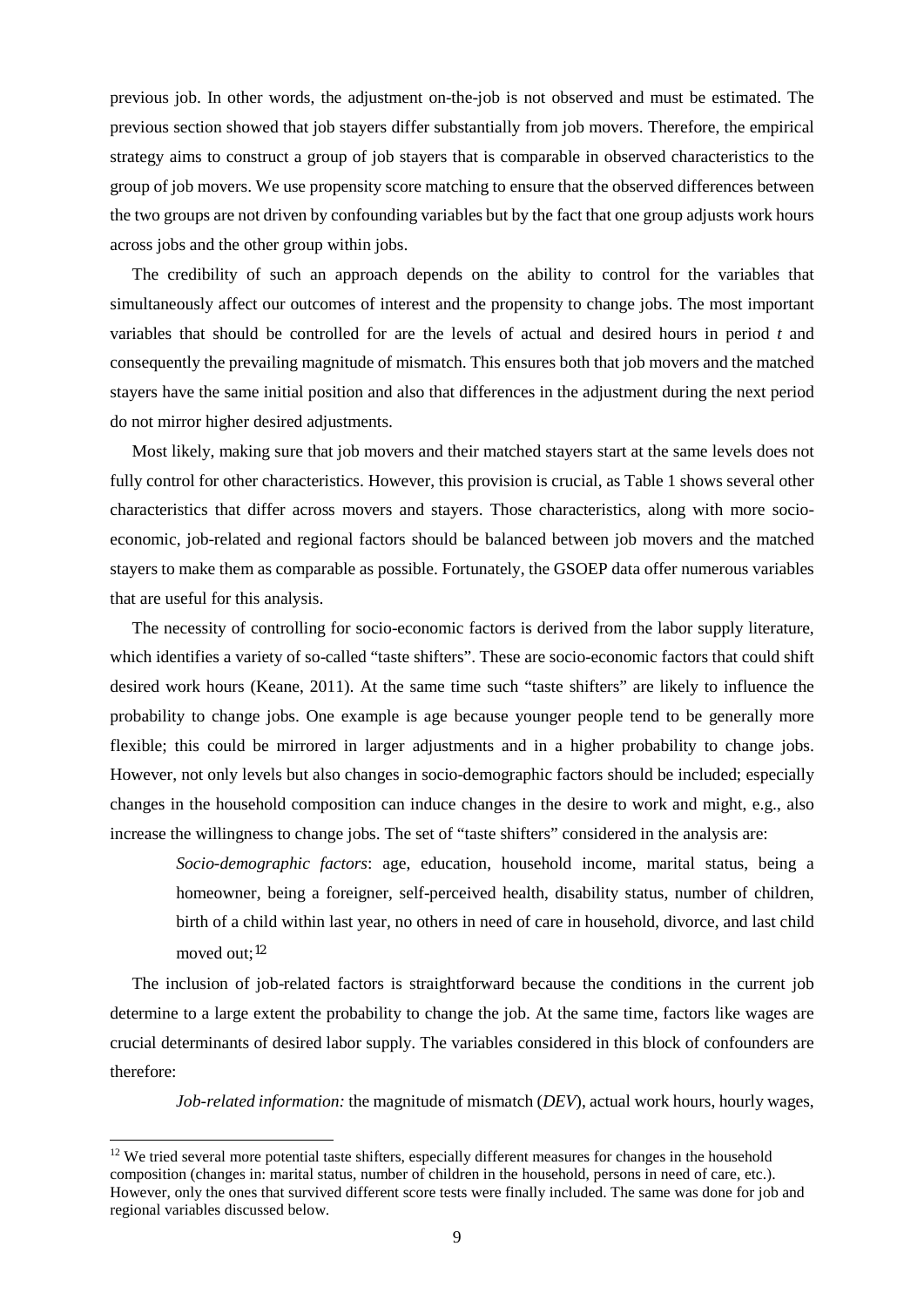job satisfaction, tenure, distance to work, firm size, public service, occupation, fixed-term contracts, overtime work, and whether or not overtime work is compensated;

The environment in which people live might also influence the opportunities to change jobs and at the same time affect work hours. For example, higher regional unemployment rates could lead to fewer opportunities to change jobs, but they also increase the willingness to work long hours because of job insecurity (Stewart & Swaffield, 1997). Other regional factors could have a similar impact. We control for:

*Regional variables*: population density, East Germany, and the yearly regional unemployment rate on the federal state level (obtained from the Federal Employment Agency).

We account for possible business cycle effects and other year-specific effects by controlling for the year of observation. Finally, we consider over- and underemployed workers separately, which implicitly controls for the mismatch status in *t*. Thereby, we might be able to capture some unobservables that led to the mismatch situation in the first place; for example, employer characteristics related to the economic situation or contract details that prevent workers from flexibly choosing their actual work hours. We are therefore confident that unobservables at time *t* or before are not driving the differences that we find between job movers and matched stayers.[13](#page-11-0)

The balancing of the observable characteristics is operationalized by propensity score matching. This approach acknowledges that it is impossible to find at least one job stayer for each job mover with exactly the same characteristics that can be matched. Especially with the large set of observables in our case, the curse of dimensionality prevents implementing direct matching and thus balancing the controls in this way. Instead, the seminal work of Rosenbaum and Rubin (1983) shows that balancing can also be achieved by matching on the propensity score. In our application, this strategy requires us to match movers with stayers who exhibit the same probability of job change conditional on all confounding variables. Rosenbaum and Rubin's findings (1983) led to the development of several non-parametric and semi-parametric estimators that use propensity score matching. We apply a recent semi-parametric estimator proposed by Lechner, Miquel, and Wunsch (2011) and implemented by Huber, Lechner, and Steinmayr (2014), which is based on a one-to-many caliper matching algorithm with bias correction.

This estimator is semi-parametric in that it requires parametric estimation of the propensity score before the nonparametric matching step.[14](#page-11-1) We thus estimate parametric Probit models within the gendermismatch subsamples that include the socio-demographic, job-related, and regional variables as covariates.[15](#page-11-2) Actual work hours, tenure, and job satisfaction are included with a quadratic term; wages and income enter in logarithmic form. The mismatch variables enter in categories rounded to five. Similarly, we define age categories as 5-year intervals, and include dummies for each to account for

<span id="page-11-0"></span><sup>&</sup>lt;sup>13</sup> The robustness section provides evidence in favor of this statement.

<span id="page-11-1"></span><sup>&</sup>lt;sup>14</sup> The advantages of using such semi-parametric estimators instead of purely parametric strategies are well documented and include a higher robustness to misspecification, (allowing) the possibility of effect heterogeneity, and explicit consideration of common support (Imbens & Wooldridge, 2009).<br><sup>15</sup> The probit estimates mark only a first step in obtaining the final estimator and should be interpreted with caution.

<span id="page-11-2"></span>Nevertheless, they indicate which variables are important in the selection process. Therefore, the results are reported in Appendix C.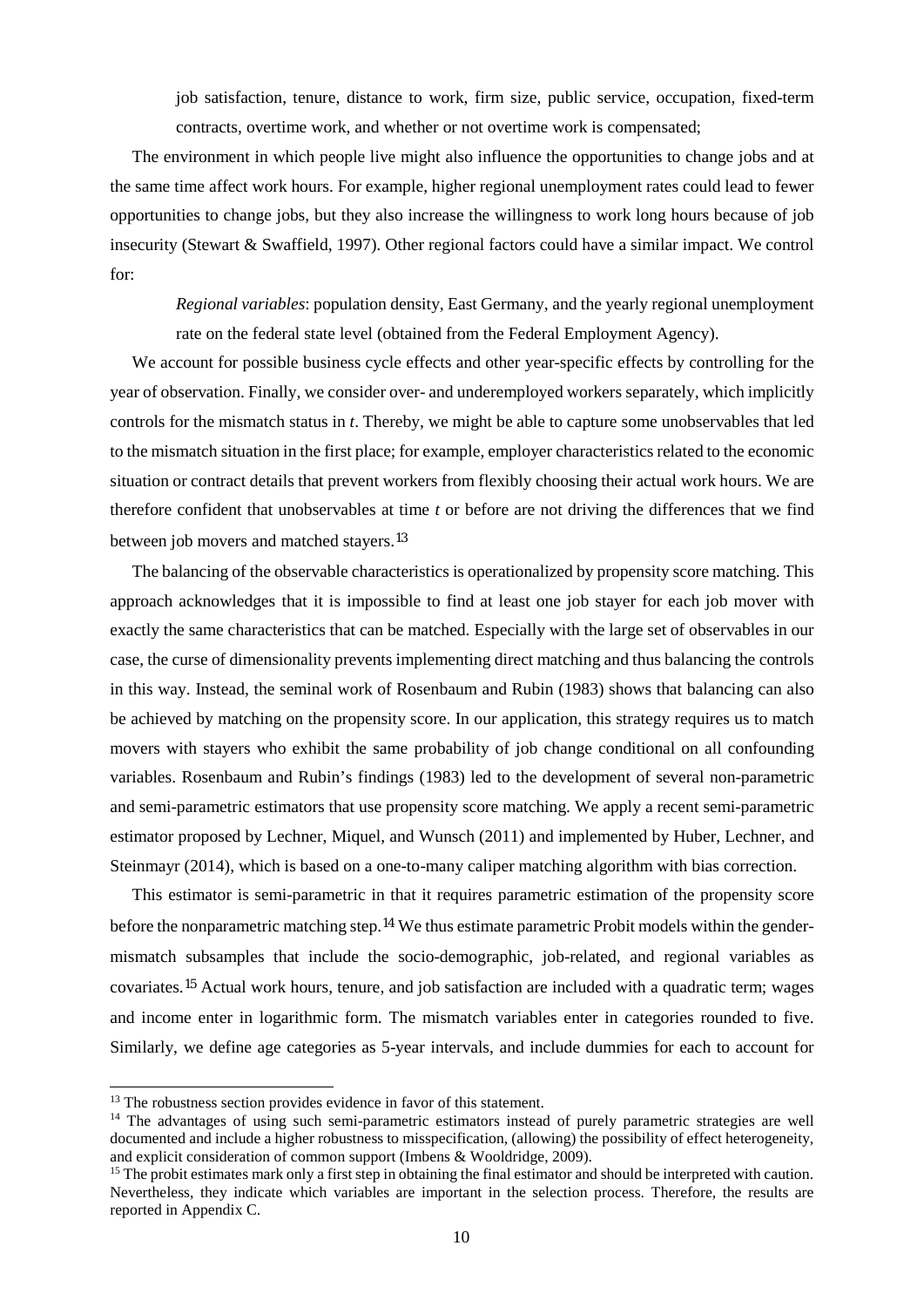nonlinearities in age. Also included are dummies for occupational categories and years. The matching is performed on the Mahalanobis distance defined by the estimated propensity score and the levels of the actual work hours and the mismatch variable. The inclusion of these two levels in the matching metric should improve the balancing of these most important confounders and ensure that the point of departure in the levels are as close as possible for job movers and matched stayers.

#### **5. Results**

#### **5.1. Main results**

[Table 2](#page-22-0) and the accompanying [Figure 2](#page-22-1) report and illustrate the estimation results for the adjustment channels of *underemployed* workers. The upper and lower bounds in the figures designate the average gap between actual and desired work hours. Workers who are able to resolve the mismatch fill this gap between the mismatch and the zero line by adjusting their actual work hours in the preferred direction (lower bars) and/or by adjusting their desired hours in the realized direction (upper bars). Hence, the white region between the two bars represents the average unresolved mismatch. The results reported in [Table 2](#page-22-0) reveal that the adjustment channels are significantly affected by job change. We can confirm the findings of previous studies that job change leads to a higher flexibility in actual work hours in the preferred direction. On average, underemployed men adjust their actual work hours by 4.2 hours more and underemployed women by 6.5 hours more compared to their matched stayers who adjust on-thejob. These numbers are calculated as the difference between the average actual work hour adjustment of job movers and the corresponding average adjustment of the matched stayers.

Job change also alters adjustment via changes in desired hours. The matched group of stayers adjusts their desired hours downwards by up to 3.6 hours. For job movers, this adaptation is significantly smaller (2.6 hours) and contributes less to the resolution of the mismatch. Thus, the increased flexibility of actual work hours across jobs is partly offset by the lower adjustments in desired hours. For women especially, this effect is substantial. Instead of a better adjustment of 6.5 hours suggested by actual hour changes through job change, the net adjustment for the decrease in the mismatch is only 4.6. Thus, a mere focus on the adjustment in actual hours would overestimate the effectiveness of job change to decrease the gap between actual and desired hours.

The results suggest that underemployed male job movers close their gap by nearly 100% in [Figure](#page-22-1)  2. Thus, it would be tempting to conclude that job change is an effective way to resolve mismatches for underemployed workers. However, the results in [Table 3](#page-22-2) and Figure 3 show the probabilities of reporting a specific mismatch type in  $t + 1$  after underemployment in  $t$ , and emphasize the importance of analyzing the resolution rates in addition to the average adjustments. For example, the probability of underemployed job movers resolving their mismatch is about 38% for both men and women but 37% and 26% for their matched stayers, respectively. Most remarkably, the higher flexibility in actual work hours of underemployed male job movers does not translate into a significantly higher resolution rate. The increased flexibility leads to a 13 percentage point higher probability of leaving underemployment but at the expense of a 12 percentage point increase in the probability of becoming overemployed in the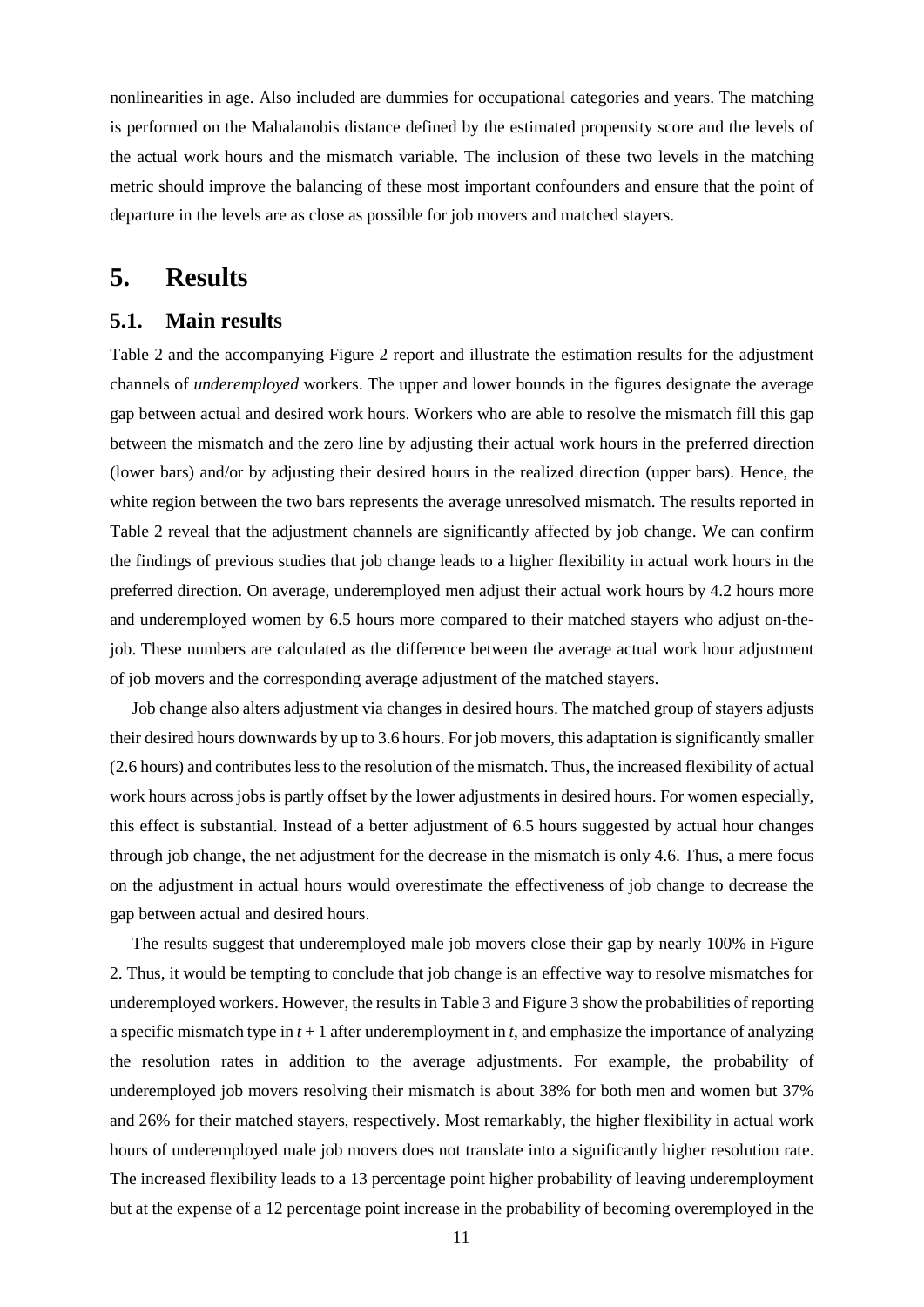next period. Likewise, female job movers exhibit a higher probability of switching into overemployment (27%). This is more than twice as high as compared to their matched stayers (13%), leading to a 14 percentage point higher risk of ending up in overemployment after job change. However, their resolution rate also increases by 12 percentage points through job change. On the one hand, the findings for underemployed workers reveal that the higher flexibility through job change substantially increases the probability of leaving underemployment, especially for women. On the other hand, a large fraction of workers seems to overshoot and switch into a new job where they prefer to work less.

The results for *overemployed* workers are presented in the [Tables](#page-23-0) 4 and 5 as well as in the accompanying [Figures](#page-23-1) 5 and [6.](#page-23-2) In general, among overemployed workers actual and desired work hours are less flexible than among underemployed workers. The average adjustments are much less complete, although job movers' actual work hour reduction is at least twice as high (2.8 hours for men and 3.5 hours for women) as compared to their matched stayers (1.4 hours for men and women). We observe a significant increase in the flexibility of actual hours but on a much smaller scale. Overemployed male job movers are able to decrease their actual work hours by 1.4 and overemployed female job movers by 2.1 hours more than their matched stayers. The adjustments of desired work hours are negligible (about a 1 hour increase) regardless of job mobility and gender. Therefore, the higher flexibility in actual hours translates directly into a better total adjustment.

The much lower work hour flexibility for overemployed compared to underemployed is also mirrored in lower resolution rates. Nevertheless, resolution rates among both male and female job movers are significantly higher (by 5 percentage points) compared to their matched stayers. The probability of switching into underemployment is about twice as high among job movers than among matched stayers, but amounts to a moderate fraction of 12% (6%) for female (male) job movers. In addition, the results clearly show that the majority of overemployed workers (more than 70% in case of no job change) stays overemployed even after a job change (more than 58%).

> ----------------------------------------------------------------- Insert Tables 2 - 5 and Figures 2 - 5 about here  $-$

#### **5.2. Different types of job change**

The main analysis does not distinguish different types of job change. This subsection uses additional information about the reasons for and the direction of job change to analyze possible heterogeneous differences for different types of job changes. Unfortunately, this information is not available for all observed job changes, partly because the questions were not consistently asked in the same manner and partly due to missing values.

The most obvious distinction is to look at differences between *voluntary* and *forced* job change. One might argue that constrained job quitters search on-the-job for a new job and find one that meets their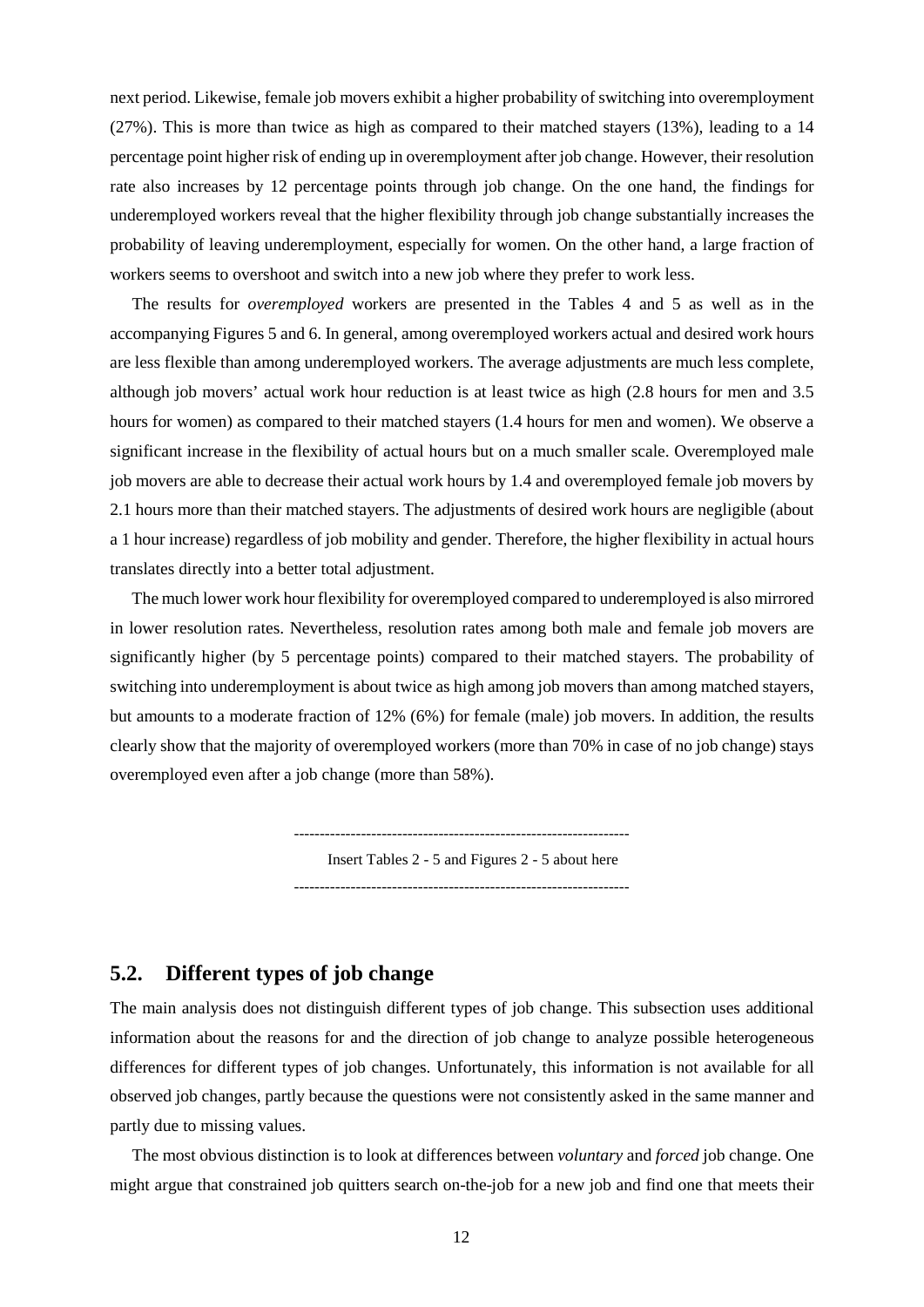desired hours. On the other hand, constrained workers who lose their job for external reasons might accept job offers that deviate from their desired hours in order to avoid long spells of unemployment. The implication would be that the latter group drives the low resolution rates. This argumentation is not supported by the results reported in [Table A](#page-24-0).2 and [Table](#page-28-0) A.3. Overemployed men in [Table A](#page-24-0).2 exhibit no significantly higher resolution rates if they voluntarily change jobs. In contrast, forced job movers increase their resolution rate by 8.5 percentage points, which is nearly twice as much as the respective subsample in the baseline. Overemployed women are the only subgroup in which job quitters show a substantially higher resolution rate if they move voluntarily. However, this difference is not significant at a 10% level. In all, the comparison of voluntary and forced job change shows that the low adjustment and resolution rates are mainly driven by job quitters.

The results in [Table](#page-29-0) A.4 and [Table](#page-29-1) A.5 investigate differences between *across* and *within* employer changes. The results in [Table](#page-29-0) A.4 are very close to the baseline results because most reported job changes occur across employers. Therefore the number of job movers within employers is very limited. For the underemployed within job movers (Table A.5), with less than 100 observed job movers, the resulting huge standard errors prevent us from drawing any conclusion about this subgroup. However, the results on overemployed-within-employer job movers show nearly no significant differences in the adjustments between movers and matched stayers. This could indicate that work hour constraints are binding within employers, so that the flexibility gains require not only to change jobs but also employers.

#### **5.3. Robustness Checks**

This subsection provides several robustness checks. We discuss potential threats to our empirical strategy and provide evidence that they are not likely to invalidate our presented results. The most critical points are discussed with the help of [Figure 6](#page-24-1). The figure extends the considered time horizon by two years and shows the evolution of the variables of interest in  $t - 1$ ,  $t$ ,  $t + 1$ , and  $t + 2$  for movers and matched stayers.[16](#page-14-0)

[Figure 6](#page-24-1) confirms that our estimator is successfully equalizing the levels in period *t*. This is not surprising, as we condition on pre-job change levels in the propensity score and the Mahalanobis distance. It is much more important for the credibility of our results that also the changes from *t -* 1 to *t* are balanced by conditioning on the observed levels and other confounders in period *t*.[17](#page-14-1) The black lines show that job movers experience on average substantial increases in the magnitude of mismatch in the period before they change jobs. This results from diverging actual and desired work hours in all subsamples. The grey lines of the matched stayers nearly exactly mimic the observed movers before *t*, although we use no control variables before that period. If unobserved heterogeneity drove our results, the paths should be different. This observation makes us confident that we are able to construct a credible comparison group and that unobserved heterogeneity plays no important role for the estimates.

<span id="page-14-0"></span><sup>&</sup>lt;sup>16</sup> We lose roughly half of the observation because workers must be observed in employment in four subsequent waves. [Table A.8](#page-31-0) shows that the estimates for this restricted sample are surprisingly similar to the baseline results.

<span id="page-14-1"></span><sup>&</sup>lt;sup>17</sup> Only the changes for underemployed men deviate slightly but not significantly.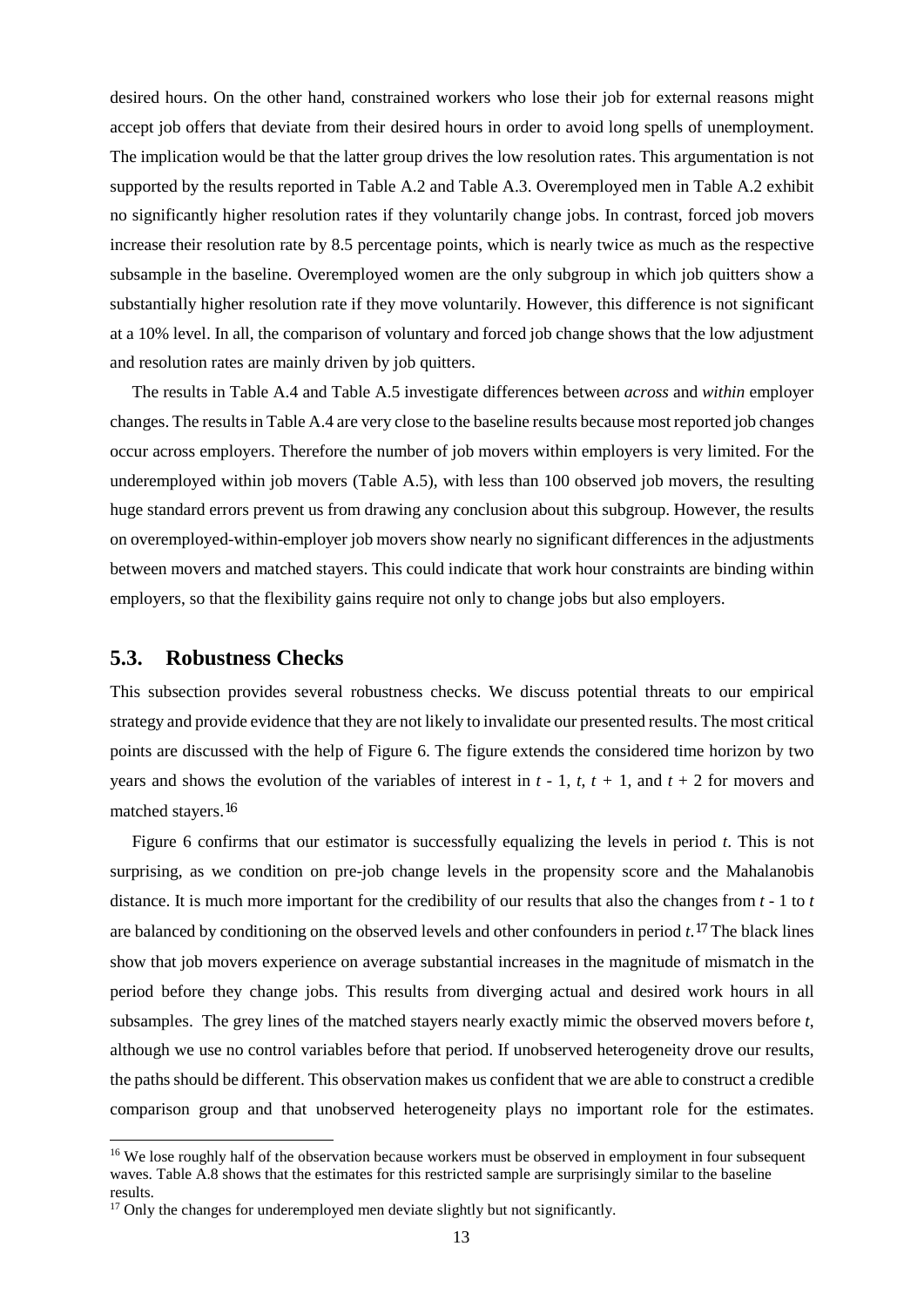However, if movers and matched stayers face systematically different changes in unobserved confounders from  $t$  to  $t + 1$ , this could still bias our estimates.

Our main results show that a large fraction of underemployed job movers ends up in overemployment. One plausible explanation for this finding could be that job movers must familiarize themselves with new topics at the new job. This would require longer actual hours in the beginning, that should decrease after a phase of familiarization. [Figure 6](#page-24-1) shows no evidence for such an explanation, because male job movers show rather constant actual hours from  $t + 1$  to  $t + 2$  and female job movers even show a slight increase.

> -------------------------------------- Insert Figure 6 about here --------------------------------------

A similar concern is tackled in [Table A](#page-30-0).6. where we exclude workers who changed their jobs within three months after the interview in *t*. The results for this subsample are again similar to the baseline results and indicate that anticipation of a new job does not invalidate our estimates.

The definition of the types of mismatch is a fundamental building block. Therefore, we need to check whether our results are sensitive to changes in this crucial definition. To this end, we have redone the analysis with a more generous criterion to classify unconstrained workers. The definition of being unconstrained is now based on the rule *UNCON<sub>it</sub> if*  $|DEV_{it}| < 5$ . As a consequence, between 15% and 20% fewer workers are considered as constrained in the different subsamples. Further, the range for constrained workers to resolve the mismatch is nearly doubled. [Table A](#page-30-1).7 reports the corresponding results. The redefinition leads to larger adjustments for both movers and stayers. This can be attributed to the fact that the average mismatch to be resolved is increased in the constrained subgroups. Further, both movers and matched stayers exhibit higher levels of resolution rates compared to the baseline results. However, the differences between both groups are rather stable and show at most moderate increases in the resolution rates. Additionally, we observe substantial increases in the probability to switch mismatches even after the redefinition.

### **6. Conclusions**

As in previous studies, our results provide evidence of greater flexibility in actual work hours across jobs than within jobs. Constrained job movers more than double their adjustments in the preferred direction compared to job stayers with the same prevailing mismatch. Previous studies stopped at this point and concluded that job mobility helps to overcome work hour mismatches. However, our analysis goes beyond the focus on average changes in actual hours and additionally considers adjustments in desired hours and mismatch resolution rates to provide a more differentiated view on the role of job change in this context.

Adjustments in desired hours are crucial to understand the full anatomy of the adjustment process of constrained workers. The importance of this adjustment channel is already emphasized by the work of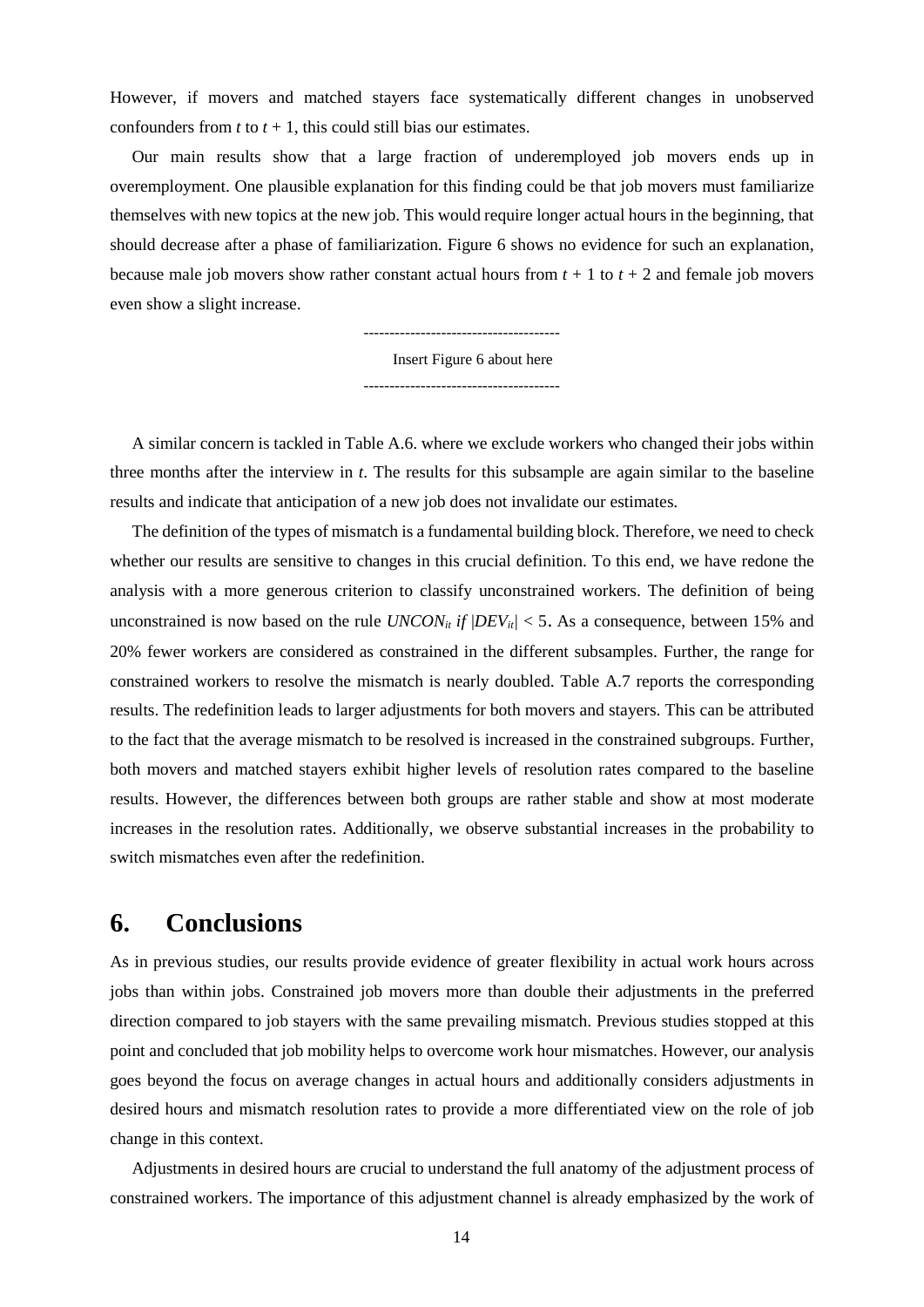Reynolds and Aletraris (2006, 2010) for the U.S. and Australia. We find that this channel is also important for German workers. In particular, underemployed workers who adjust on-the-job cut down their desired work hours substantially. Underemployed job movers use this channel to a smaller extent, such that the gain in flexibility of actual hours for job movers is attenuated. In contrast to underemployed workers, overemployed workers increase their desired work hours only marginally. This finding is consistent with the results of Loog, Dohmen and Vendrik (2012), who analyze adjustments in desired hours among German civil servants and public sector employees when the length of the standard work week was changed. Similar to our results, they find that desired hours adjust quickly to lower actual work hours but only marginally to increased actual work hours.

The combination of adjustments in both actual and desired work hours determines whether or not constrained workers resolve their mismatch. Our results show that the substantially increased flexibility in actual hours on average translates into only moderate increases in the resolution rate of mismatches on the individual level. The observed resolution rates of job movers are below 40% and at most 12 percentage points larger than the rates of comparable job stayers. Previous studies interpret the increased flexibility in actual hours via job changes as evidence for free hour choice across jobs – an essential assumption of most models of labor supply. However, the consideration of resolution rates shows that such interpretation is not supported in our application. Instead, our results confirm the existence of work hour constraints consistent with previous studies by Altonji and Paxson (1986, 1988, 1992), Martinez-Granado (2005) and Chetty et al. (2011). Therefore, our empirical results favor models that allow for constrained hour choices in every situation (Beffy, Blundell, Bozio, & Laroque, 2015; Bloemen, 2000, 2008).

In all, the results of our study highlight the fact that job change is no panacea for resolving work hour mismatches. Instead, overemployment prevails for the majority of workers. We observe that already overemployed workers have severe problems in leaving overemployment even after a job change. Additionally, underemployed workers switch to a large extent into overemployment, especially if they change jobs. Further research should deepen our understanding of whether and to what extent labor market rigidities such as fixed costs of employment (Johnson, 2011) or job insecurity (Steward & Swaffield, 1997) drive individuals into overemployment and keep them there. The adverse consequences of work hour mismatches on health (Bassanini & Caroli, 2015; Bell et al., 2012) as well as on job satisfaction and life satisfaction (Kugler et al., 2014; Wooden et al., 2009) reinforce the necessity to identify the underlying reasons for work hour mismatches issuing from both sides of the labor market.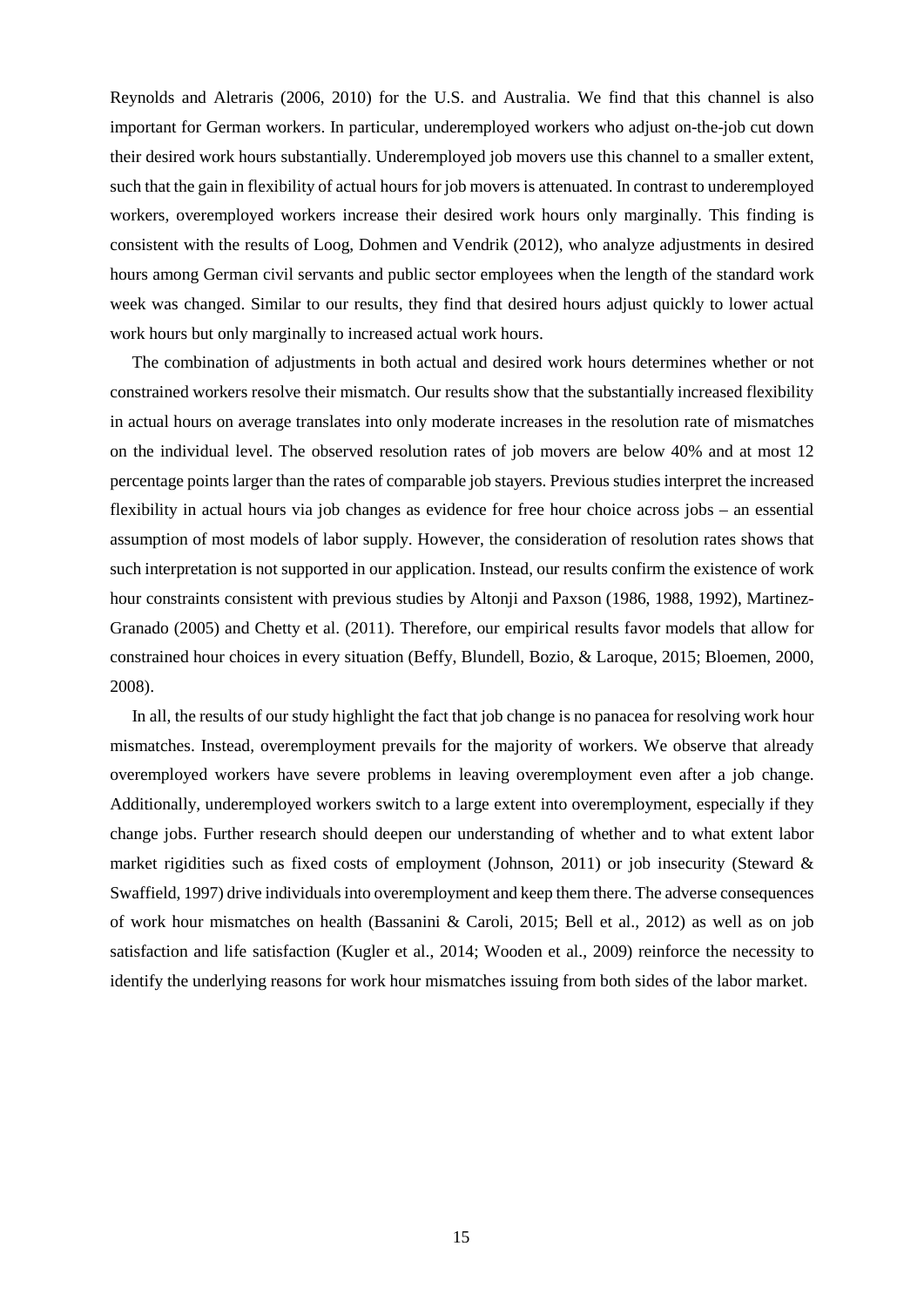## **References**

- Altonji, J. G., & Paxson, C. H. (1986). Job characteristics and hours of work. In *Research in Labor Economics* (Vol. 8, pp. 1–55). Greenwich: Westview Press.
- Altonji, J. G., & Paxson, C. H. (1988). Labor Supply Preferences, Hours Constraints, and Hours-Wage Trade-Offs. *Journal of Labor Economics*, *6*(2), 254–76.
- Altonji, J. G., & Paxson, C. H. (1992). Labor Supply, Hours Constraints, and Job Mobility. *The Journal of Human Resources*, *27*(2), 256–278. http://doi.org/10.2307/145735
- Bassanini, A., & Caroli, E. (2015). Is Work Bad for Health? The Role of Constraint versus Choice. *Annals of Economics and Statistics*, (119-120), 13–37. http://doi.org/10.15609/annaeconstat2009.119-120.13
- Beffy, M., Blundell, R., Bozio, A., & Laroque, G. (2015). *Labour supply and taxation with restricted choices* (No. 15/02). IFS Working Papers.
- Bell, D., Otterbach, S., & Sousa-Poza, A. (2012). Working Hours Constraints and Health. *Annales d'Economie et de Statistique*, (105-106), 35–54.
- Bloemen, H. G. (2000). A model of labour supply with job offer restrictions. *Labour Economics*, *7*(3), 297–312. http://doi.org/10.1016/S0927-5371(00)00005-1
- Bloemen, H. G. (2008). Job Search, Hours Restrictions, and Desired Hours of Work. *Journal of Labor Economics*, *26*(1), 137–179. http://doi.org/10.1086/522069
- Blundell, R., Brewer, M., & Francesconi, M. (2008). Job Changes and Hours Changes: Understanding the Path of Labor Supply Adjustment. *Journal of Labor Economics*, *26*(3), 421–453. http://doi.org/10.1086/588245
- Böheim, R., & Taylor, M. P. (2004). Actual and Preferred Working Hours. *British Journal of Industrial Relations*, *42*(1), 149–166. http://doi.org/10.1111/j.1467-8543.2004.00308.x
- Charles, K. K., & Decicca, P. (2007). Hours Flexibility and Retirement. *Economic Inquiry*, *45*(2), 251–267. http://doi.org/10.1111/j.1465-7295.2006.00009.x

Chetty, R., Friedman, J. N., Olsen, T., & Pistaferri, L. (2011). Adjustment Costs, Firm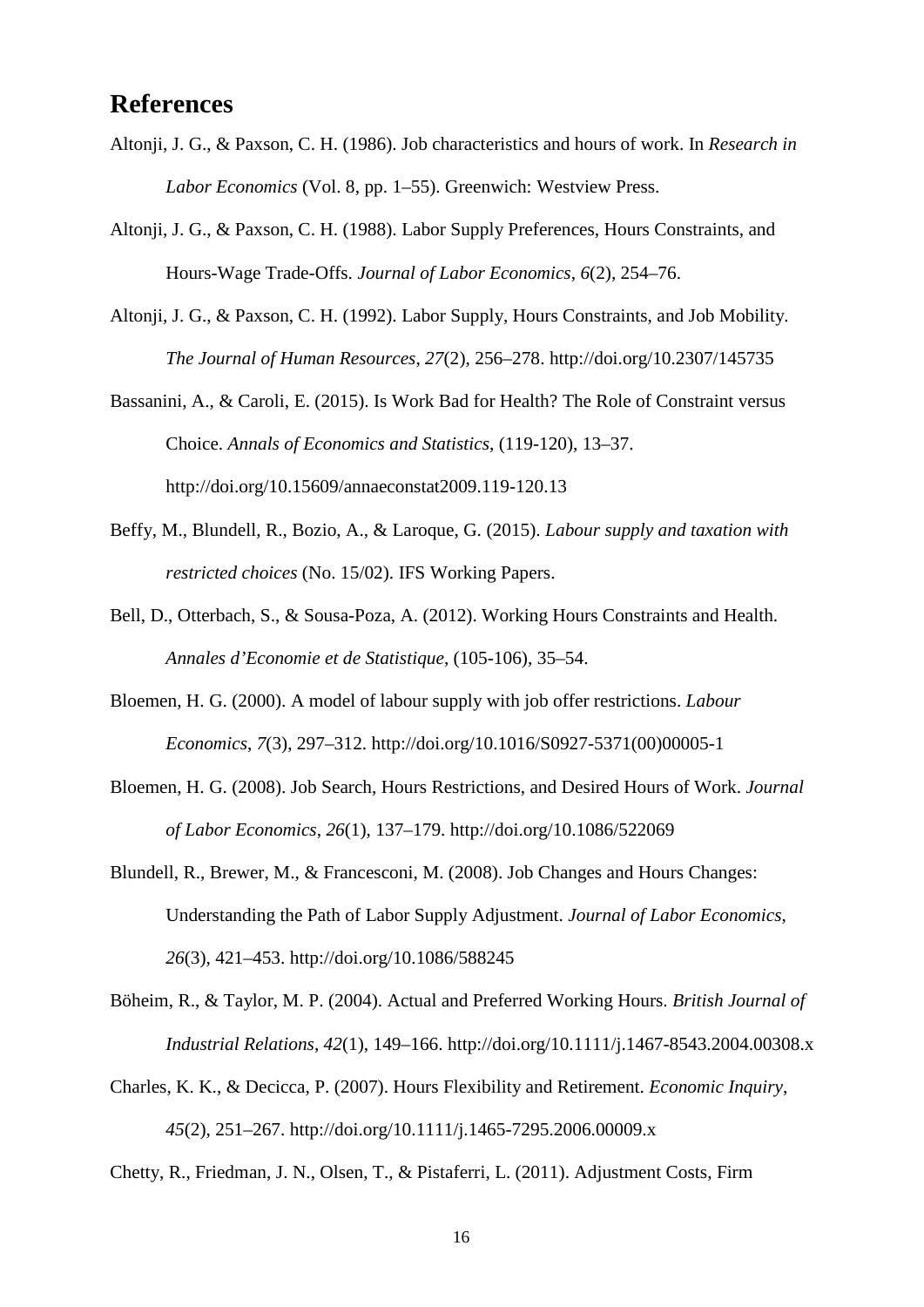Responses, and Micro vs. Macro Labor Supply Elasticities: Evidence from Danish Tax Records. *The Quarterly Journal of Economics*, *126*(2), 749–804. http://doi.org/10.1093/qje/qjr013

- Euwals, R. (2001). Female Labour Supply, Flexibility of Working Hours, and Job Mobility. *The Economic Journal*, *111*(471), C120–C134.
- Gielen, A. C. (2008). Working hours flexibility and older workers' labor supply. *Oxford Economic Papers*, gpn035. http://doi.org/10.1093/oep/gpn035
- Gong, X., & Breunig, R. (2014). Channels of labour supply responses of lone parents to changed work incentives. *Oxford Economic Papers*, *66*(4), 916–939. http://doi.org/10.1093/oep/gpu022
- Heineck, G. (2009). The determinants of secondary jobholding in Germany and the UK. *Zeitschrift Für ArbeitsmarktForschung*, *42*(2), 107–120. http://doi.org/10.1007/s12651-009-0008-8
- Huber, M., Lechner, M., & Steinmayr, A. (2014). Radius matching on the propensity score with bias adjustment: tuning parameters and finite sample behaviour. *Empirical Economics*, *49*(1), 1–31. http://doi.org/10.1007/s00181-014-0847-1
- Johnson, W. R. (2011). Fixed Costs and Hours Constraints. *Journal of Human Resources*, *46*(4), 775–799. http://doi.org/10.3368/jhr.46.4.775
- Kahn, S., & Lang, K. (1992). Constraints on the Choice of Work Hours: Agency Versus Specific-Capital. *The Journal of Human Resources*, *27*(4), 661–678. http://doi.org/10.2307/146080
- Kahn, S., & Lang, K. (1996). Hours Constraints and the Wage/Hours Locus. *The Canadian Journal of Economics / Revue Canadienne d'Economique*, *29*, S71–S75. http://doi.org/10.2307/135963
- Keane, M. P. (2011). Labor Supply and Taxes: A Survey. *Journal of Economic Literature*, *49*(4), 961–1075. http://doi.org/10.1257/jel.49.4.961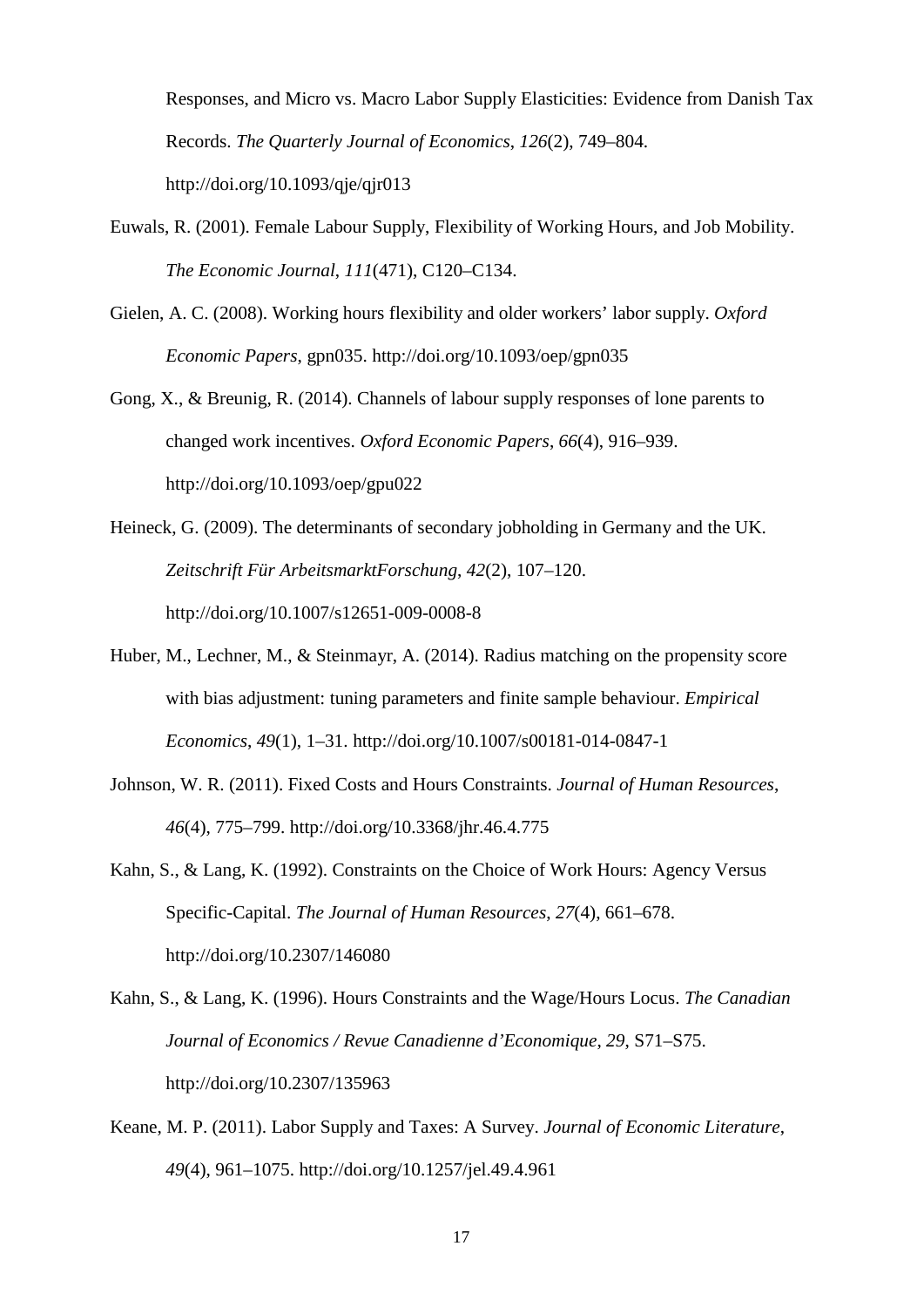- Kugler, F., Wiencierz, A., & Wunder, C. (2014). *Working hours mismatch and well-being: comparative evidence from Australian and German panel data* (LASER Discussion Paper No. 82). University of Erlangen-Nuernberg.
- Landers, R. M., Rebitzer, J. B., & Taylor, L. J. (1996). Rat Race Redux: Adverse Selection in the Determination of Work Hours in Law Firms. *The American Economic Review*, *86*(3), 329–348.
- Lechner, M., Miquel, R., & Wunsch, C. (2011). Long-Run Effects of Public Sector Sponsored Training in West Germany. *Journal of the European Economic Association*, *9*(4), 742–784. http://doi.org/10.1111/j.1542-4774.2011.01029.x
- Lechner, M., & Strittmatter, A. (2014). *Practical procedures to deal with common support problems in matching estimation* (No. 2014-10). Department of Economics, University of St. Gallen.
- Loog, B., Dohmen, T., & Vendrik, M. (2012). *The impact of changes in the standard workweek on preferences for labor supply*. Maastricht University Working Paper.
- Martinez-Granado, M. (2005). Testing labour supply and hours constraints. *Labour Economics*, *12*(3), 321–343. http://doi.org/10.1016/j.labeco.2003.11.007
- Otterbach, S. (2010). Mismatches Between Actual and Preferred Work Time: Empirical Evidence of Hours Constraints in 21 Countries. *Journal of Consumer Policy*, *33*(2), 143–161. http://doi.org/10.1007/s10603-009-9116-7
- Otterbach, S., & Sousa-Poza, A. (2010). How Accurate are German Work-time Data? A Comparison of Time-diary Reports and Stylized Estimates. *Social Indicators Research*, *97*(3), 325–339. http://doi.org/10.1007/s11205-009-9504-z
- Pencavel, J. (2016). Whose Preferences Are Revealed in Hours of Work? *Economic Inquiry*, *54*(1), 9–24. http://doi.org/10.1111/ecin.12276
- Reynolds, J., & Aletraris, L. (2006). Pursuing Preferences: The Creation and Resolution of Work Hour Mismatches. *American Sociological Review*, *71*(4), 618–638.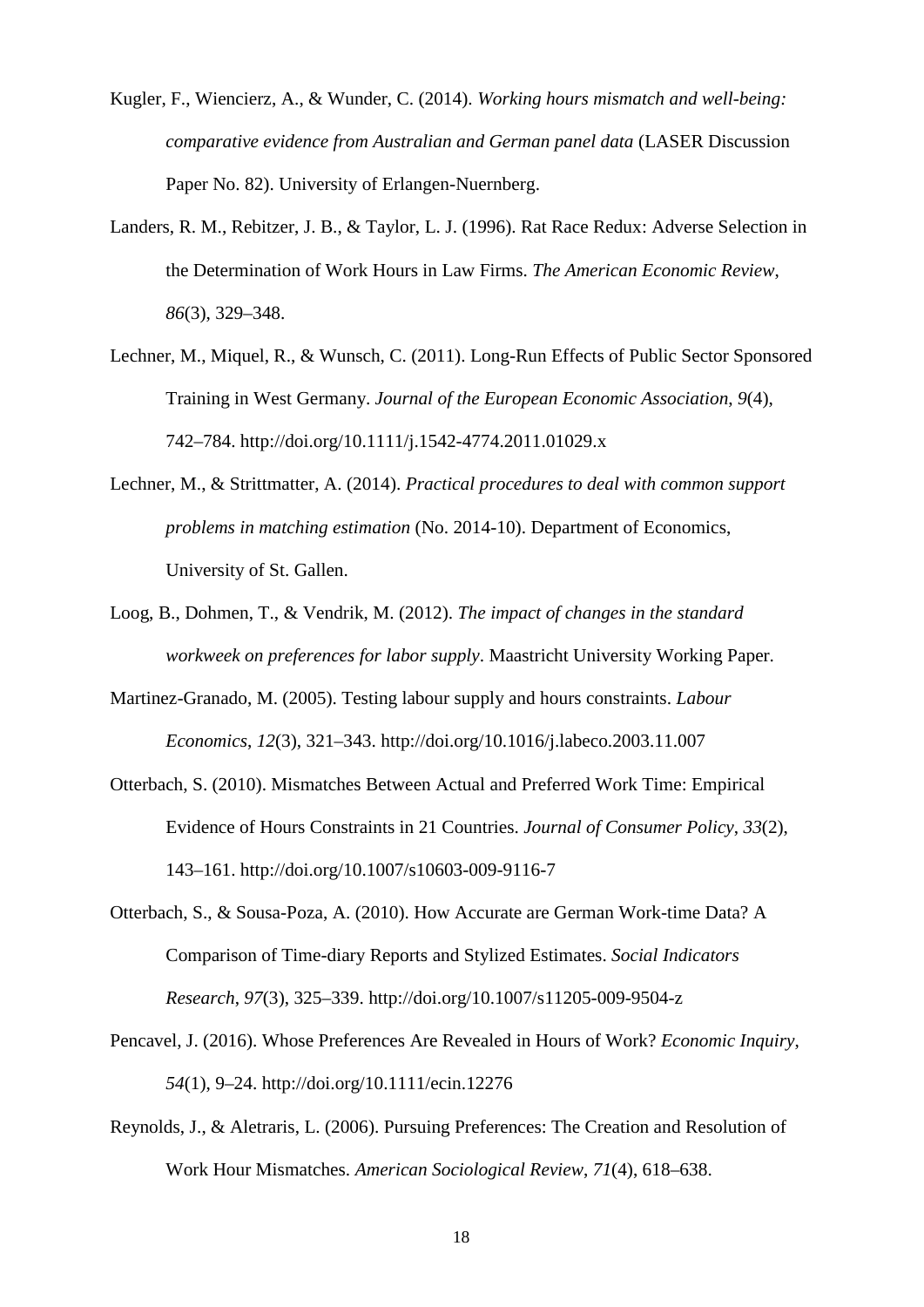- Reynolds, J., & Aletraris, L. (2010). Mostly Mismatched With a Chance of Settling Tracking Work Hour Mismatches in the United States. *Work and Occupations*, *37*(4), 476–511. http://doi.org/10.1177/0730888410383245
- Reynolds, J., & Johnson, D. R. (2012). Don't Blame the Babies: Work Hour Mismatches and the Role of Children. *Social Forces*, 131–155. http://doi.org/10.1093/sf/sos070
- Rottenberg, S. (1995). Regulation of the hours of work and its "Externalities" defenses. *Journal of Labor Research*, *16*(1), 97–104. http://doi.org/10.1007/BF02685715
- Sousa-Poza, A., & Ziegler, A. (2003). Asymmetric information about workers' productivity as a cause for inefficient long working hours. *Labour Economics*, *10*(6), 727–747. http://doi.org/10.1016/S0927-5371(03)00016-2
- Stewart, M. B., & Swaffield, J. K. (1997). Constraints on the Desired Hours of Work of British Men. *The Economic Journal*, *107*(441), 520–535.
- Wagner, G. G., Frick, J. R., & Schupp, J. (2007). The German Socio-Economic Panel Study (SOEP) - Scope, Evolution and Enhancements. *Schmollers Jahrbuch: Journal of Applied Social Science Studies*, *127*, 139–169.
- Wooden, M., Warren, D., & Drago, R. (2009). Working Time Mismatch and Subjective Wellbeing. *British Journal of Industrial Relations*, *47*(1), 147–179. http://doi.org/10.1111/j.1467-8543.2008.00705.x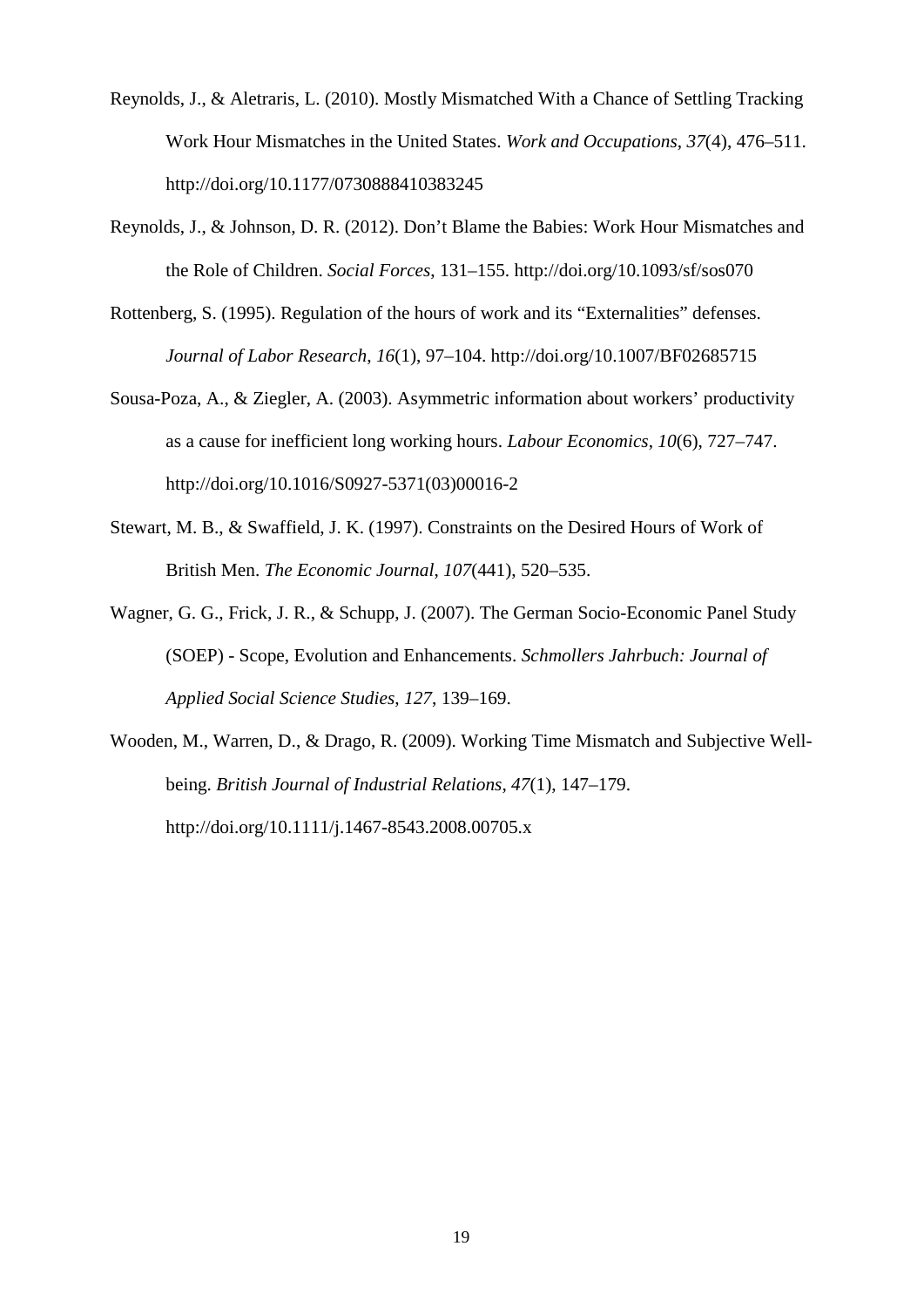## **Figures and Tables**

<span id="page-21-1"></span>

|                             |              |                | Underemployed in t |          | Overemployed in t |                |             |          |  |
|-----------------------------|--------------|----------------|--------------------|----------|-------------------|----------------|-------------|----------|--|
|                             | Men          |                | Women              |          | Men               |                | Women       |          |  |
|                             | Movers       | <b>Stayers</b> | Movers             | Stayers  | Movers            | <b>Stayers</b> | Movers      | Stayers  |  |
| Outcomes:                   |              |                |                    |          |                   |                |             |          |  |
| $\Delta H\!A_{t+1}$         | 8.478***     | 2.375          | $9.144***$         | 2.264    | $-2.780***$       | $-1.076$       | $-3.565***$ | $-1.057$ |  |
| $\Delta HD_{t+1}$           | $-2.632***$  | $-4.167$       | $-0.621***$        | $-2.419$ | 1.100             | 1.049          | 1.386       | 1.383    |  |
| $\Delta$ DEV <sub>t+1</sub> | $11.110***$  | 6.542          | 9.766***           | 4.683    | $-3.880***$       | $-2.125$       | $-4.951***$ | $-2.44$  |  |
| $OVER_{t+1}$                | $0.331***$   | 0.207          | $0.268***$         | 0.127    | $0.664***$        | 0.739          | $0.581***$  | 0.714    |  |
| $UNCON_{t+1}$               | 0.379        | 0.401          | $0.381***$         | 0.298    | $0.272***$        | 0.236          | $0.300***$  | 0.245    |  |
| $UNDER_{t+1}$               | $0.291***$   | 0.392          | $0.350***$         | 0.575    | $0.064***$        | 0.026          | $0.119***$  | 0.04     |  |
| Main confounder:            |              |                |                    |          |                   |                |             |          |  |
| DEV,                        | $-11.125***$ | $-8.309$       | $-11.520***$       | $-9.348$ | $10.275***$       | 9.363          | $9.577*$    | 9.284    |  |
| $HA$ ,                      | 32.083***    | 36.851         | 19.147***          | 21.33    | 48.368***         | 47.036         | 41.876***   | 40.331   |  |
| HD,                         | 43.207***    | 45.16          | 30.668             | 30.678   | 38.093***         | 37.672         | 32.299***   | 31.047   |  |
| Hourly wage                 | 7.908***     | 10.056         | $6.911***$         | 7.819    | $8.608***$        | 10.744         | $6.806***$  | 8.198    |  |
| Job satisfaction            | $6.243***$   | 6.933          | $6.221***$         | 6.95     | $6.284***$        | 6.994          | $6.228***$  | 6.925    |  |
| Firm tenure                 | $3.408***$   | 8.667          | $3.355***$         | 7.41     | 5.468***          | 11.755         | 4.819***    | 10.95    |  |
| Age                         | 31.868***    | 37.644         | 35.855***          | 40.98    | 36.125***         | 41.73          | 34.315***   | 41.449   |  |
| Observations                | 523          | 3,063          | 913                | 6,073    | 1,965             | 24,200         | 1,507       | 17,768   |  |
| % of movers                 | 14.58%       |                | 13.07%             |          | 7.51%             |                | 7.82%       |          |  |

Table 1: Unconditional mean comparisons of outcome and control variables

<span id="page-21-0"></span>*Notes*: Variable means of main confounders based on the sample used for analysis. \* / \*\* / \*\*\* indicate 10% / 5% / 1% significance level of a t-test on the equality of means between job movers and job stayers.





*Notes*: The bars report the fractions of overemployed (upper part, wants to work >2.5 hours less than currently), unconstrained (middle part), and underemployed (lower part, wants to work >2.5 hours more than currently) in the analyzed sample.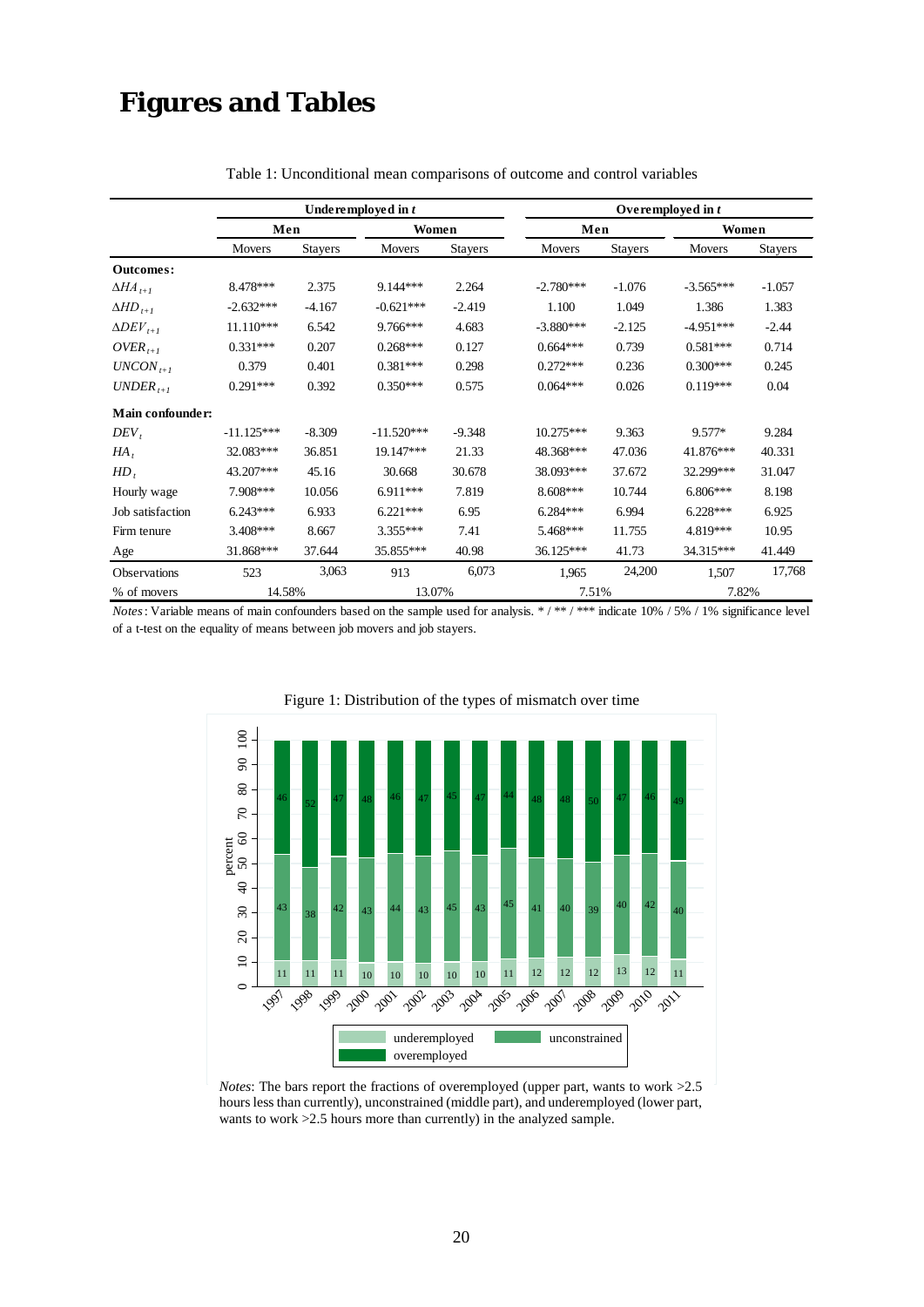

Figure 2: Adjustments in actual and desired work hours, underemployed in *t*

| Table 2: Adjustments in actual and desired work hours |  |  |  |  |  |
|-------------------------------------------------------|--|--|--|--|--|
|-------------------------------------------------------|--|--|--|--|--|

<span id="page-22-0"></span>

|                                                  |               |                | Men               |       | Women      |                |                   |       |
|--------------------------------------------------|---------------|----------------|-------------------|-------|------------|----------------|-------------------|-------|
|                                                  | <b>Movers</b> | <b>Stavers</b> | <b>Difference</b> | S.E.  | Movers     | <b>Stavers</b> | <b>Difference</b> | S.E.  |
| $\Delta H\!A_{t+1}$                              | 8.478         | 4.271          | $4.208***$        | 0.668 | 9.144      | 2.616          | $6.529***$        | 0.480 |
| $\Delta HD$ <sub>t+1</sub>                       | $-2.632$      | $-3.622$       | $0.991**$         | 0.494 | $-0.621$   | $-2.576$       | $1.954***$        | 0.372 |
| $\Delta DEF_{t+1}$                               | 11.110        | 7.893          | $3217***$         | 0.681 | 9.766      | 5.191          | 4 574***          | 0.466 |
| $Ø$ DEV,                                         |               | $-11.125$      |                   |       |            | $-11.520$      |                   |       |
| $\Delta$ DEV <sub>t+1</sub> / Ø DEV <sub>t</sub> | $-99.87\%$    | $-70.95\%$     | $-28.92\%$        |       | $-84.77\%$ | $-45.06\%$     | $-39.71\%$        |       |
| <b>Observations</b>                              | 523           | 3.063          |                   |       | 913        | 6.073          |                   |       |

<span id="page-22-1"></span>

Figure 3: Probabilities of remaining in, resolving, switching mismatch, underemployed in *t*



<span id="page-22-2"></span>

|                            |        |                | Men               |       | <b>Women</b> |                |                   |       |  |
|----------------------------|--------|----------------|-------------------|-------|--------------|----------------|-------------------|-------|--|
| <b>Mismatch in</b> $t + 1$ | Movers | <b>Stavers</b> | <b>Difference</b> | S.E.  | Movers       | <b>Stavers</b> | <b>Difference</b> | S.E.  |  |
| $OVER_{t+1}$               | 0.331  | 0.210          | $0.121***$        | 0.027 | 0.268        | 0.125          | $0.143***$        | 0.019 |  |
| $UNCON_{t+1}$              | 0.379  | 0.367          | 0.011             | 0.030 | 0.381        | 0.258          | $0.123***$        | 0.022 |  |
| $UNDER_{t+1}$              | 0.291  | 0.423          | $-0.132***$       | 0.031 | 0.350        | 0.617          | $-0.266$ ***      | 0.023 |  |
| Observations               | 523    | 3.063          |                   |       | 913          | 6.073          |                   |       |  |

*Notes:* Standard errors are based on 4999 bootstrap replications. The bootstraps are clustered on individual level. \* / \*\*\* *i* mdicate significance at a  $10\%$  / 5% / 1% level.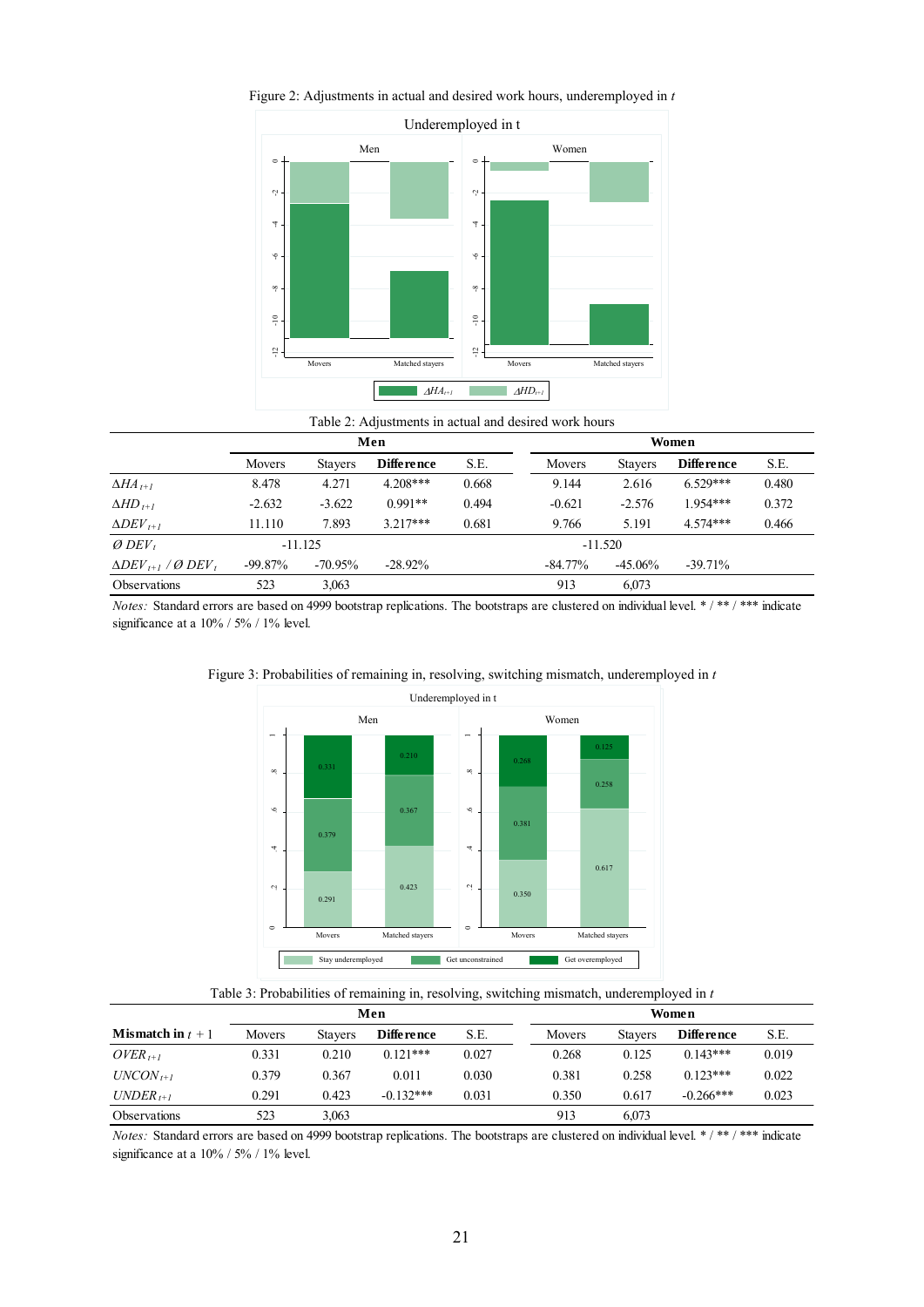

<span id="page-23-1"></span>Figure 4: Adjustments in actual and desired work hours, overemployed in *t*



<span id="page-23-0"></span>

|                                                  |            |                | Men               |       | Women     |                |                   |       |
|--------------------------------------------------|------------|----------------|-------------------|-------|-----------|----------------|-------------------|-------|
|                                                  | Movers     | <b>Stavers</b> | <b>Difference</b> | S.E.  | Movers    | <b>Stavers</b> | <b>Difference</b> | S.E.  |
| $\Delta H\!A_{t+1}$                              | $-2.780$   | $-1.379$       | $-1.401***$       | 0.249 | $-3.565$  | $-1.440$       | $-2.126***$       | 0.298 |
| $\Delta HD$ <sub>t+1</sub>                       | 1.100      | 1.168          | $-0.068$          | 0.190 | 1.386     | 1.363          | 0.023             | 0.225 |
| $\Delta DEF_{t+1}$                               | $-3.880$   | $-2.547$       | $-1.333***$       | 0.260 | $-4.951$  | $-2.803$       | $-2.148***$       | 0.288 |
| $Ø$ DEV,                                         |            | 10.275         |                   |       |           | 9.577          |                   |       |
| $\Delta$ DEV <sub>t+1</sub> / Ø DEV <sub>t</sub> | $-37.77\%$ | $-24.79%$      | $-12.98\%$        |       | $-51.69%$ | $-29.26%$      | $-22.43%$         |       |
| <b>Observations</b>                              | 1.965      | 24.200         |                   |       | 1.507     | 17.768         |                   |       |



<span id="page-23-2"></span>Figure 5: Probabilities of remaining in, resolving, switching mismatch, overemployed in *t*

Table 5: Probabilities of remaining in, resolving, switching mismatch, underemployed in *t*

|                            |        |                | Men               |       | Women |        |                |                   |       |
|----------------------------|--------|----------------|-------------------|-------|-------|--------|----------------|-------------------|-------|
| <b>Mismatch in</b> $t + 1$ | Movers | <b>Stavers</b> | <b>Difference</b> | S.E.  |       | Movers | <b>Stavers</b> | <b>Difference</b> | S.E.  |
| $OVER_{t+1}$               | 0.664  | 0.739          | $-0.075***$       | 0.015 |       | 0.581  | 0.701          | $-0.121***$       | 0.017 |
| $UNCON_{t+1}$              | 0.272  | 0.225          | $0.047***$        | 0.014 |       | 0.300  | 0.247          | $0.053***$        | 0.016 |
| $UNDER_{t+1}$              | 0.064  | 0.036          | $0.028***$        | 0.007 |       | 0.119  | 0.052          | $0.068***$        | 0.010 |
| <b>Observations</b>        | 1.965  | 24.200         |                   |       |       | 1,507  | 17.768         |                   |       |

*Notes:* Standard errors are based on 4999 bootstrap replications. The bootstraps are clustered on individual level. \*/\*\*/\*\*\*\* indicate significance at a 10% / 5% / 1% level.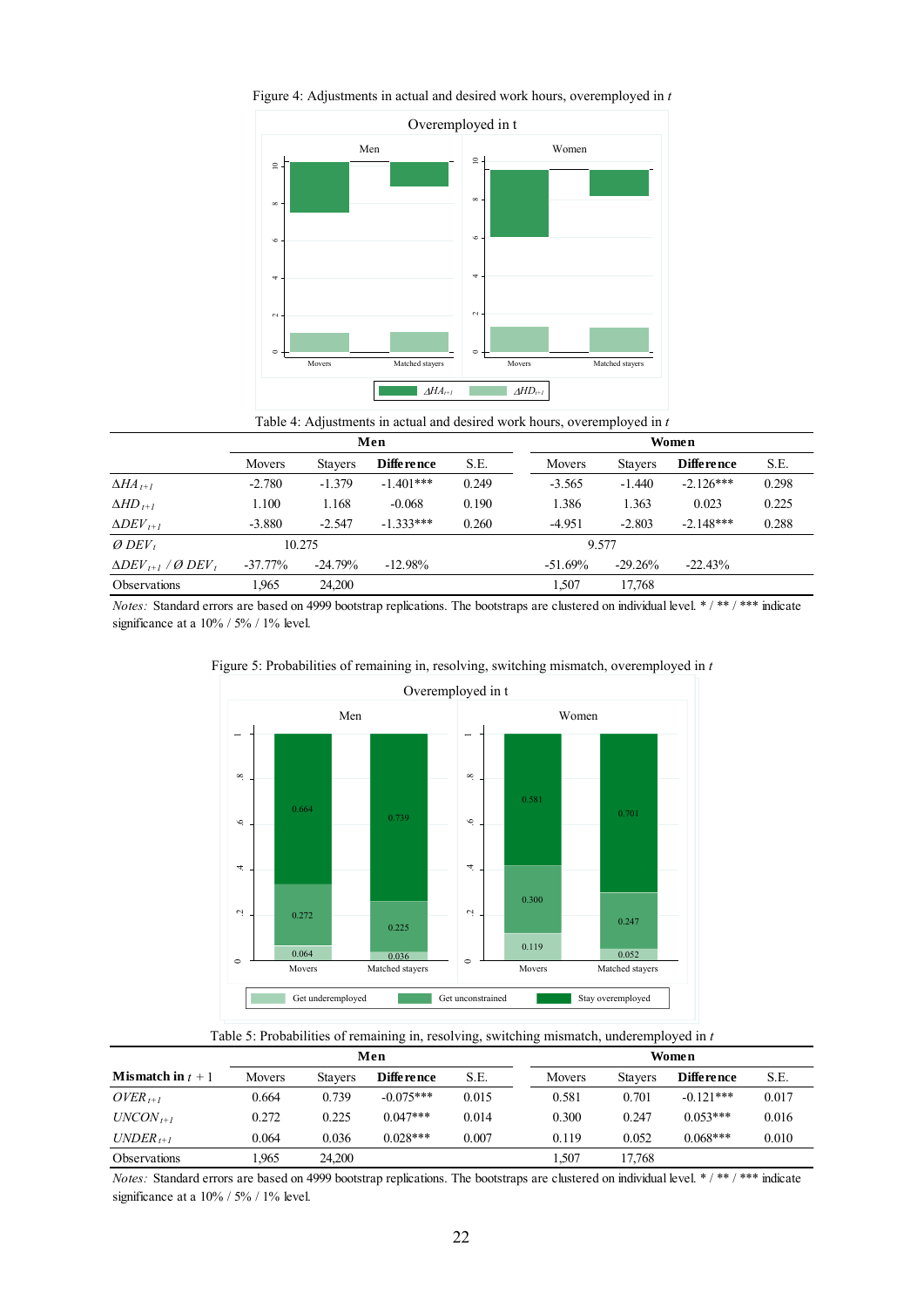Underemployed in t Men Women  $\oplus$  $\oplus$ -10 0 10 20 30 40 -10 0 10 20 30 40  $30$  $30\,$  $20\,$  $20\,$  $\ensuremath{\mathop{\boxtimes}\limits^{\mathop{\mathop{\mathrm{max}}\nolimits}}}$  $\ensuremath{\mathop{\boxdot}\nolimits}$  $\circ$  $\epsilon$  $\frac{1}{10}$  $-10$ t-1 t t t+1 t+2 t-1 t t t+1 t+2 HA Movers  $---$  HD Movers  $---$  DEV Movers  $HA$  Stayers  $--- -$  HD Stayers  $--- -$  DEV Stayers

<span id="page-24-1"></span>Figure 6: Evolution of *HA*, *HD* and *DEV* around the job change between *t* and *t* + 1



<span id="page-24-0"></span>*Notes*: Triangles, dots, and squares indicate that the differences between movers and matched stayers are statistically significant at the 5% level. Inference is based on 4999 bootstraps clustered at the individual level.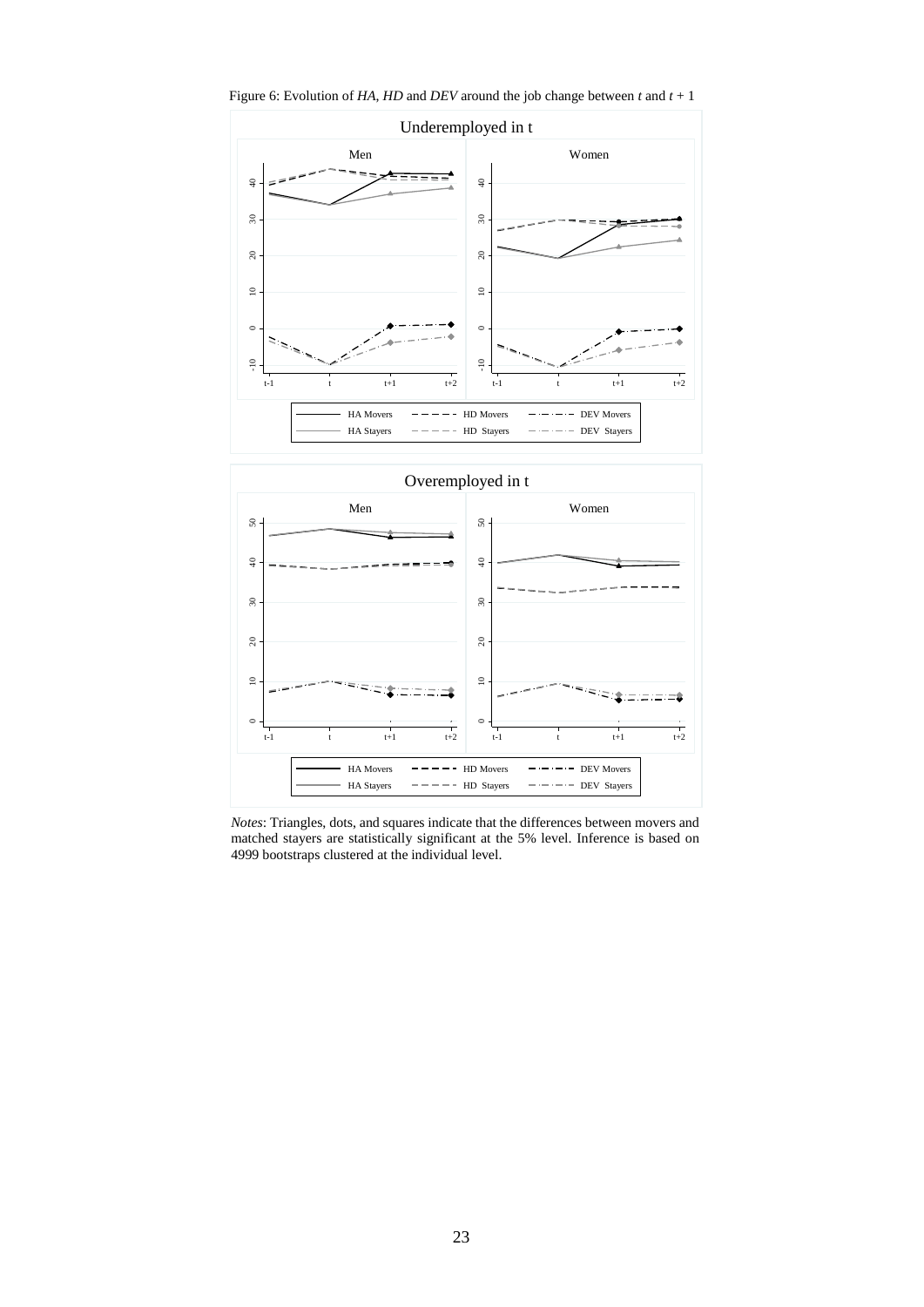## <span id="page-25-0"></span>**Appendix A**



Figure A.1: Distribution of mismatch variable for constrained workers

*Notes*: Distribution of the variable *DEV* for constrained workers. The variable is rounded to steps of five.



Figure A.2: Overall distribution of mismatch variable

*Notes*: Histogram of *DEV* in the whole sample. The width of the bars is set to one.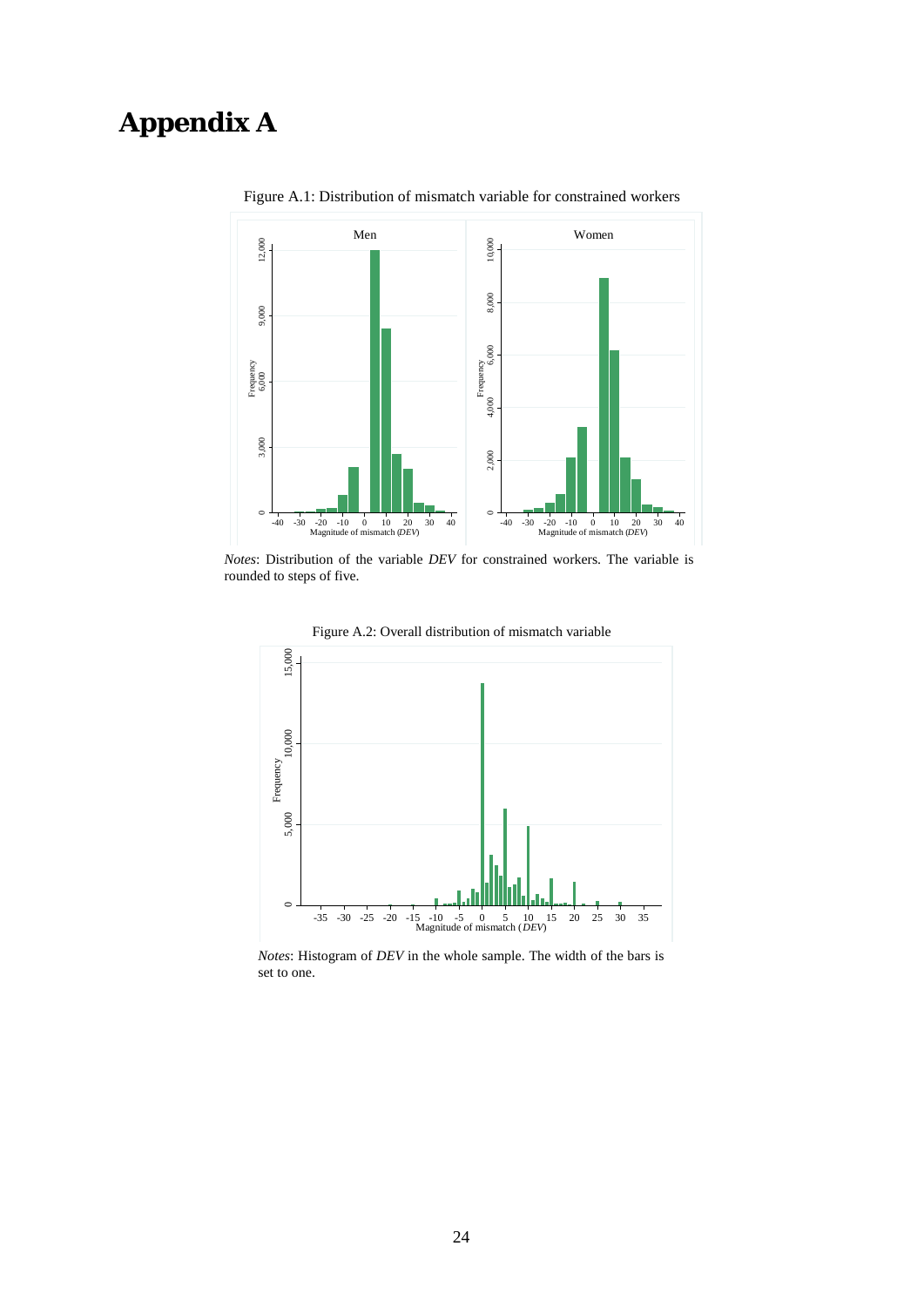<span id="page-26-0"></span>

Figure A.3: Distributions of actual and desired work hours

*Notes*: Bars have a width of five and are centered at steps of five.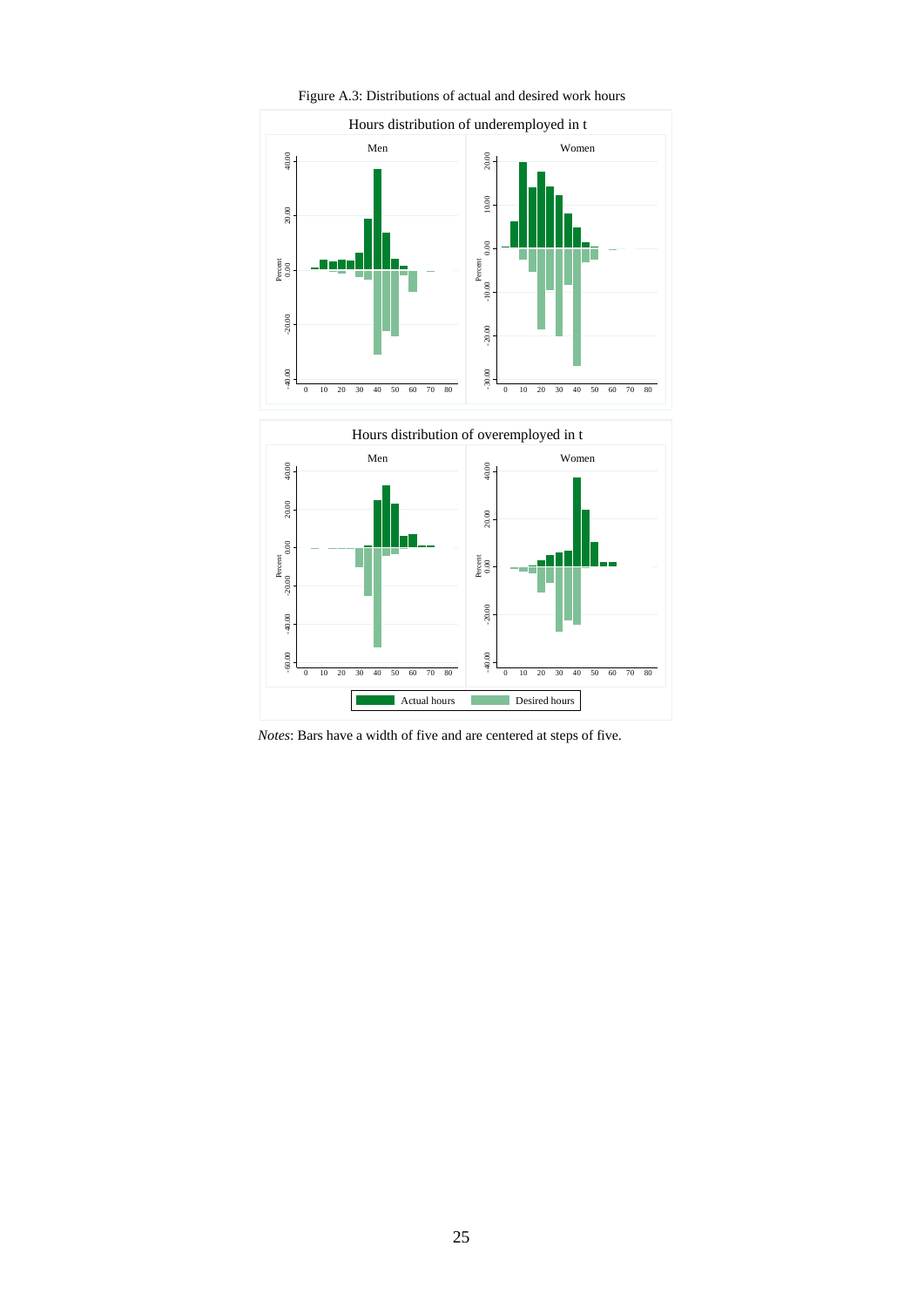|                                      |             | Men    |            |             | Women  |            |
|--------------------------------------|-------------|--------|------------|-------------|--------|------------|
|                                      | Under       | Uncon  | Over       | Under       | Uncon  | Over       |
| Magnitude of mismatch in t (DEV)     | $-8.720***$ | 0.282  | 9.432***   | $-9.632***$ | 0.281  | 9.307***   |
| Weekly actual hours (HA)             | 36.156***   | 40.305 | 47.136***  | 21.045***   | 30.791 | 40.452***  |
| Weekly desired hours (HD)            | 44.876***   | 40.022 | 37.704***  | 30.677      | 30.51  | 31.144***  |
| Hourly wage                          | 9.743***    | 10.505 | 10.583     | 7.700***    | 8.116  | 8.089      |
| Job satisfaction                     | $6.832***$  | 7.243  | 6.941***   | $6.855***$  | 7.305  | $6.870***$ |
| Firm tenure                          | 7.900***    | 11.804 | 11.282***  | 6.880***    | 9.745  | 10.470***  |
| Age                                  | 36.801***   | 40.239 | 41.309***  | 40.310***   | 40.758 | 40.891     |
| Fixed-term contract                  | $0.178***$  | 0.094  | $0.065***$ | $0.121***$  | 0.1    | 0.099      |
| Working overtime                     | 0.68        | 0.679  | $0.905***$ | $0.520***$  | 0.555  | $0.847***$ |
| Working overtime and compensated     | 0.593       | 0.596  | $0.670***$ | $0.466***$  | 0.499  | $0.681***$ |
| In public service                    | 0.135       | 0.133  | $0.125***$ | $0.164***$  | 0.201  | $0.219***$ |
| Distance home to work                | 24.696      | 23.118 | 30.051***  | 10.825***   | 13.396 | 17.767***  |
| Firm over 200 employees              | $0.471***$  | 0.542  | $0.511***$ | $0.312***$  | 0.411  | $0.463***$ |
| Disabled                             | $0.041***$  | 0.053  | $0.042***$ | $0.030***$  | 0.046  | 0.044      |
| Homeowner                            | $0.387***$  | 0.503  | $0.548***$ | $0.490***$  | 0.513  | 0.5        |
| Health satisfaction                  | 7.023***    | 7.197  | 7.018***   | $6.949***$  | 7.113  | 6.898***   |
| Education in years                   | 11.999      | 12.042 | 12.862***  | 11.873***   | 12.203 | 12.985***  |
| Monthly HH net income in 100 EUR     | 26.873***   | 30.256 | 33.614***  | 27.348***   | 30.977 | 33.408***  |
| Married                              | $0.539***$  | 0.665  | $0.696***$ | $0.699***$  | 0.653  | $0.596***$ |
| Foreigner                            | $0.094***$  | 0.108  | $0.062***$ | 0.07        | 0.075  | $0.048***$ |
| Regional unemployment rate           | 10.189***   | 9.578  | 9.799***   | 10.196***   | 9.916  | 10.750***  |
| Living in a city                     | 0.451       | 0.453  | 0.46       | $0.405***$  | 0.456  | 0.468      |
| Living in a rural area               | 0.251       | 0.234  | 0.238      | 0.265       | 0.252  | 0.261      |
| East Germany                         | $0.248***$  | 0.201  | $0.244***$ | $0.249***$  | 0.22   | $0.295***$ |
| Birth of a child                     | 0.041       | 0.032  | 0.032      | 0.004       | 0.005  | 0.005      |
| No more person in need of care in HH | $0.008*$    | 0.005  | 0.004      | 0.005       | 0.004  | 0.004      |
| Divorced from $t$ to $t+1$           | 0.006       | 0.006  | 0.008      | $0.013***$  | 0.009  | 0.007      |
| Last child moved out                 | 0.03        | 0.032  | 0.031      | 0.035       | 0.033  | 0.032      |
| Number of kids in HH                 | $0.725***$  | 0.792  | 0.772      | $0.881***$  | 0.66   | $0.467***$ |
| Single household                     | $0.151***$  | 0.117  | 0.116      | $0.070***$  | 0.097  | $0.123***$ |
| Observations                         | 3,586       | 21,208 | 26,165     | 6,986       | 19,290 | 19,275     |

Table A.1: Differences between the three types of mismatches

*Notes:* Means of the variables in the indicated groups are reported. \*/\*\*/\*\*\*\* indicate whether the differences between unconstrained and the two mismatch types are significance at a 10% / 5% / 1% level.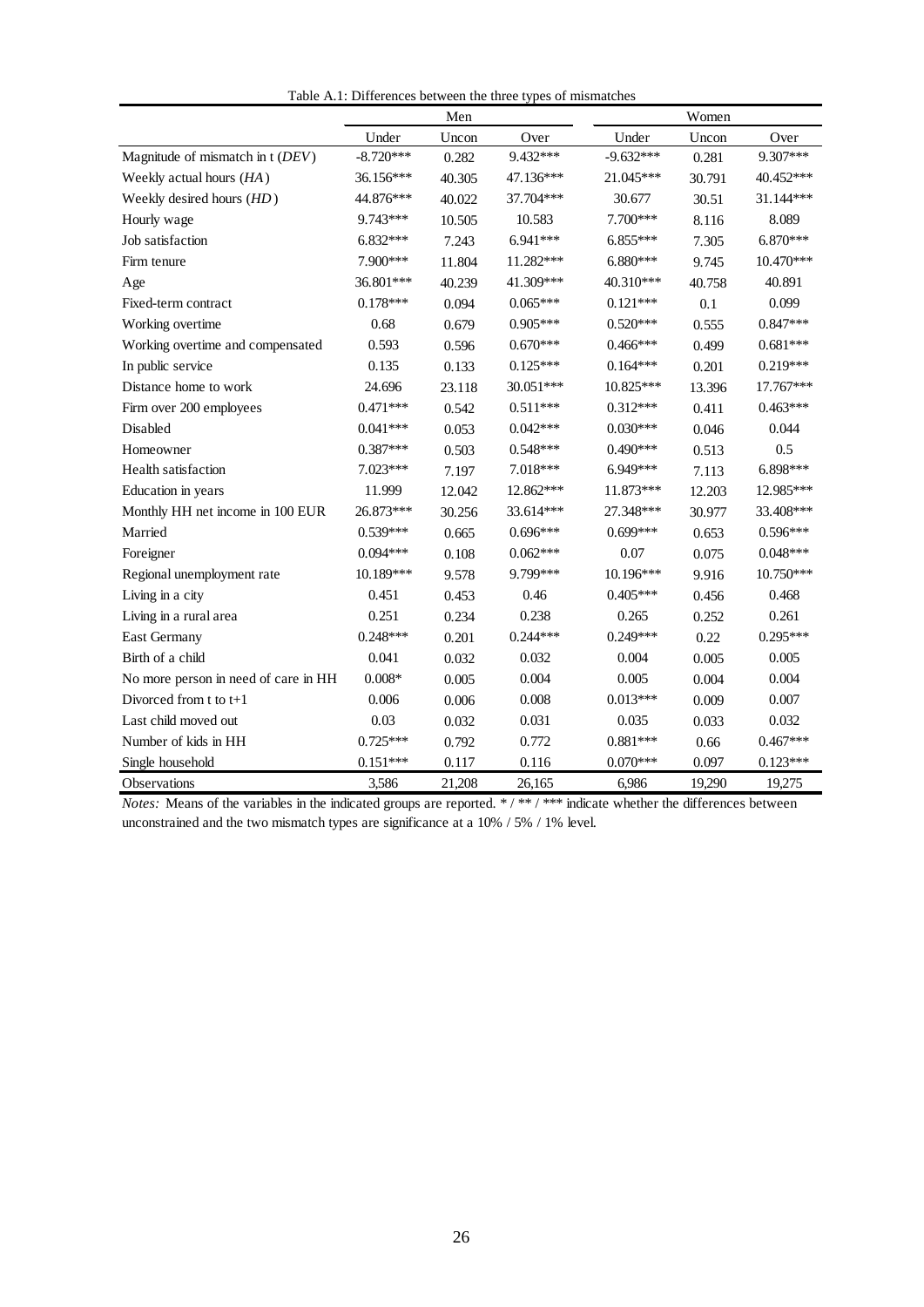|                             |          |                | Men               |       |          |                | Women             |       |
|-----------------------------|----------|----------------|-------------------|-------|----------|----------------|-------------------|-------|
| Underemployed               | Movers   | <b>Stayers</b> | <b>Difference</b> | S.E.  | Movers   | <b>Stayers</b> | <b>Difference</b> | S.E.  |
| $\Delta H\!A_{t+1}$         | 6.373    | 2.999          | $3.374***$        | 1.043 | 8.331    | 2.255          | $6.076***$        | 0.830 |
| $\Delta HD_{t+1}$           | $-2.701$ | $-3.563$       | 0.862             | 0.931 | $-0.885$ | $-2.425$       | $1.540**$         | 0.683 |
| $\Delta$ DEV <sub>t+1</sub> | 9.074    | 6.562          | $2.512**$         | 1.155 | 9.217    | 4.681          | $4.536***$        | 0.806 |
| $OVER_{t+1}$                | 0.299    | 0.192          | $0.107**$         | 0.054 | 0.260    | 0.109          | $0.151***$        | 0.034 |
| $UNCON_{t+1}$               | 0.385    | 0.386          | $-0.001$          | 0.060 | 0.397    | 0.289          | $0.107***$        | 0.041 |
| $UNDER_{t+1}$               | 0.316    | 0.422          | $-0.105*$         | 0.059 | 0.343    | 0.602          | $-0.259***$       | 0.041 |
| Observations                | 117      | 2,029          |                   |       | 242      | 5,669          |                   |       |
|                             |          |                |                   |       |          |                |                   |       |
| Overemployed                | Movers   | <b>Stayers</b> | <b>Difference</b> | S.E.  | Movers   | <b>Stayers</b> | <b>Difference</b> | S.E.  |
| $\Delta H\!A_{t+1}$         | $-2.449$ | $-1.356$       | $-1.093**$        | 0.433 | $-3.310$ | $-1.309$       | $-2.001***$       | 0.501 |
| $\Delta HD_{t+1}$           | 1.073    | 1.362          | $-0.289$          | 0.329 | 1.661    | 1.250          | 0.411             | 0.409 |
| $\Delta DEF_{t+1}$          | $-3.522$ | $-2.718$       | $-0.803*$         | 0.463 | $-4.971$ | $-2.559$       | $-2.412***$       | 0.501 |
| $OVER_{t+1}$                | 0.697    | 0.729          | $-0.033$          | 0.025 | 0.560    | 0.714          | $-0.154***$       | 0.031 |
| $UNCON_{t+1}$               | 0.263    | 0.235          | 0.028             | 0.024 | 0.344    | 0.236          | $0.108***$        | 0.029 |
| $UNDER_{t+1}$               | 0.041    | 0.035          | 0.005             | 0.011 | 0.096    | 0.050          | $0.046***$        | 0.017 |
| <b>Observations</b>         | 567      | 21,016         |                   |       | 407      | 15,049         |                   |       |

Table A.2: Only job quitters

<span id="page-28-0"></span>

|                             |          |                | Men               | Women |               |                |                   |       |  |
|-----------------------------|----------|----------------|-------------------|-------|---------------|----------------|-------------------|-------|--|
| Underemployed               | Movers   | <b>Stayers</b> | <b>Difference</b> | S.E.  | <b>Movers</b> | <b>Stayers</b> | <b>Difference</b> | S.E.  |  |
| $\Delta H\!A_{t+1}$         | 8.214    | 3.582          | $4.632***$        | 1.055 | 7.587         | 2.734          | 4.852***          | 0.871 |  |
| $\Delta HD_{t+1}$           | $-2.486$ | $-3.836$       | $1.351*$          | 0.812 | $-0.575$      | $-2.539$       | $1.964***$        | 0.605 |  |
| $\Delta$ DEV <sub>t+1</sub> | 10.700   | 7.418          | $3.282***$        | 1.067 | 8.162         | 5.273          | 2.889***          | 0.809 |  |
| $OVER_{t+1}$                | 0.354    | 0.189          | $0.165***$        | 0.047 | 0.255         | 0.130          | $0.125***$        | 0.032 |  |
| $UNCON_{t+1}$               | 0.333    | 0.373          | $-0.040$          | 0.050 | 0.358         | 0.258          | $0.100***$        | 0.038 |  |
| $UNDER_{t+1}$               | 0.312    | 0.438          | $-0.126**$        | 0.050 | 0.387         | 0.612          | $-0.226***$       | 0.039 |  |
| Observations                | 189      | 2,889          |                   |       | 282           | 5,724          |                   |       |  |
| Overemployed                | Movers   | <b>Stayers</b> | <b>Difference</b> | S.E.  | Movers        | <b>Stayers</b> | <b>Difference</b> | S.E.  |  |
| $\Delta H\!A_{t+1}$         | $-3.926$ | $-1.696$       | $-2.229***$       | 0.409 | $-4.767$      | $-1.263$       | $-3.504***$       | 0.521 |  |
| $\Delta HD_{t+1}$           | 1.077    | 0.932          | 0.145             | 0.300 | 1.404         | 1.300          | 0.104             | 0.372 |  |
| $\Delta$ DEV <sub>t+1</sub> | $-5.002$ | $-2.628$       | $-2.374***$       | 0.423 | $-6.171$      | $-2.563$       | $-3.608***$       | 0.497 |  |
| $OVER_{t+1}$                | 0.618    | 0.753          | $-0.135***$       | 0.023 | 0.541         | 0.706          | $-0.165***$       | 0.027 |  |
| $UNCON_{t+1}$               | 0.293    | 0.208          | $0.085***$        | 0.021 | 0.299         | 0.246          | $0.053**$         | 0.024 |  |
| $UNDER_{t+1}$               | 0.089    | 0.040          | $0.050***$        | 0.013 | 0.160         | 0.048          | $0.112***$        | 0.017 |  |
| <b>Observations</b>         | 772      | 22,776         |                   |       | 556           | 16,506         |                   |       |  |

Table A.3: Job changes for external reasons

*Notes:* As external reasons are considered: Plant closure, lay-off, dissolution contracts and ending of fixed-term contracts. Standard errors are based on 4999 bootstrap replications. The bootstraps are clustered on individual level. \*/\*\*/\*\*\* indicate significance at a 10% / 5% / 1% level.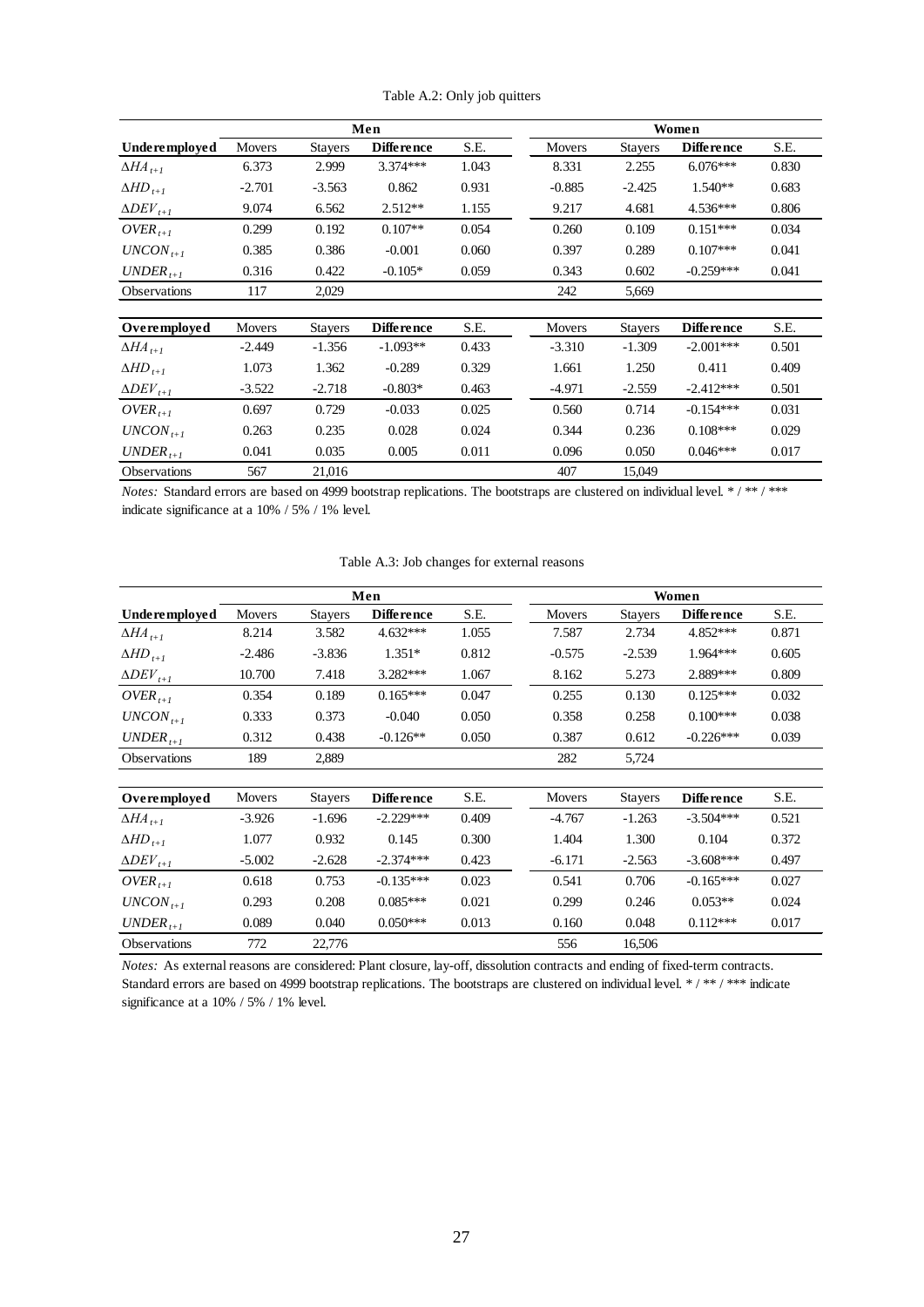| Table A,4: Job changes across employers |  |  |  |
|-----------------------------------------|--|--|--|
|-----------------------------------------|--|--|--|

<span id="page-29-0"></span>

|                             |               |                | Men               |       |               |                | Women             |       |
|-----------------------------|---------------|----------------|-------------------|-------|---------------|----------------|-------------------|-------|
| <b>Underemployed</b>        | <b>Movers</b> | <b>Stayers</b> | <b>Difference</b> | S.E.  | <b>Movers</b> | <b>Stayers</b> | <b>Difference</b> | S.E.  |
| $\Delta H\!A_{t+1}$         | 8.410         | 4.318          | 4.092***          | 0.706 | 8.949         | 2.594          | $6.355***$        | 0.522 |
| $\Delta HD_{t+1}$           | $-2.745$      | $-3.939$       | $1.194**$         | 0.528 | $-0.601$      | $-2.830$       | 2.229***          | 0.403 |
| $\Delta$ DEV <sub>t+1</sub> | 11.155        | 8.257          | 2.898***          | 0.731 | 9.550         | 5.424          | $4.126***$        | 0.511 |
| $OVER_{t+1}$                | 0.327         | 0.226          | $0.102***$        | 0.029 | 0.254         | 0.126          | $0.128***$        | 0.020 |
| $UNCON_{t+1}$               | 0.381         | 0.356          | 0.025             | 0.033 | 0.379         | 0.271          | $0.107***$        | 0.023 |
| $UNDER_{t+1}$               | 0.292         | 0.419          | $-0.126***$       | 0.033 | 0.368         | 0.602          | $-0.235***$       | 0.024 |
| <b>Observations</b>         | 452           | 2,363          |                   |       | 819           | 6,087          |                   |       |
|                             |               |                |                   |       |               |                |                   |       |
| Overemployed                | Movers        | <b>Stayers</b> | <b>Difference</b> | S.E.  | <b>Movers</b> | <b>Stayers</b> | <b>Difference</b> | S.E.  |
| $\Delta H\!A_{t+1}$         | $-3.145$      | $-1.521$       | $-1.624***$       | 0.275 | $-4.205$      | $-1.600$       | $-2.606***$       | 0.351 |
| $\Delta HD_{t+1}$           | 1.002         | 0.935          | 0.066             | 0.219 | 1.314         | 1.436          | $-0.123$          | 0.256 |
| $\Delta$ DEV <sub>t+1</sub> | $-4.147$      | $-2.457$       | $-1.690***$       | 0.296 | $-5.519$      | $-3.036$       | $-2.483***$       | 0.330 |
| $OVER_{t+1}$                | 0.648         | 0.745          | $-0.098***$       | 0.017 | 0.552         | 0.699          | $-0.147***$       | 0.019 |
| $UNCON_{t+1}$               | 0.281         | 0.221          | $0.060***$        | 0.015 | 0.311         | 0.244          | $0.067***$        | 0.018 |
| $UNDER_{t+1}$               | 0.071         | 0.034          | $0.037***$        | 0.009 | 0.137         | 0.057          | $0.080***$        | 0.012 |
| <b>Observations</b>         | 1,627         | 23,893         |                   |       | 1,186         | 17,692         |                   |       |

<span id="page-29-1"></span>

|                             |          |                | Men               |       | Women |               |                |                   |       |  |
|-----------------------------|----------|----------------|-------------------|-------|-------|---------------|----------------|-------------------|-------|--|
| Underemployed               | Movers   | <b>Stayers</b> | <b>Difference</b> | S.E.  |       | <b>Movers</b> | <b>Stayers</b> | <b>Difference</b> | S.E.  |  |
| $\Delta H\!A_{t+1}$         | 9.168    | 4.561          | $4.606***$        | 1.714 |       | 10.942        | 3.722          | $7.220***$        | 1.248 |  |
| $\Delta HD_{t+1}$           | $-1.854$ | $-2.971$       | 1.117             | 1.176 |       | $-0.806$      | $-2.008$       | 1.202             | 0.981 |  |
| $\Delta$ DEV <sub>t+1</sub> | 11.022   | 7.532          | $3.489**$         | 1.695 |       | 11.748        | 5.730          | $6.018***$        | 1.153 |  |
| $OVER_{t+1}$                | 0.369    | 0.198          | $0.171**$         | 0.074 |       | 0.398         | 0.181          | $0.216***$        | 0.059 |  |
| $UNCON_{t+1}$               | 0.338    | 0.411          | $-0.073$          | 0.082 |       | 0.409         | 0.295          | $0.113*$          | 0.067 |  |
| $UNDER_{t+1}$               | 0.292    | 0.390          | $-0.098$          | 0.079 |       | 0.194         | 0.523          | $-0.330***$       | 0.062 |  |
| <b>Observations</b>         | 65       | 1,582          |                   |       |       | 93            | 5,256          |                   |       |  |
|                             |          |                |                   |       |       |               |                |                   |       |  |
| Overemployed                | Movers   | <b>Stayers</b> | <b>Difference</b> | S.E.  |       | Movers        | <b>Stayers</b> | <b>Difference</b> | S.E.  |  |
| $\Delta H\!A_{t+1}$         | $-1.130$ | $-1.212$       | 0.082             | 0.533 |       | $-1.193$      | $-1.156$       | $-0.037$          | 0.508 |  |
| $\Delta HD_{t+1}$           | 1.599    | 1.069          | 0.531             | 0.406 |       | 1.647         | 1.356          | 0.290             | 0.453 |  |
| $\Delta$ DEV <sub>t+1</sub> | $-2.729$ | $-2.280$       | $-0.449$          | 0.522 |       | $-2.839$      | $-2.512$       | $-0.327$          | 0.547 |  |
| $OVER_{t+1}$                | 0.735    | 0.762          | $-0.026$          | 0.032 |       | 0.686         | 0.746          | $-0.060*$         | 0.032 |  |
| $UNCON_{t+1}$               | 0.232    | 0.210          | 0.023             | 0.031 |       | 0.258         | 0.223          | 0.034             | 0.031 |  |

Table A.5: Job changes *within* same employer

*Notes:* Standard errors are based on 4999 bootstrap replications. The bootstraps are clustered on individual level. \*/\*\*/\*\*\* indicate significance at a 10% / 5% / 1% level.

Observations 340 22,570 322 17,482

 $UNDER_{t+1}$  0.032 0.029 0.004 0.012 0.056 0.031 0.025 0.015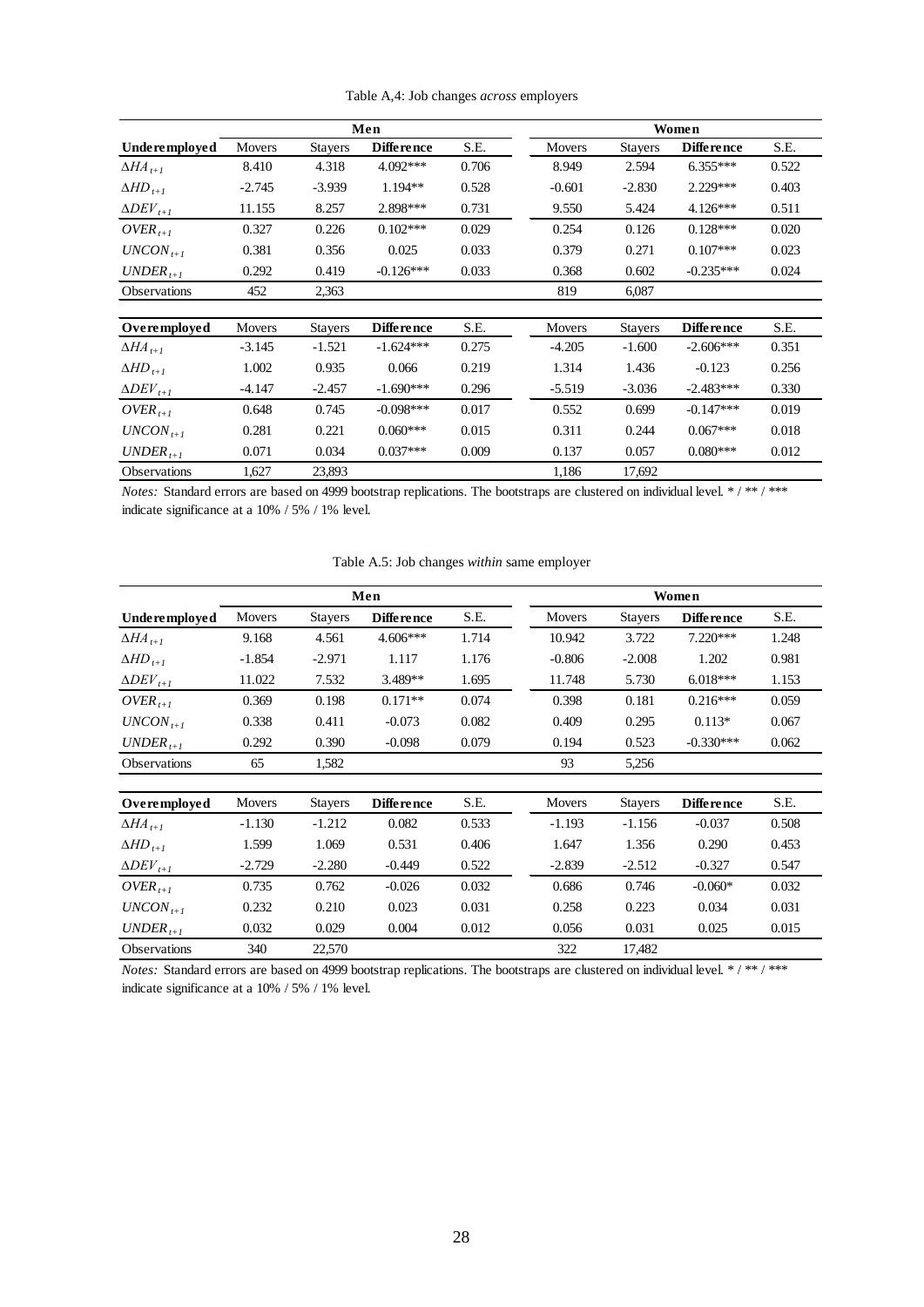<span id="page-30-0"></span>

|                                    |          |                | Men               |       |               |                | Women             |       |
|------------------------------------|----------|----------------|-------------------|-------|---------------|----------------|-------------------|-------|
| Underemployed                      | Movers   | <b>Stayers</b> | <b>Difference</b> | S.E.  | <b>Movers</b> | <b>Stayers</b> | <b>Difference</b> | S.E.  |
| $\Delta H\!A_{t+1}$                | 8.501    | 3.692          | 4.809***          | 0.783 | 8.966         | 2.793          | $6.173***$        | 0.558 |
| $\Delta HD_{t+1}$                  | $-2.466$ | $-4.146$       | $1.680***$        | 0.621 | $-0.668$      | $-2.604$       | $1.936***$        | 0.449 |
| $\Delta$ DEV <sub>t+1</sub>        | 10.967   | 7.839          | $3.129***$        | 0.816 | 9.634         | 5.397          | 4.237***          | 0.540 |
| $OVER_{t+1}$                       | 0.317    | 0.207          | $0.110***$        | 0.033 | 0.274         | 0.132          | $0.142***$        | 0.022 |
| $UNCON_{t+1}$                      | 0.387    | 0.353          | 0.034             | 0.035 | 0.374         | 0.261          | $0.113***$        | 0.026 |
| $UNDER_{t+1}$                      | 0.296    | 0.440          | $-0.144***$       | 0.037 | 0.353         | 0.607          | $-0.254***$       | 0.026 |
| <b>Observations</b>                | 372      | 2,583          |                   |       | 658           | 5,972          |                   |       |
|                                    |          |                |                   |       |               |                |                   |       |
| Overemployed                       | Movers   | <b>Stayers</b> | <b>Difference</b> | S.E.  | Movers        | <b>Stayers</b> | <b>Difference</b> | S.E.  |
| $\Delta H\!A_{t+1}$                | $-3.094$ | $-1.341$       | $-1.752***$       | 0.297 | $-3.611$      | $-1.421$       | $-2.191***$       | 0.348 |
| $\Delta HD_{t+1}$                  | 1.077    | 1.120          | $-0.043$          | 0.225 | 1.269         | 1.388          | $-0.119$          | 0.267 |
| $\Delta$ <i>DEV</i> <sub>t+1</sub> | $-4.171$ | $-2.461$       | $-1.709***$       | 0.303 | $-4.880$      | $-2.809$       | $-2.072***$       | 0.340 |
| $OVER_{t+1}$                       | 0.653    | 0.726          | $-0.073***$       | 0.017 | 0.577         | 0.705          | $-0.128***$       | 0.019 |
| $UNCON_{t+1}$                      | 0.275    | 0.239          | $0.036**$         | 0.016 | 0.298         | 0.237          | $0.062***$        | 0.018 |
| $UNDER_{t+1}$                      | 0.072    | 0.035          | $0.037***$        | 0.009 | 0.125         | 0.058          | $0.067***$        | 0.012 |
| Observations                       | 1,398    | 23,765         |                   |       | 1,090         | 17,708         |                   |       |

Table A.6: Job changes more than three months after the interview in *t*

| Table A.7: Re-definition of unconstrained: UNCON <sub>it</sub> if $ DEV_{it}  < 5$ |  |
|------------------------------------------------------------------------------------|--|
|------------------------------------------------------------------------------------|--|

<span id="page-30-1"></span>

|                             |          |                | Men               |       |          |                | Women             |       |
|-----------------------------|----------|----------------|-------------------|-------|----------|----------------|-------------------|-------|
| Underemployed               | Movers   | <b>Stayers</b> | <b>Difference</b> | S.E.  | Movers   | <b>Stayers</b> | <b>Difference</b> | S.E.  |
| $\Delta H\!A_{t+1}$         | 9.277    | 4.871          | 4.407***          | 0.757 | 9.873    | 3.055          | $6.818***$        | 0.541 |
| $\Delta HD_{t+1}$           | $-3.179$ | $-3.973$       | 0.794             | 0.566 | $-0.941$ | $-3.135$       | $2.194***$        | 0.421 |
| $\Delta$ DEV <sub>t+1</sub> | 12.457   | 8.844          | $3.613***$        | 0.777 | 10.814   | 6.190          | $4.623***$        | 0.519 |
| $OVER_{t+1}$                | 0.311    | 0.179          | $0.132***$        | 0.029 | 0.239    | 0.104          | $0.135***$        | 0.019 |
| $UNCON_{t+1}$               | 0.414    | 0.399          | 0.015             | 0.034 | 0.436    | 0.329          | $0.106***$        | 0.025 |
| $UNDER_{t+1}$               | 0.275    | 0.422          | $-0.147***$       | 0.033 | 0.326    | 0.567          | $-0.241***$       | 0.024 |
| <b>Observations</b>         | 440      | 2,306          |                   |       | 792      | 5,114          |                   |       |
|                             |          |                |                   |       |          |                |                   |       |
| Overemployed                | Movers   | <b>Stayers</b> | <b>Difference</b> | S.E.  | Movers   | <b>Stayers</b> | Difference        | S.E.  |
| $\Delta H\!A_{t+1}$         | $-3.229$ | $-1.782$       | $-1.447***$       | 0.272 | $-4.013$ | $-1.783$       | $-2.230***$       | 0.320 |
| $\Delta HD_{t+1}$           | 1.216    | 1.258          | $-0.042$          | 0.200 | 1.643    | 1.621          | 0.021             | 0.246 |
| $\Delta DEF_{t+1}$          | $-4.444$ | $-3.039$       | $-1.405***$       | 0.287 | $-5.656$ | $-3.404$       | $-2.252***$       | 0.316 |
| $OVER_{t+1}$                | 0.619    | 0.702          | $-0.083***$       | 0.016 | 0.533    | 0.665          | $-0.132***$       | 0.018 |
| $UNCON_{t+1}$               | 0.328    | 0.268          | $0.060***$        | 0.015 | 0.367    | 0.299          | $0.068***$        | 0.018 |
| $UNDER_{t+1}$               | 0.054    | 0.031          | $0.023***$        | 0.007 | 0.100    | 0.036          | $0.064***$        | 0.010 |
| Observations                | 1,728    | 20,715         |                   |       | 1,281    | 14,749         |                   |       |

*Notes:* Standard errors are based on 4999 bootstrap replications. The bootstraps are clustered on individual level. \*/\*\*/\*\*\* indicate significance at a 10% / 5% / 1% level.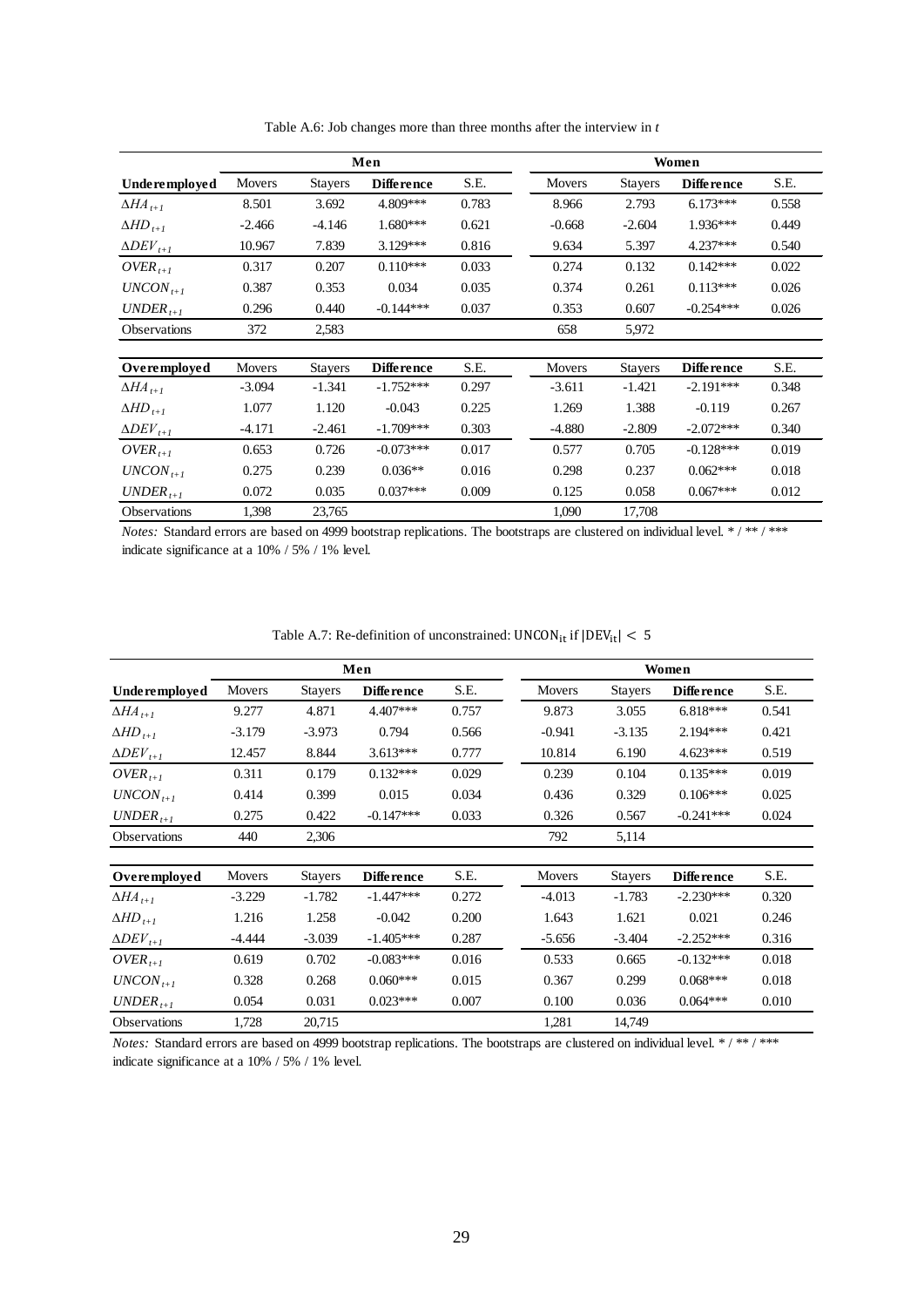<span id="page-31-0"></span>

|                             |          |                | Men               |       | Women    |                |                   |       |  |
|-----------------------------|----------|----------------|-------------------|-------|----------|----------------|-------------------|-------|--|
| Underemployed               | Movers   | <b>Stayers</b> | <b>Difference</b> | S.E.  | Movers   | <b>Stayers</b> | <b>Difference</b> | S.E.  |  |
| $\Delta H\!A_{t+1}$         | 8.706    | 3.729          | 4.977***          | 1.047 | 9.262    | 3.392          | 5.870***          | 0.676 |  |
| $\Delta HD_{t+1}$           | $-1.971$ | $-3.666$       | $1.695**$         | 0.734 | $-0.497$ | $-2.095$       | 1.598***          | 0.523 |  |
| $\Delta$ DEV <sub>t+1</sub> | 10.677   | 7.394          | $3.282***$        | 1.093 | 9.760    | 5.487          | $4.272***$        | 0.620 |  |
| $OVER_{t+1}$                | 0.341    | 0.200          | $0.141***$        | 0.044 | 0.273    | 0.120          | $0.153***$        | 0.027 |  |
| $UNCON_{t+1}$               | 0.380    | 0.398          | $-0.018$          | 0.046 | 0.414    | 0.299          | $0.115***$        | 0.034 |  |
| $UNDER_{t+1}$               | 0.278    | 0.402          | $-0.124**$        | 0.048 | 0.313    | 0.582          | $-0.269***$       | 0.034 |  |
| <b>Observations</b>         | 202      | 1,668          |                   |       | 377      | 3,405          |                   |       |  |
|                             |          |                |                   |       |          |                |                   |       |  |
| Overemployed                | Movers   | <b>Stayers</b> | <b>Difference</b> | S.E.  | Movers   | <b>Stayers</b> | Diffe rence       | S.E.  |  |
| $\Delta H\!A_{t+1}$         | $-2.226$ | $-0.952$       | $-1.274***$       | 0.295 | $-2.874$ | $-1.451$       | $-1.423***$       | 0.391 |  |
| $\Delta HD_{t+1}$           | 1.201    | 0.870          | 0.332             | 0.248 | 1.326    | 1.346          | $-0.020$          | 0.312 |  |
| $\Delta$ DEV <sub>t+1</sub> | $-3.427$ | $-1.822$       | $-1.606***$       | 0.319 | $-4.200$ | $-2.797$       | $-1.403***$       | 0.394 |  |
| $OVER_{t+1}$                | 0.677    | 0.774          | $-0.097***$       | 0.019 | 0.626    | 0.722          | $-0.096***$       | 0.023 |  |
| $UNCON_{t+1}$               | 0.274    | 0.203          | $0.071***$        | 0.018 | 0.281    | 0.226          | $0.055***$        | 0.021 |  |
| $UNDER_{t+1}$               | 0.049    | 0.023          | $0.026***$        | 0.008 | 0.093    | 0.053          | $0.041***$        | 0.014 |  |
| Observations                | 1,077    | 15,737         |                   |       | 730      | 11,171         |                   |       |  |

Table A.8: Main results for the sample with 4 time periods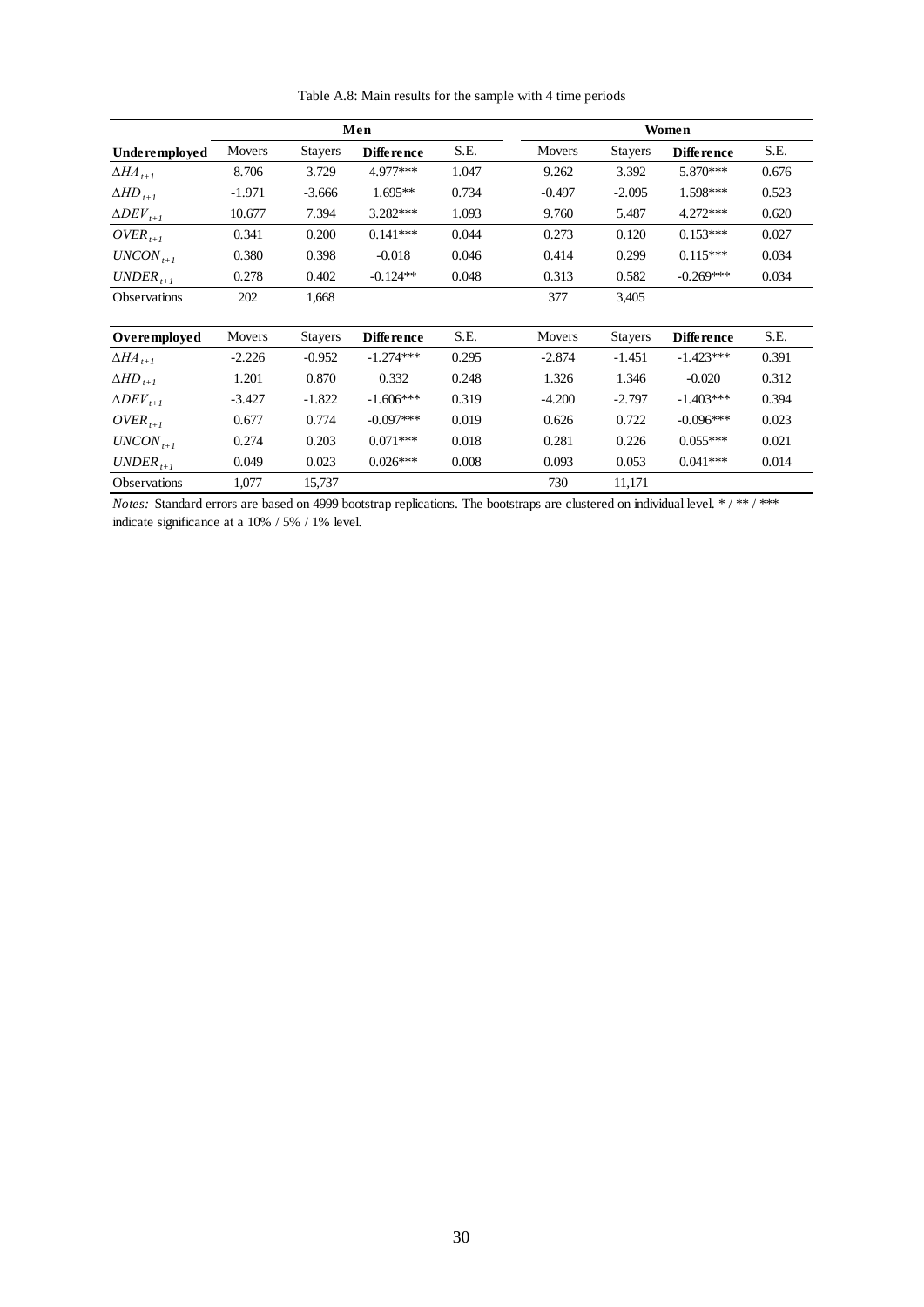# **Further Appendices**

## **B: Data preparation**

| No. of obs. with reported actual and desired work hours          | 173,017   |
|------------------------------------------------------------------|-----------|
| - younger 20                                                     | $-3,974$  |
| - older 59                                                       | $-10,403$ |
| - self-employed                                                  | $-13,803$ |
| - second job holders                                             | $-5,152$  |
| Raw sample                                                       | 139,685   |
| - not employed / observed in two subsequent periods              | $-38,069$ |
| - missing values in control variables                            | $-4,642$  |
| - absolute mismatch ( $ $ DEV $ $ ) $\geq$ 37.5 (common support) | $-464$    |
| Final sample                                                     | 96,510    |

Table B.1: Steps of data preparation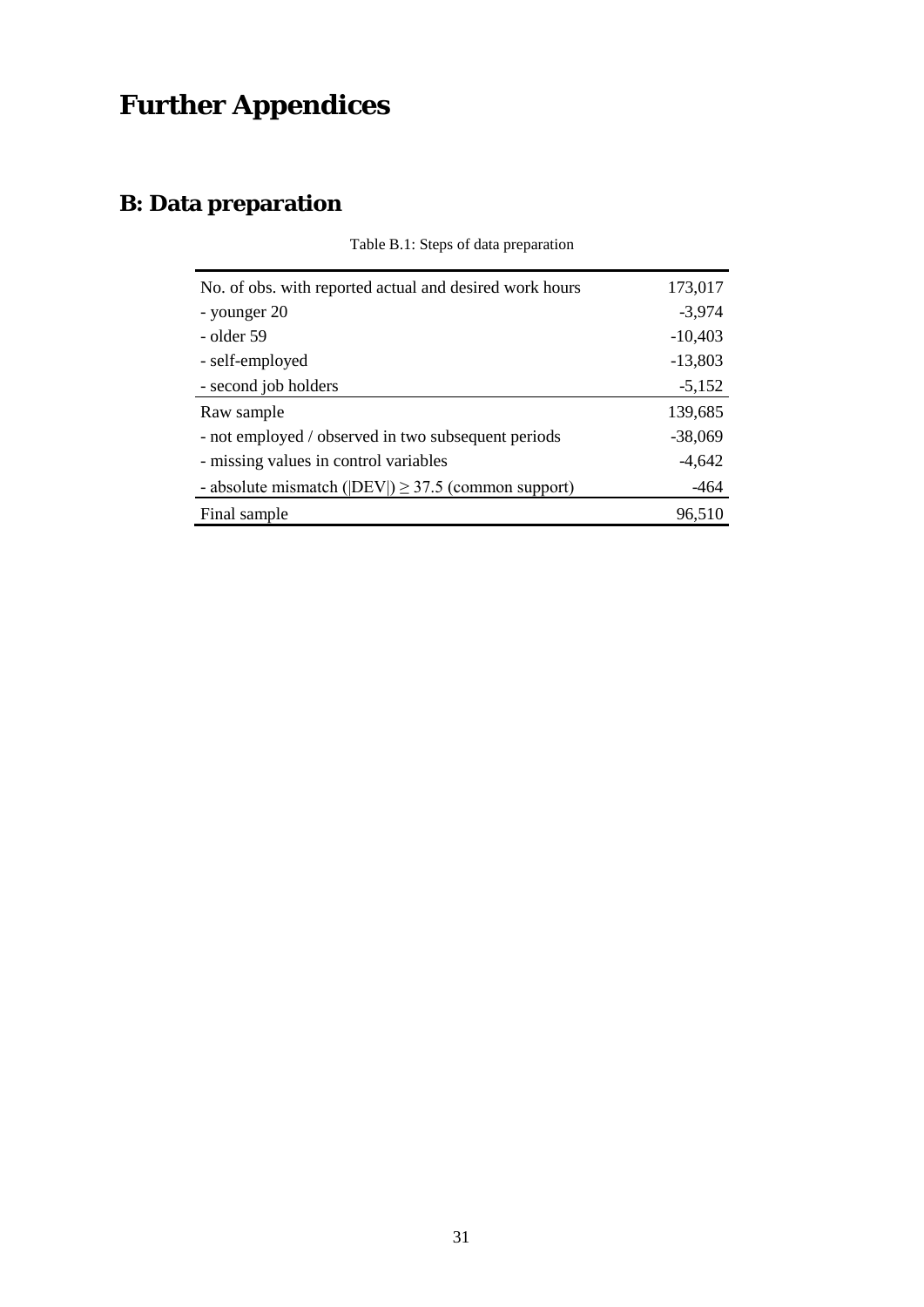|                                      | Men        |         | Women      |         |
|--------------------------------------|------------|---------|------------|---------|
|                                      | Sample     | Dropped | Sample     | Dropped |
| Overemployed                         | $0.513***$ | 0.482   | $0.423***$ | 0.382   |
| Unconstrained                        | $0.416***$ | 0.394   | $0.423***$ | 0.404   |
| Underemployed                        | $0.070***$ | 0.124   | $0.153***$ | 0.214   |
| Job change from $t$ to $t+1$         | $0.079***$ | 0.17    | $0.082***$ | 0.168   |
| Magnitude of mismatch in t (DEV)     | 4.347***   | 3.798   | 2.580***   | 1.479   |
| Weekly actual hours                  | 43.520***  | 42.107  | 33.384***  | 31.268  |
| Weekly desired hours                 | 39.173***  | 38.308  | 30.804***  | 29.789  |
| Hourly wage                          | 10.492***  | 9.7     | 8.041***   | 7.74    |
| Job satisfaction                     | 7.059***   | 6.916   | 7.052***   | 6.925   |
| Firm tenure                          | 11.261***  | 10.071  | 9.612***   | 8.339   |
| Age                                  | 40.546***  | 40.058  | 40.746***  | 39.985  |
| Fixed-term contract                  | $0.085***$ | 0.174   | $0.103***$ | 0.176   |
| Working overtime                     | $0.795***$ | 0.721   | $0.673***$ | 0.597   |
| Working overtime and compensated     | $0.634***$ | 0.57    | $0.571***$ | 0.499   |
| In public service                    | $0.129***$ | 0.112   | $0.203***$ | 0.171   |
| Distance home to work                | 26.789*    | 27.783  | 14.851     | 15.118  |
| Firm over 200 employees              | $0.521***$ | 0.45    | $0.418***$ | 0.374   |
| Disabled                             | $0.046***$ | 0.063   | $0.043***$ | 0.05    |
| Homeowner                            | $0.518***$ | 0.491   | $0.504***$ | 0.474   |
| Health satisfaction                  | 7.093***   | 6.543   | 6.997***   | 6.501   |
| Education in years                   | 12.460***  | 12.287  | 12.483***  | 12.355  |
| Monthly HH net income in 100 EUR     | 31.742***  | 28.218  | 31.449***  | 25.862  |
| Married                              | $0.672***$ | 0.575   | $0.636***$ | 0.584   |
| Foreigner                            | $0.083***$ | 0.092   | $0.063***$ | 0.078   |
| Regional unemployment rate           | 9.734***   | 9.211   | 10.312***  | 9.235   |
| Living in a city                     | $0.456***$ | 0.444   | 0.453      | 0.444   |
| Living in a rural area               | $0.237***$ | 0.251   | 0.258      | 0.255   |
| <b>East Germany</b>                  | 0.226      | 0.233   | $0.256***$ | 0.226   |
| Birth of a child                     | $0.032***$ | 0.014   | $0.005***$ | 0.068   |
| No more person in need of care in hh | $0.005***$ | 0.001   | $0.004***$ | 0.001   |
| Divorced from t to t+1               | $0.007***$ | 0.001   | $0.009***$ | 0.001   |
| Last child moved out                 | $0.031***$ | 0.004   | $0.033***$ | 0.004   |
| Observations                         | 50,959     | 21,220  | 45,551     | 21,955  |

Table B.2: Descriptive statistics for kept and dropped workers

*Notes:* Means of the variables in the indicated groups are reported. \*/\*\*/\*\*\* indicate whether the differences between kept and dropped workers are significance at a 10% / 5% / 1% level.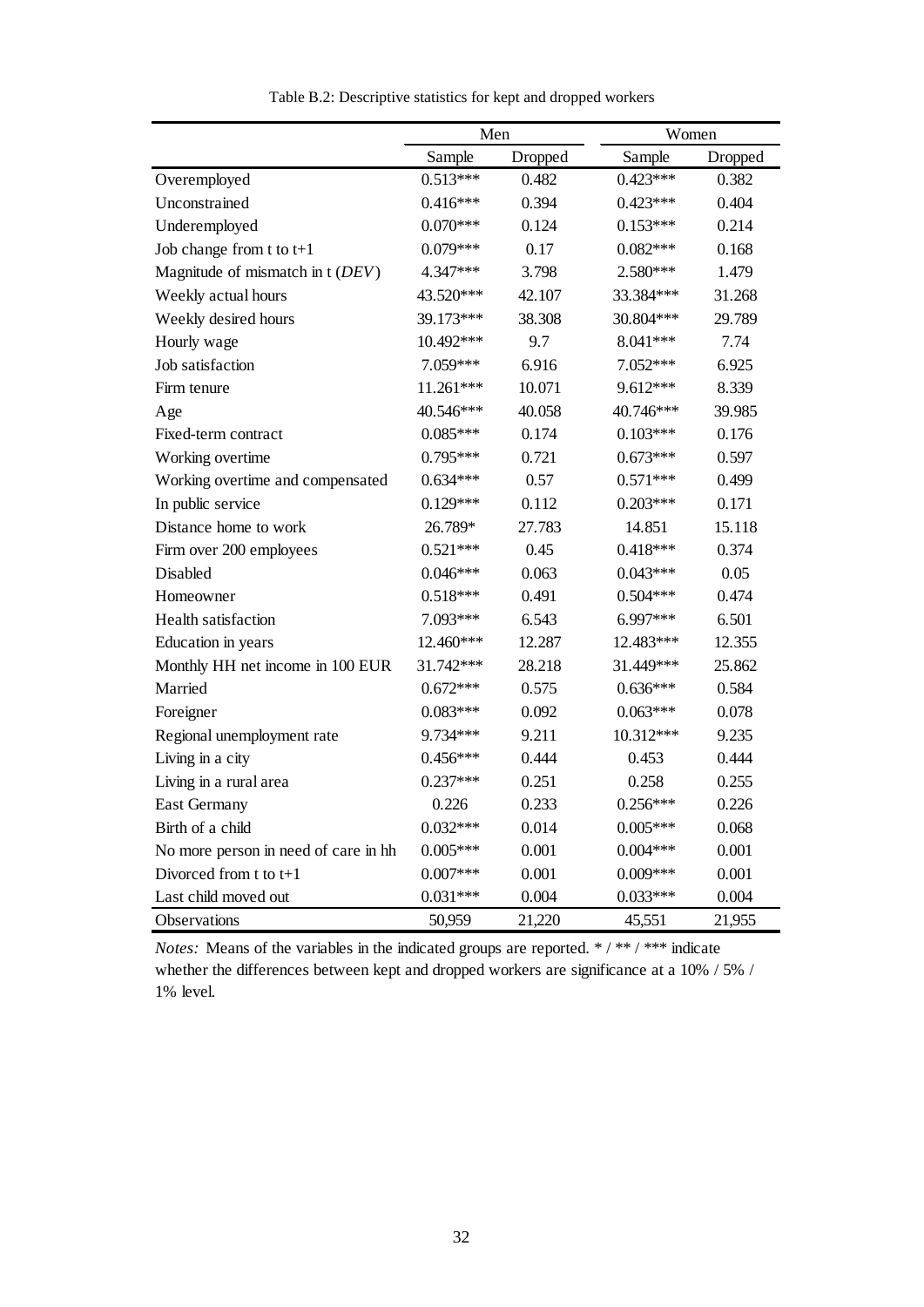## **C: Propensity score**

Table C.1: Propensity score estimates

|                                      | Underemployed |             |                     | Overemployed |
|--------------------------------------|---------------|-------------|---------------------|--------------|
|                                      | Men           | Women       | Men                 | Women        |
| Firm tenure                          | $-0.012***$   | $-0.014***$ | $-0.008***$         | $-0.007***$  |
| Firm tenure squared                  | $0.000***$    | $0.000***$  | $0.000***$          | $0.000***$   |
| Job satisfaction                     | $-0.032***$   | $-0.032***$ | $-0.015***$         | $-0.021***$  |
| Job satisfaction squared             | 0.001         | $0.001**$   | 0.000               | $0.001**$    |
| Log hourly wage                      | $-0.015$      | $-0.052***$ | $-0.028***$         | $-0.016***$  |
| Fixed-term contract                  | $0.065***$    | $0.071***$  | $0.047***$          | $0.059***$   |
| Working overtime                     | $-0.011$      | 0.006       | $0.012*$            | 0.006        |
| Working overtime and compensated     | $-0.009$      | $-0.028*$   | $-0.010**$          | $-0.005$     |
| In public service                    | $-0.012$      | $-0.0184$   | $-0.008$            | $-0.010*$    |
| Distance to work over 20km           | 0.017         | 0.015       | $0.021***$          | $0.017***$   |
| $HA_t$                               | $-0.003$      | $-0.006***$ | $-0.002$            | 0.001        |
| $HA_t$ squared                       | 0.000         | $0.000***$  | 0.000               | $-0.000$     |
| Firm over 200 employees              | $-0.023**$    | $-0.008$    | $-0.005$            | $-0.003$     |
| Disabled                             | $-0.053$      | 0.013       | $-0.008$            | $-0.017$     |
| Homeowner                            | 0.006         | $-0.000$    | $-0.010***$         | $-0.009**$   |
| <b>Health satisfaction</b>           | $0.007**$     | $0.004**$   | $0.005***$          | $0.004***$   |
| Education in years                   | 0.000         | 0.003       | 0.001               | $0.003***$   |
| Log monthly HH net income            | 0.004         | $0.017**$   | $0.009**$           | 0.000        |
| Married                              | $-0.024*$     | $-0.041***$ | $0.009**$           | 0.002        |
| Foreigner                            | $-0.020$      | $-0.015$    | $-0.008$            | $-0.018*$    |
| Regional unemployment rate           | $-0.004$      | 0.001       | 0.001               | 0.001        |
| Living in a city                     | $-0.008$      | $-0.002$    | $-0.001$            | $0.014***$   |
| Living in a rural area               | $-0.026*$     | 0.006       | $-0.003$            | 0.001        |
| <b>East Germany</b>                  | 0.023         | $-0.026$    | $-0.011$            | $-0.017*$    |
| Birth of a child                     | 0.005         | 0.035       | 0.004               | 0.030        |
| No more person in need of care in HH | 0.067         | $0.119**$   | $-0.025$            | $-0.020$     |
| Divorced from $t$ to $t+1$           | $-0.066$      | $0.086***$  | 0.018               | $-0.017$     |
| Last child moved out                 | $-0.012$      | $-0.003$    | 0.006               | $0.019**$    |
| $ DEV_t $ rounded to 5               |               |             | Reference categorie |              |
| $ DEV_t $ rounded to 10              | $0.023*$      | 0.008       | 0.004               | 0.004        |
| $ DEV_t $ rounded to 15              | 0.002         | 0.020       | 0.003               | 0.003        |
| $ DEV_t $ rounded to 20              | $0.036*$      | 0.013       | $-0.002$            | $0.016*$     |
| $ DEV_t $ rounded to 25              | $0.105**$     | $0.038*$    | $-0.022**$          | $-0.016$     |
| $ DEV_t $ rounded to 30              | 0.032         | 0.037       | $-0.011$            | $-0.017$     |
| $ DEV_t $ rounded to 35              | $-0.007$      | $0.090*$    | $-0.015$            | $-0.011$     |
| Age categorie 20-24                  |               |             | Reference categorie |              |
| Age categorie 25-29                  | 0.006         | 0.004       | 0.001               | $-0.031***$  |
| Age categorie 30-34                  | $-0.005$      | $-0.026$    | $-0.016$            | $-0.031***$  |
| Age categorie 35-39                  | $-0.043*$     | $-0.043**$  | $-0.018*$           | $-0.045***$  |
| Age categorie 40-44                  | $-0.035$      | $-0.072***$ | $-0.028***$         | $-0.050***$  |
| Age categorie 45-49                  | $-0.056**$    | $-0.068***$ | $-0.038***$         | $-0.057***$  |

*Table continued on the next page.*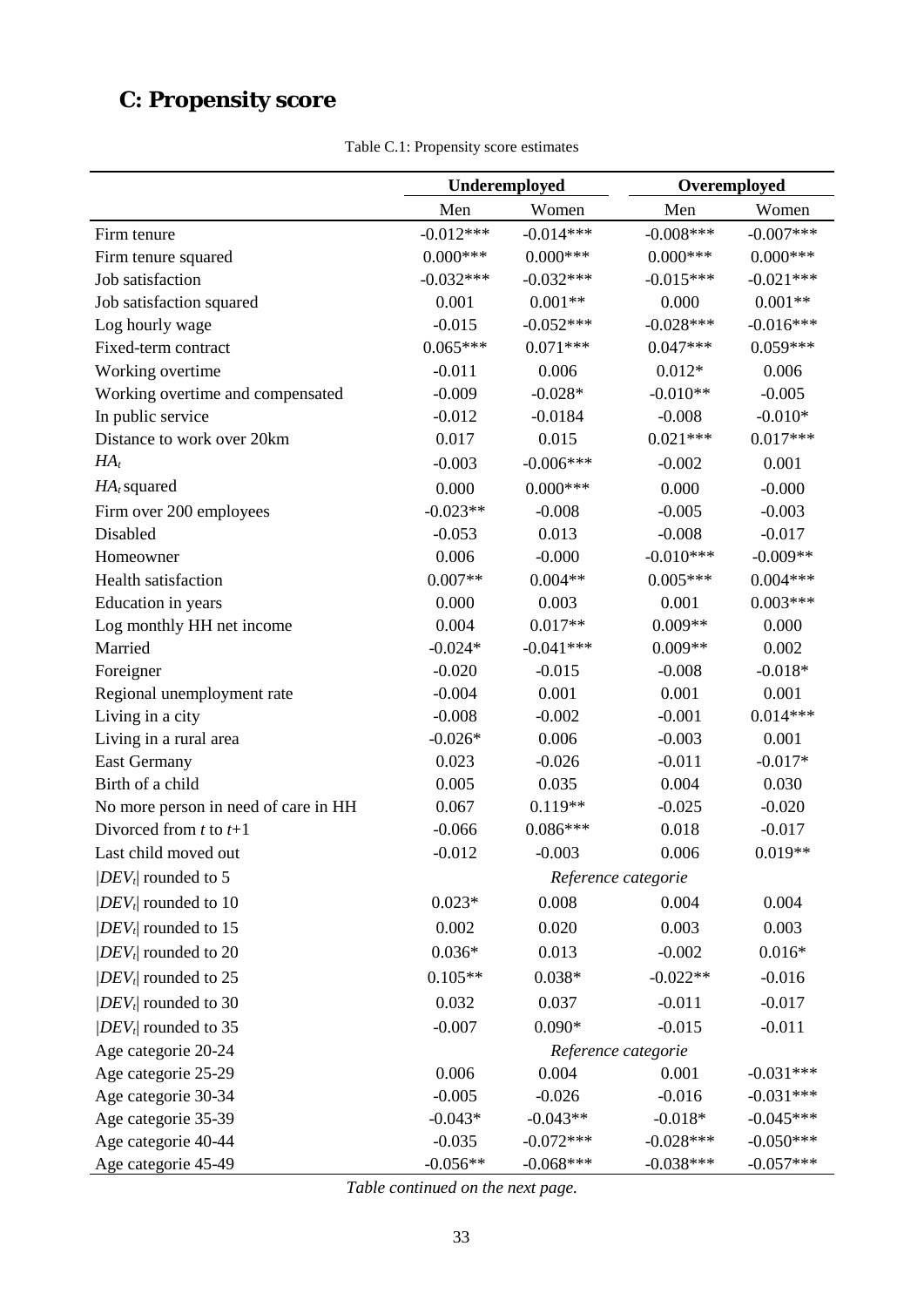| Table continued                            |             |             |                     |             |  |  |  |  |
|--------------------------------------------|-------------|-------------|---------------------|-------------|--|--|--|--|
| Age categorie 50-54                        | $-0.109***$ | $-0.085***$ | $-0.048***$         | $-0.072***$ |  |  |  |  |
| Age categorie 50-59                        | $-0.085***$ | $-0.145***$ | $-0.055***$         | $-0.081***$ |  |  |  |  |
| Year 1997                                  | 0.028       | $-0.044*$   | $-0.017**$          | $-0.015$    |  |  |  |  |
| <b>Year 1998</b>                           | $-0.037$    | $-0.046**$  | $-0.005$            | $-0.014$    |  |  |  |  |
| <b>Year 1999</b>                           | $-0.009$    | $-0.016$    | $-0.004$            | $-0.006$    |  |  |  |  |
| <b>Year 2000</b>                           |             |             | Reference categorie |             |  |  |  |  |
| <b>Year 2001</b>                           | $-0.029$    | $-0.013$    | $-0.002$            | $-0.022**$  |  |  |  |  |
| <b>Year 2002</b>                           | $-0.011$    | $-0.030$    | $-0.018**$          | $-0.007$    |  |  |  |  |
| <b>Year 2003</b>                           | $-0.052**$  | $-0.072***$ | $-0.020**$          | $-0.027***$ |  |  |  |  |
| <b>Year 2004</b>                           | $-0.004$    | $-0.068***$ | $-0.015*$           | $-0.015$    |  |  |  |  |
| <b>Year 2005</b>                           | $-0.026$    | $-0.057***$ | $-0.024***$         | $-0.035***$ |  |  |  |  |
| <b>Year 2006</b>                           | $-0.024$    | $-0.063***$ | $-0.016**$          | $-0.010$    |  |  |  |  |
| <b>Year 2007</b>                           | $-0.039$    | $-0.040**$  | $-0.004$            | $-0.013$    |  |  |  |  |
| <b>Year 2008</b>                           | $-0.016$    | $-0.032$    | $-0.005$            | 0.003       |  |  |  |  |
| <b>Year 2009</b>                           | $-0.012$    | $-0.013$    | $-0.017**$          | $-0.011$    |  |  |  |  |
| <b>Year 2010</b>                           | $-0.018$    | $-0.014$    | $-0.010$            | 0.002       |  |  |  |  |
| <b>Year 2011</b>                           | 0.006       | $-0.022$    | $-0.006$            | 0.004       |  |  |  |  |
| Managers                                   |             |             | Reference categorie |             |  |  |  |  |
| Armed forces occupations                   | $-0.024$    |             | $-0.013$            |             |  |  |  |  |
| Professionals                              | $0.057*$    | $-0.007$    | $-0.008$            | $-0.005$    |  |  |  |  |
| Technicians and associate professionals    | 0.029       | $-0.030$    | $-0.010$            | $-0.012$    |  |  |  |  |
| Clerical support workers                   | 0.001       | $-0.052$    | $-0.008$            | $-0.007$    |  |  |  |  |
| Service and sales workers                  | 0.032       | $-0.034$    | $-0.006$            | 0.006       |  |  |  |  |
| Agricultural forestry and fishery workers  | $-0.006$    | 0.043       | $-0.053***$         | 0.033       |  |  |  |  |
| Craft and related trades workers           | 0.014       | $-0.038$    | $-0.014*$           | $-0.010$    |  |  |  |  |
| Plant and machine operators and assemblers | 0.015       | $-0.073$    | $-0.023***$         | $-0.026*$   |  |  |  |  |
| Elementary occupations                     | 0.034       | $-0.045$    | $-0.027***$         | $-0.004$    |  |  |  |  |
| <b>Observations</b>                        | 3,586       | 6,986       | 26,165              | 19,275      |  |  |  |  |
| Pseudo R-squared                           | 0.199       | 0.180       | 0.134               | 0.156       |  |  |  |  |

*Notes:* Average marginal effects. Inference based in 4999 bootstrap replications. \* / \*\* / \*\*\* indicate significance at a 10% / 5% / 1% level.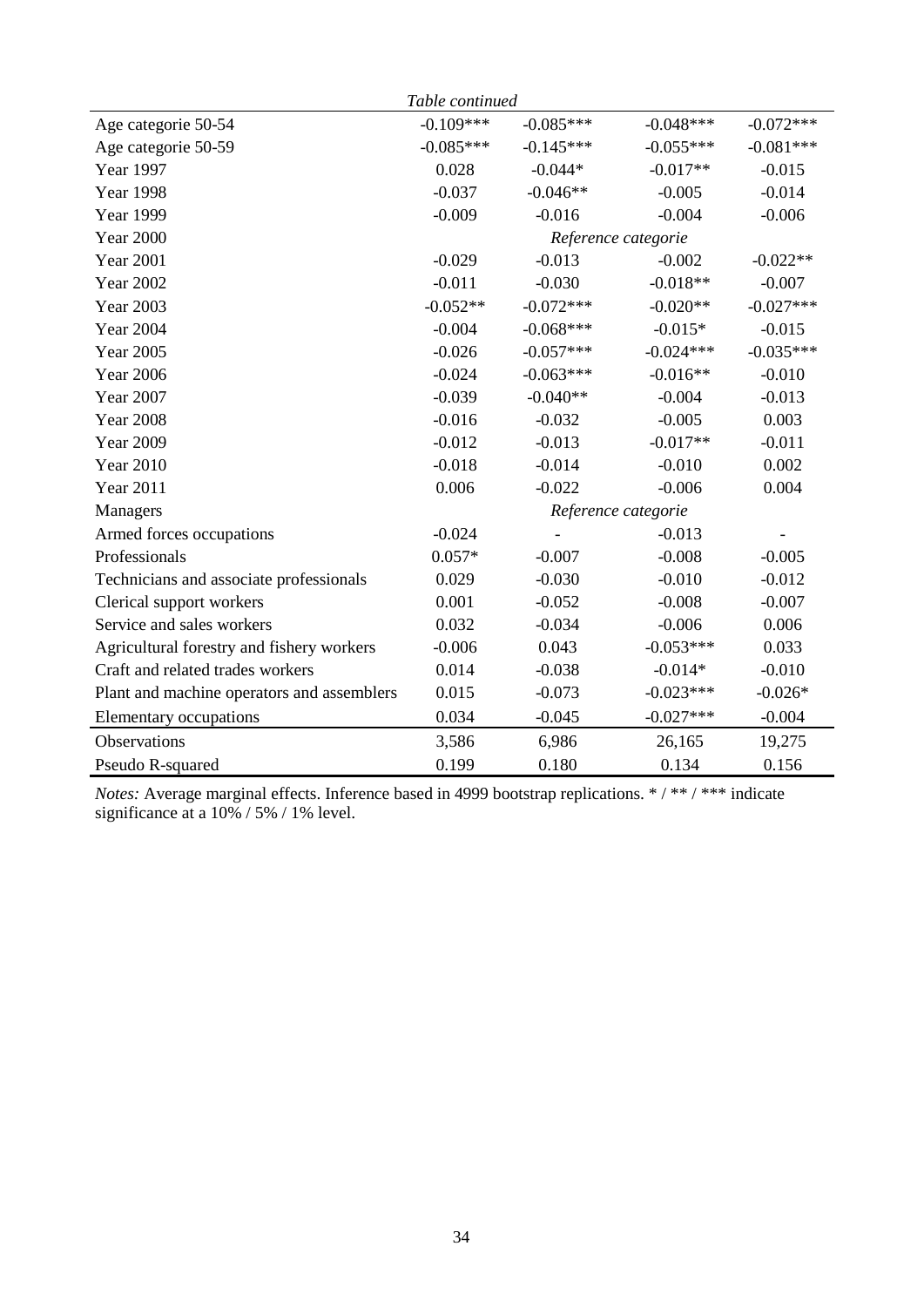### **D: Common Support**

Propensity score matching requires common support of the propensity score for movers and stayers. [Figure D](#page-36-0).1 below depicts the corresponding distributions. We follow Lechner and Strittmatter (2014) and remove observations that are off-support. This leads to only 9 observations being removed over all subsamples. This indicates that our application faces no common support problem. However, when zooming into the right tail of the distributions, the support gets rather thin. As a robustness check we exclude all observations above 0.6, which does not affect our results, as we can see in Table D.1.

<span id="page-36-0"></span>



*Notes*: The upper panel shows the overall distribution of the propensity scores of movers and stayers